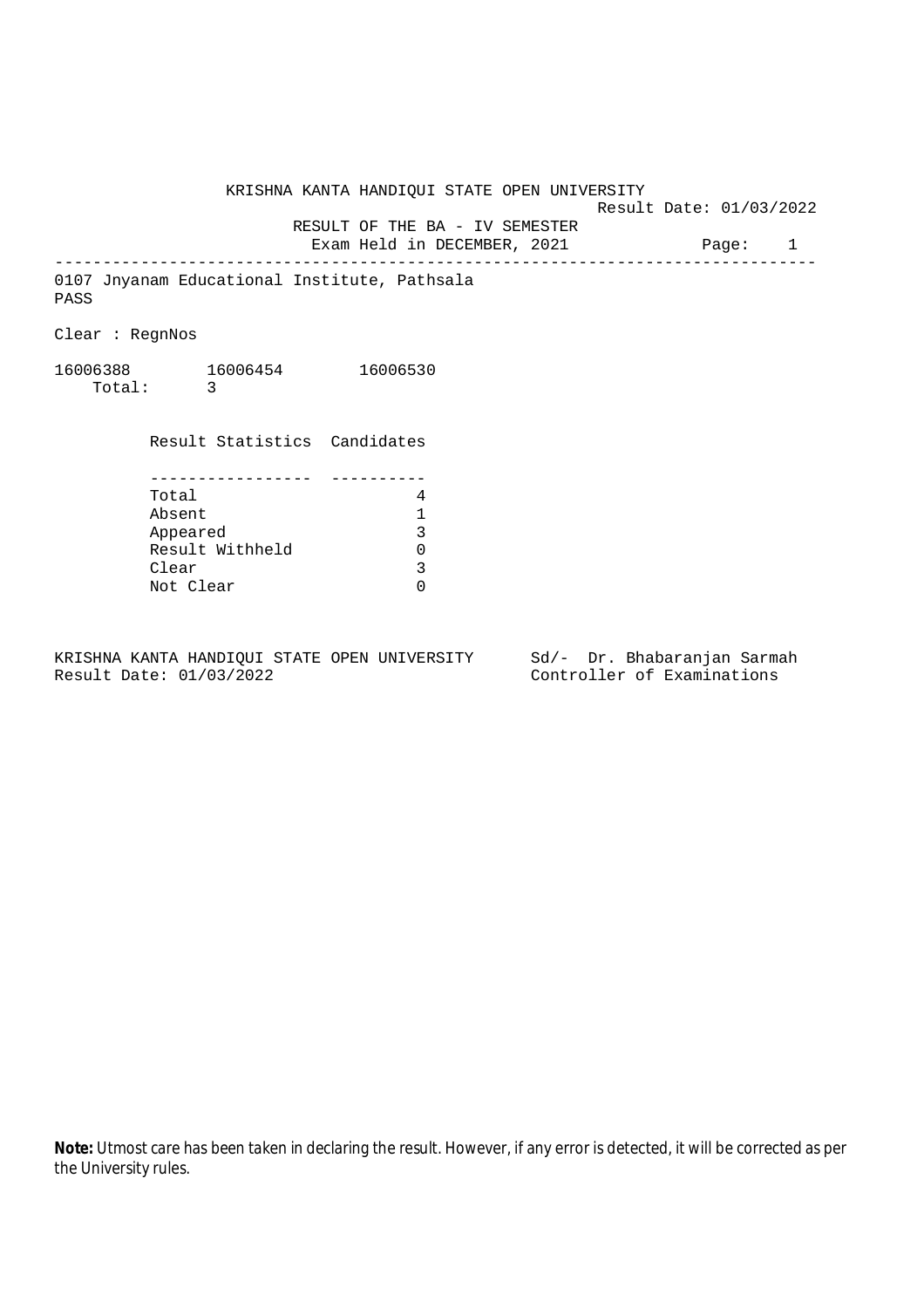KRISHNA KANTA HANDIQUI STATE OPEN UNIVERSITY Result Date: 01/03/2022 RESULT OF THE BA - IV SEMESTER Exam Held in DECEMBER, 2021 Page: 2 -------------------------------------------------------------------------------- 0108 Neaws Academy, Barpeta Road PASS Clear : RegnNos 14021774 Total: 1 Result Statistics Candidates ----------------- ---------- Total 1 Absent<br>
Appeared 1<br>
Result Withheld 0<br>
Clear 1 Appeared 1 Result Withheld 0 Clear Not Clear 0

KRISHNA KANTA HANDIQUI STATE OPEN UNIVERSITY Sd/- Dr. Bhabaranjan Sarmah Result Date: 01/03/2022 Controller of Examinations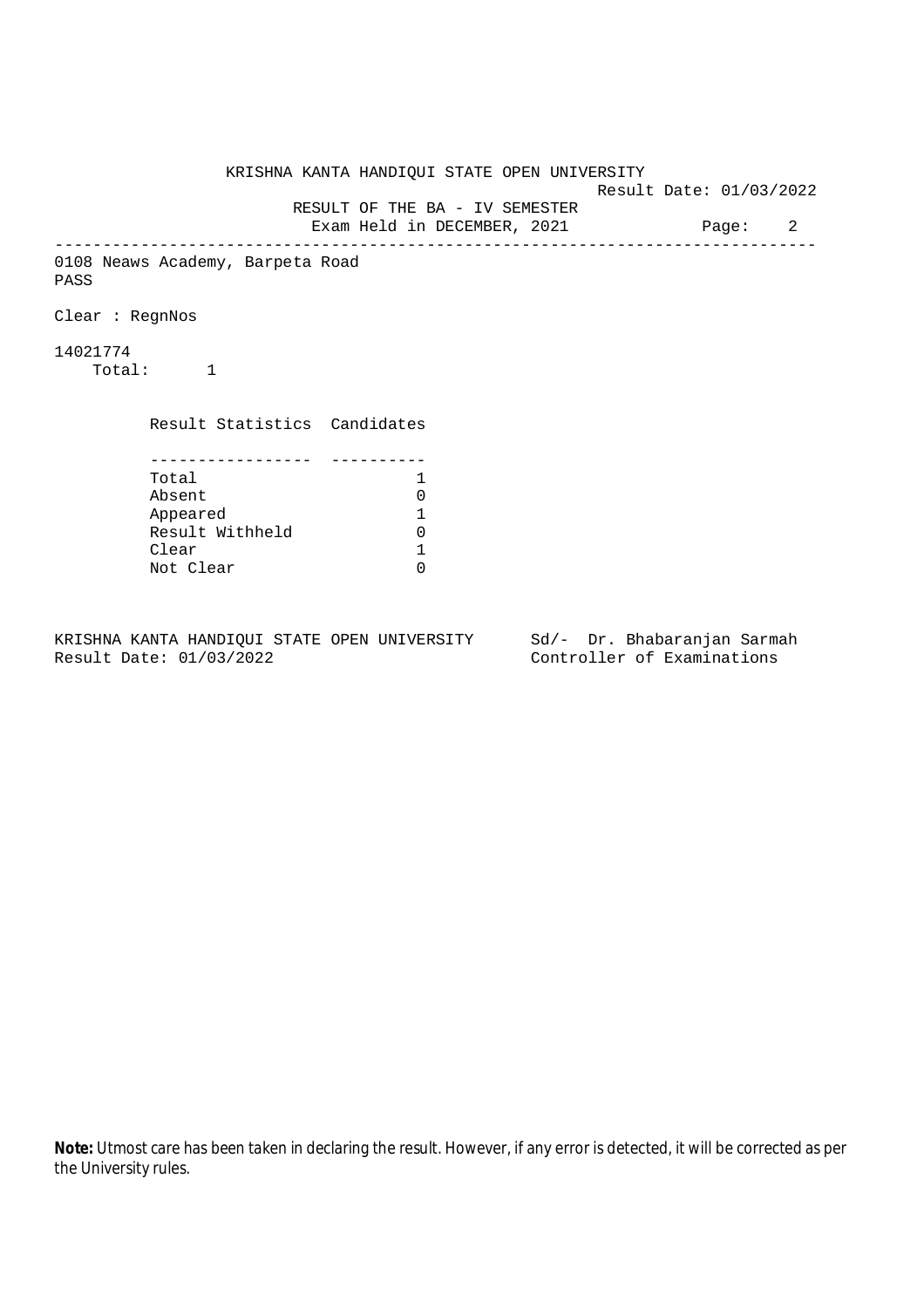KRISHNA KANTA HANDIQUI STATE OPEN UNIVERSITY Result Date: 01/03/2022 RESULT OF THE BA - IV SEMESTER Exam Held in DECEMBER, 2021 Page: 3 -------------------------------------------------------------------------------- 0111 Sankardev ODL Study Centre PASS Clear : RegnNos 16006895 16006916 Total: 2 Not Clear: RegnNos 16006954 16007235 Total: 2 Result Statistics Candidates ----------------- ---------- Total 4 Absent 0 Appeared 4 Result Withheld 0 Clear 2 Not Clear 2

KRISHNA KANTA HANDIQUI STATE OPEN UNIVERSITY Sd/- Dr. Bhabaranjan Sarmah Result Date: 01/03/2022 Controller of Examinations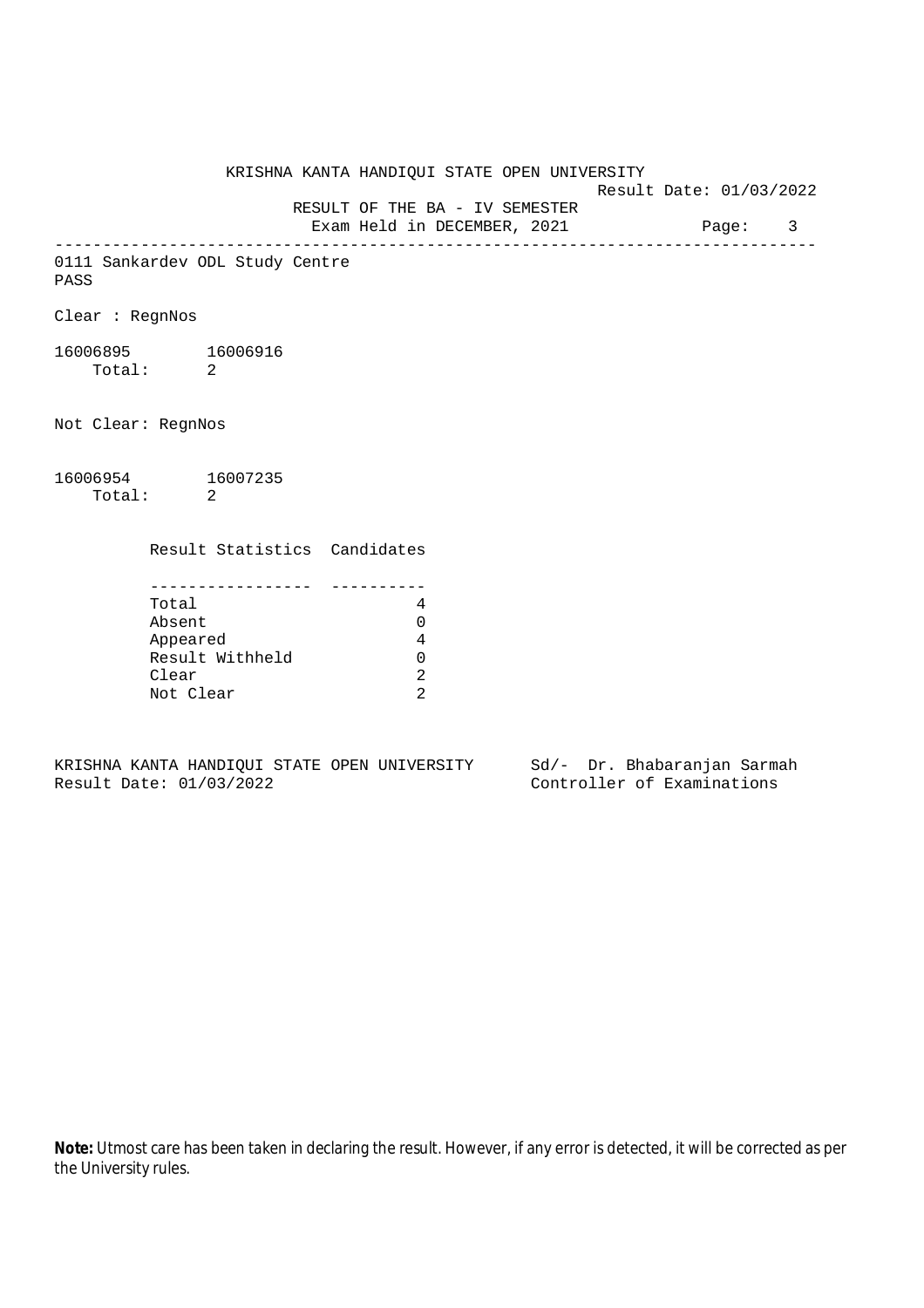KRISHNA KANTA HANDIQUI STATE OPEN UNIVERSITY Result Date: 01/03/2022 RESULT OF THE BA - IV SEMESTER Exam Held in DECEMBER, 2021 Page: 4 -------------------------------------------------------------------------------- 0112 Mandia Anchalik College PASS Clear : RegnNos 16007005 Total: 1 Result Statistics Candidates ----------------- ---------- Total 1 Absent<br>
Appeared 1<br>
Result Withheld 0<br>
Clear 1 Appeared 1 Result Withheld Clear Not Clear 0

KRISHNA KANTA HANDIQUI STATE OPEN UNIVERSITY Sd/- Dr. Bhabaranjan Sarmah Result Date: 01/03/2022 Controller of Examinations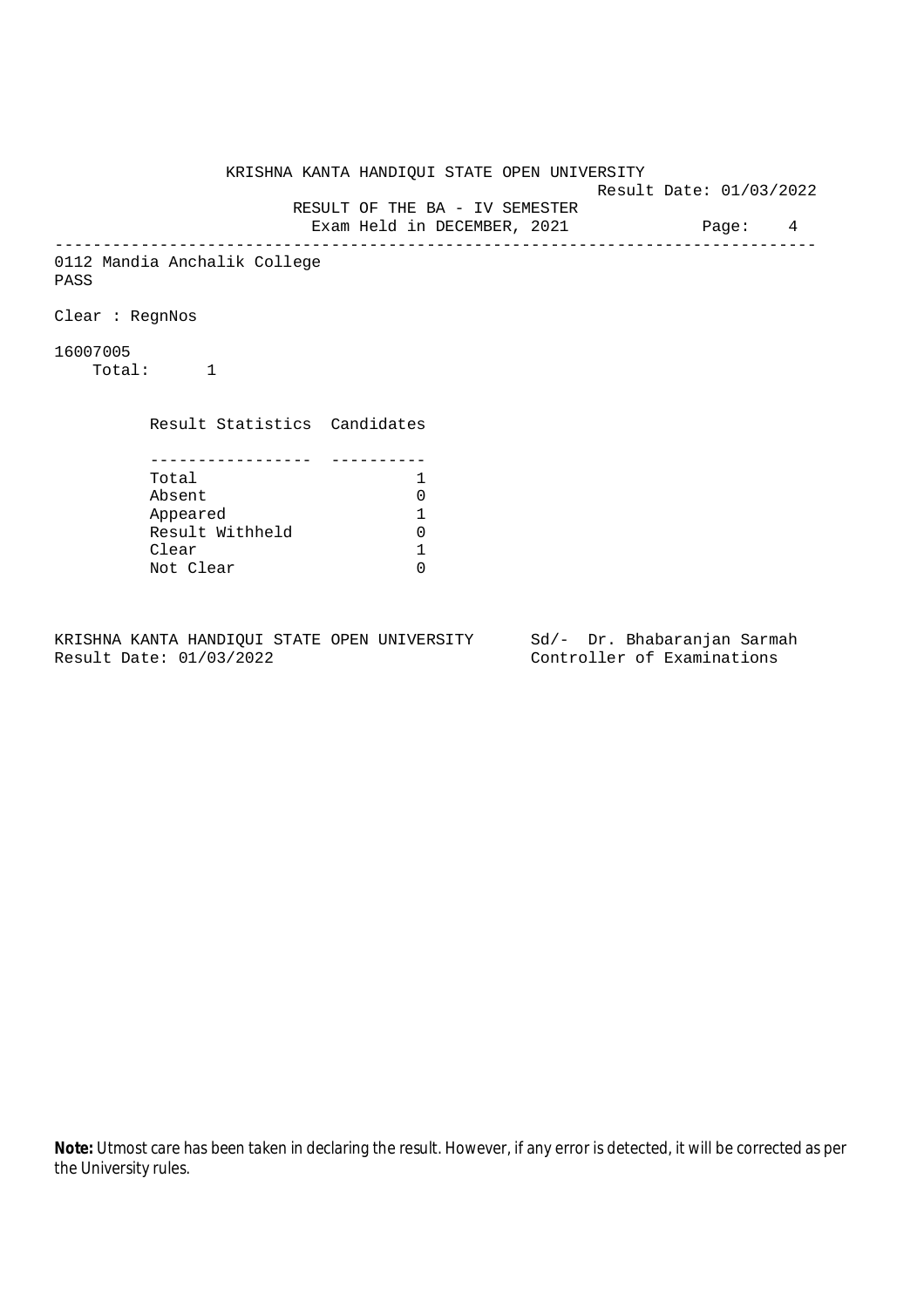KRISHNA KANTA HANDIQUI STATE OPEN UNIVERSITY Result Date: 01/03/2022 RESULT OF THE BA - IV SEMESTER Exam Held in DECEMBER, 2021 Page: 5 -------------------------------------------------------------------------------- 0116 Howly Junior College, Howly PASS Clear : RegnNos 15014534 Total: 1 Not Clear: RegnNos 14022580 Total: 1 Result Statistics Candidates ----------------- ---------- Total 2 Absent 0 Appeared 2 Result Withheld 0 Clear 1 Not Clear 1

KRISHNA KANTA HANDIQUI STATE OPEN UNIVERSITY Sd/- Dr. Bhabaranjan Sarmah Result Date: 01/03/2022 Controller of Examinations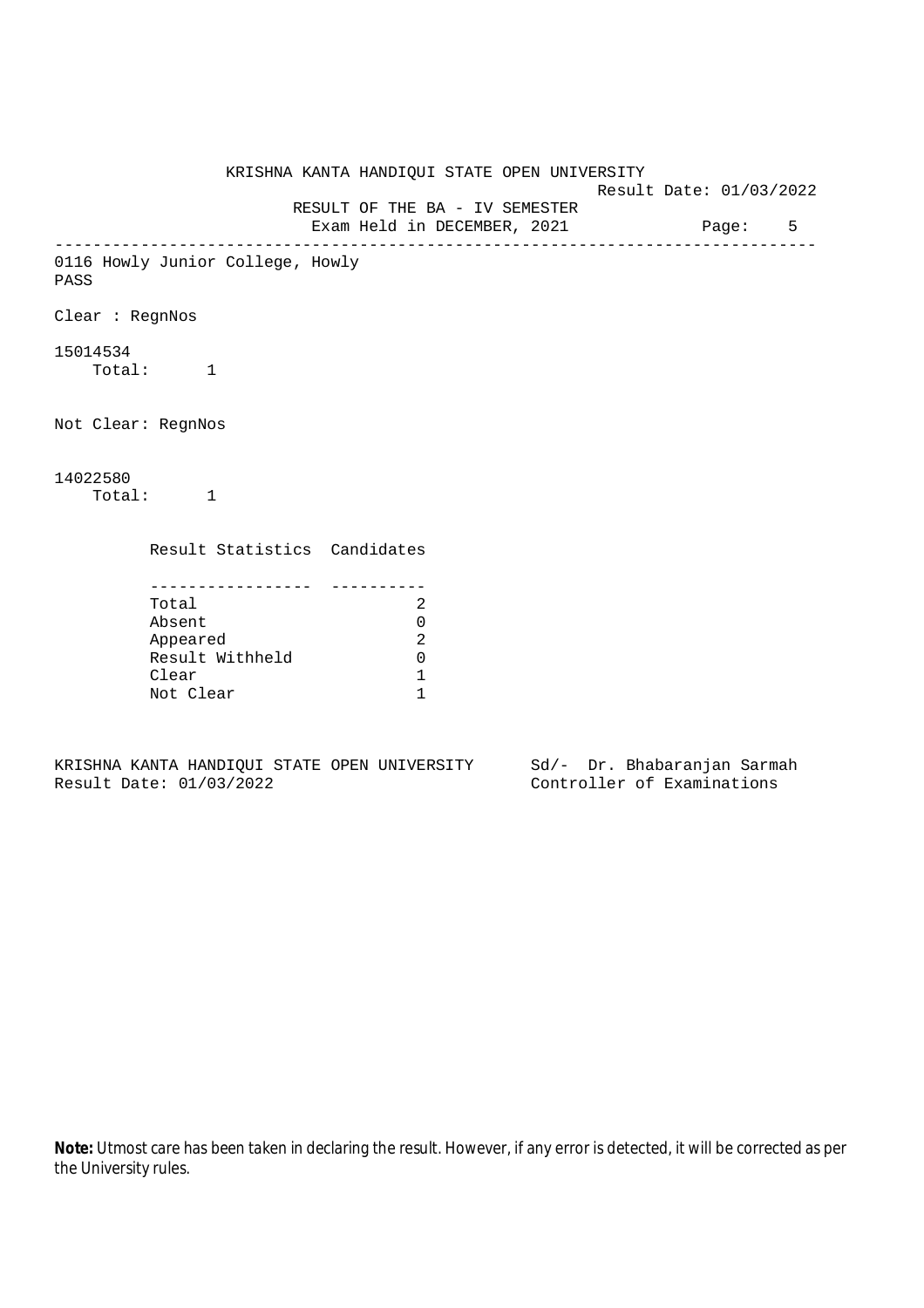KRISHNA KANTA HANDIQUI STATE OPEN UNIVERSITY Result Date: 01/03/2022 RESULT OF THE BA - IV SEMESTER Exam Held in DECEMBER, 2021 Page: 6 -------------------------------------------------------------------------------- 0124 Kayakuchi College PASS Clear : RegnNos 15006819 Total: 1 Result Statistics Candidates ----------------- ---------- Total 1<br>Absent 0 Absent<br>
Appeared 1<br>
Result Withheld 0<br>
Clear 1 Appeared 1 Result Withheld 0 Clear Not Clear 0

KRISHNA KANTA HANDIQUI STATE OPEN UNIVERSITY Sd/- Dr. Bhabaranjan Sarmah Result Date: 01/03/2022 Controller of Examinations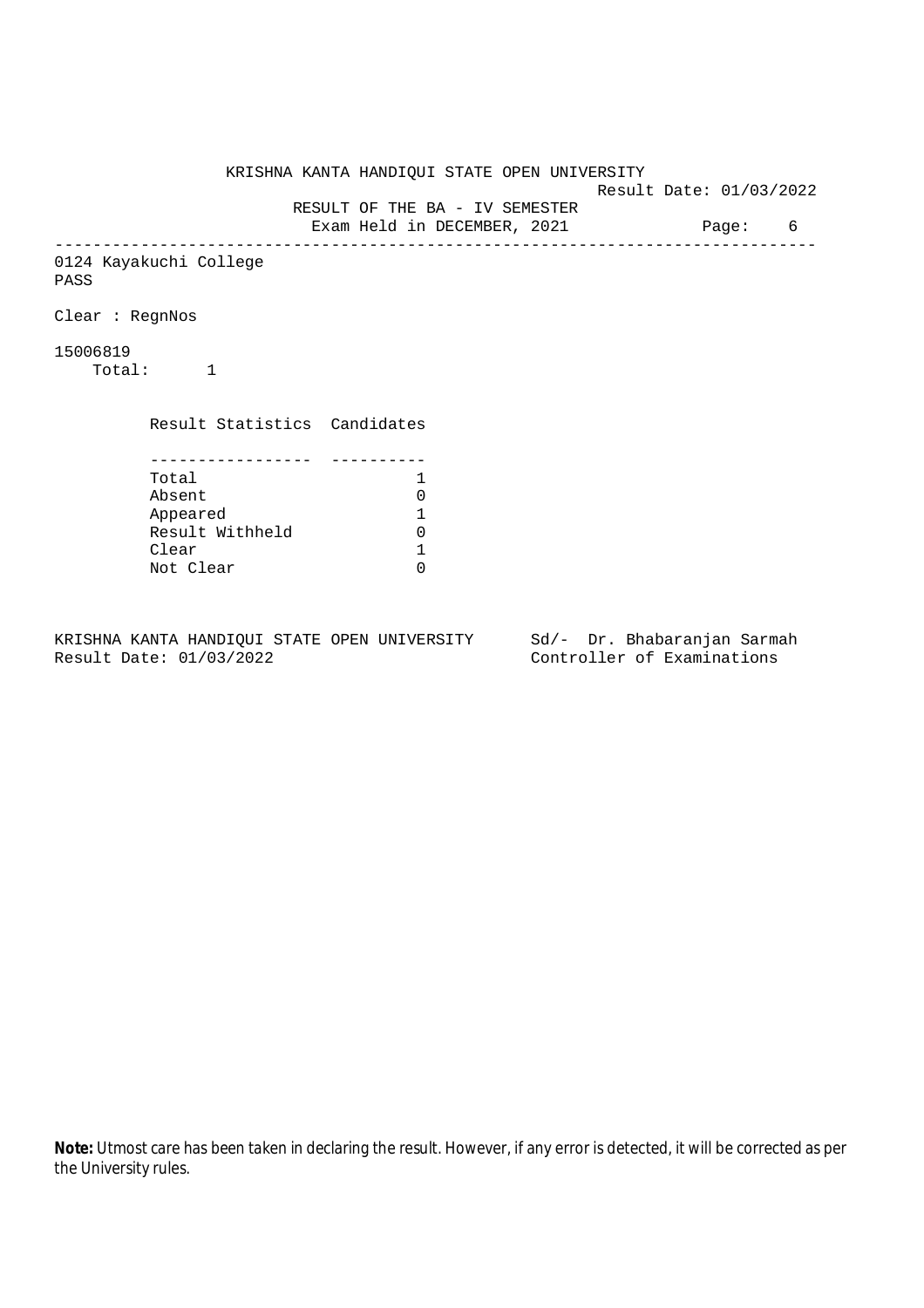KRISHNA KANTA HANDIQUI STATE OPEN UNIVERSITY Result Date: 01/03/2022 RESULT OF THE BA - IV SEMESTER Exam Held in DECEMBER, 2021 Page: 7 -------------------------------------------------------------------------------- 0128 Bajali College PASS Clear : RegnNos 16007593 Total: 1 Result Statistics Candidates ----------------- ---------- Total 1<br>Absent 0 Absent<br>
Appeared 1<br>
Result Withheld 0<br>
Clear 1 Appeared 1 Result Withheld 0 Clear Not Clear 0

KRISHNA KANTA HANDIQUI STATE OPEN UNIVERSITY Sd/- Dr. Bhabaranjan Sarmah Result Date: 01/03/2022 Controller of Examinations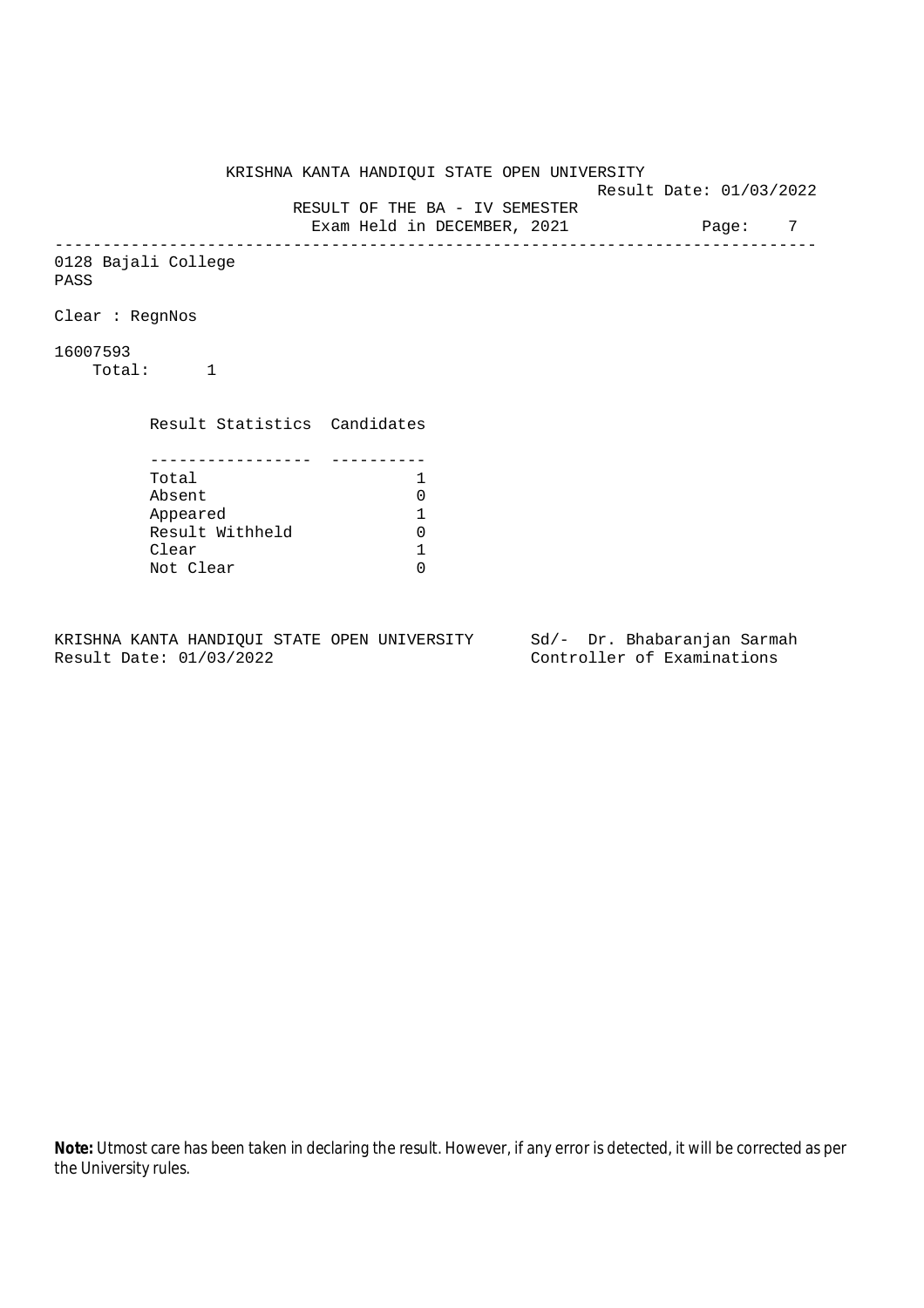KRISHNA KANTA HANDIQUI STATE OPEN UNIVERSITY Result Date: 01/03/2022 RESULT OF THE BA - IV SEMESTER Exam Held in DECEMBER, 2021 Page: 8 -------------------------------------------------------------------------------- 0201 Goreswar College, Goreswar PASS Not Clear : RegnNos 15016589 Total: 1 Result Statistics Candidates ----------------- ---------- Total 1 Absent 0<br>
Appeared 1<br>
Result Withheld 0 Appeared 1 Result Withheld Clear 0 Not Clear 1

KRISHNA KANTA HANDIQUI STATE OPEN UNIVERSITY Sd/- Dr. Bhabaranjan Sarmah Result Date: 01/03/2022 Controller of Examinations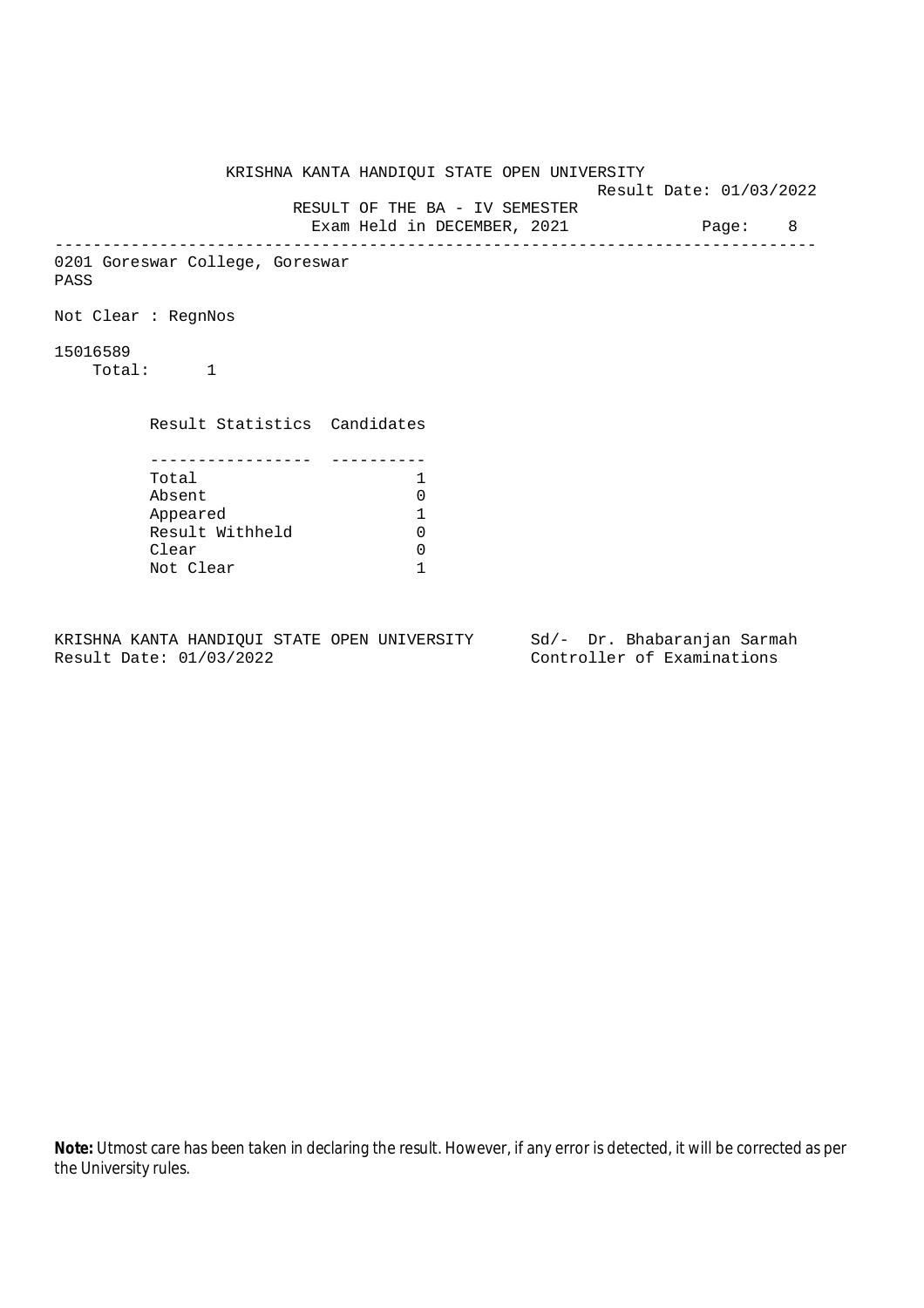KRISHNA KANTA HANDIQUI STATE OPEN UNIVERSITY Result Date: 01/03/2022 RESULT OF THE BA - IV SEMESTER Exam Held in DECEMBER, 2021 Page: 9 -------------------------------------------------------------------------------- 0202 B. B. Kishan College, Jalahghat PASS Clear : RegnNos 14021539 Total: 1 Result Statistics Candidates ----------------- ---------- Total 2<br>Absent 1 Absent<br>
Appeared 1<br>
Result Withheld 0<br>
Clear 1 Appeared 1 Result Withheld Clear Not Clear 0

KRISHNA KANTA HANDIQUI STATE OPEN UNIVERSITY Sd/- Dr. Bhabaranjan Sarmah Result Date: 01/03/2022 Controller of Examinations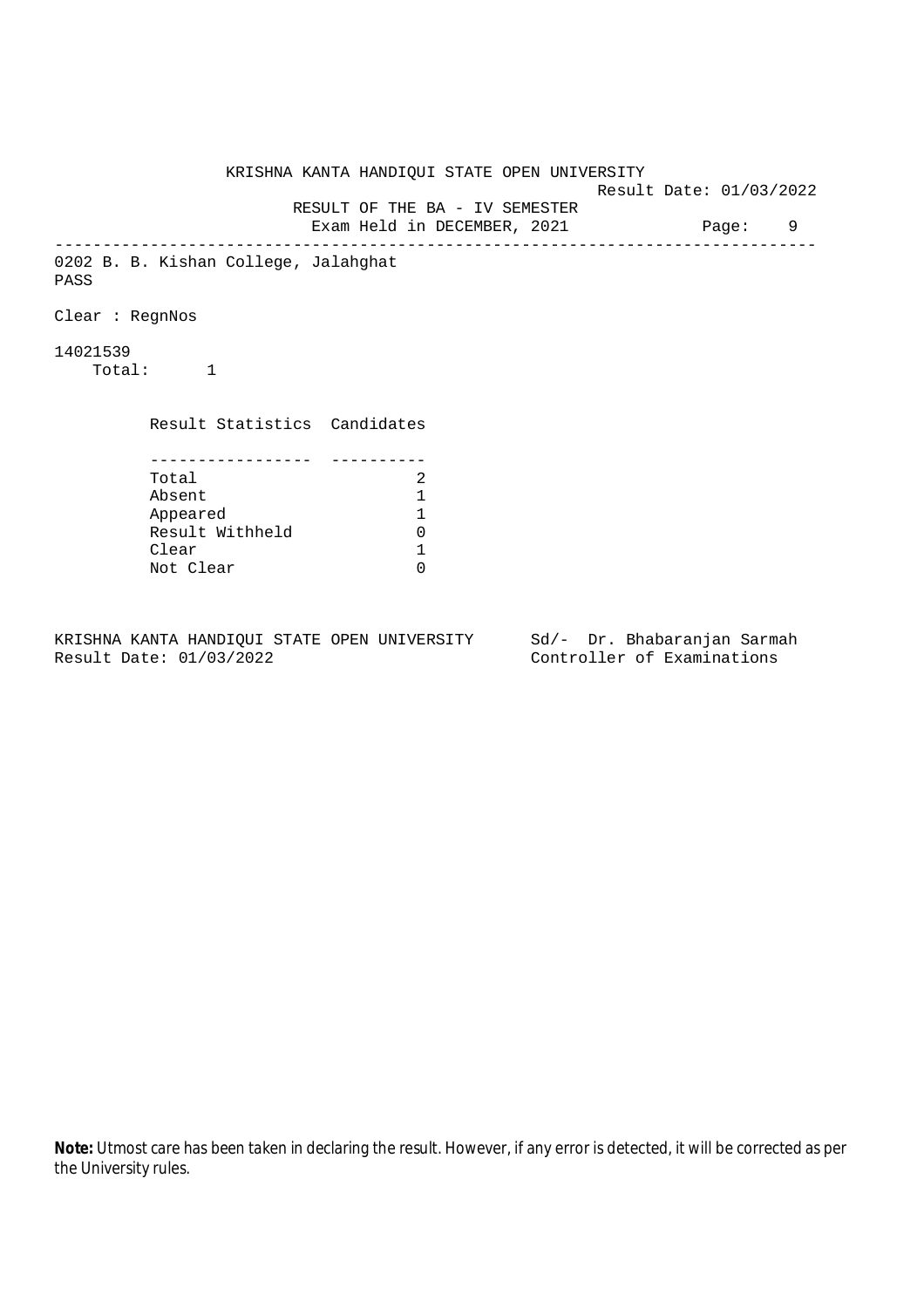|                                       |                                                 | KRISHNA KANTA HANDIQUI STATE OPEN UNIVERSITY              |                                      | Result Date: 01/03/2022 |
|---------------------------------------|-------------------------------------------------|-----------------------------------------------------------|--------------------------------------|-------------------------|
|                                       |                                                 | RESULT OF THE BA - IV SEMESTER                            |                                      |                         |
|                                       |                                                 |                                                           | Exam Held in DECEMBER, 2021 Page: 10 |                         |
| PASS                                  | 0203 Tamulpur Commerce College (Jr.)            |                                                           |                                      |                         |
| Clear : RegnNos                       |                                                 |                                                           |                                      |                         |
|                                       | $16007988$ $16008063$ $16008096$ $16008113$     |                                                           |                                      | 16008116                |
| 16008128<br>Total: 6                  |                                                 |                                                           |                                      |                         |
| Not Clear: RegnNos                    |                                                 |                                                           |                                      |                         |
| 13010941<br>Total: 1                  |                                                 |                                                           |                                      |                         |
|                                       | Result Statistics Candidates                    |                                                           |                                      |                         |
| Total<br>Absent<br>Clear<br>Not Clear | ----------------<br>Appeared<br>Result Withheld | 7<br>$\mathbf 0$<br>7<br>$\mathbf 0$<br>6<br>$\mathbf{1}$ |                                      |                         |
|                                       |                                                 |                                                           |                                      |                         |

|  |                         |  | KRISHNA KANTA HANDIOUI STATE OPEN UNIVERSITY |  | Sd/- Dr. Bhabaranjan Sarmah |  |
|--|-------------------------|--|----------------------------------------------|--|-----------------------------|--|
|  | Result Date: 01/03/2022 |  |                                              |  | Controller of Examinations  |  |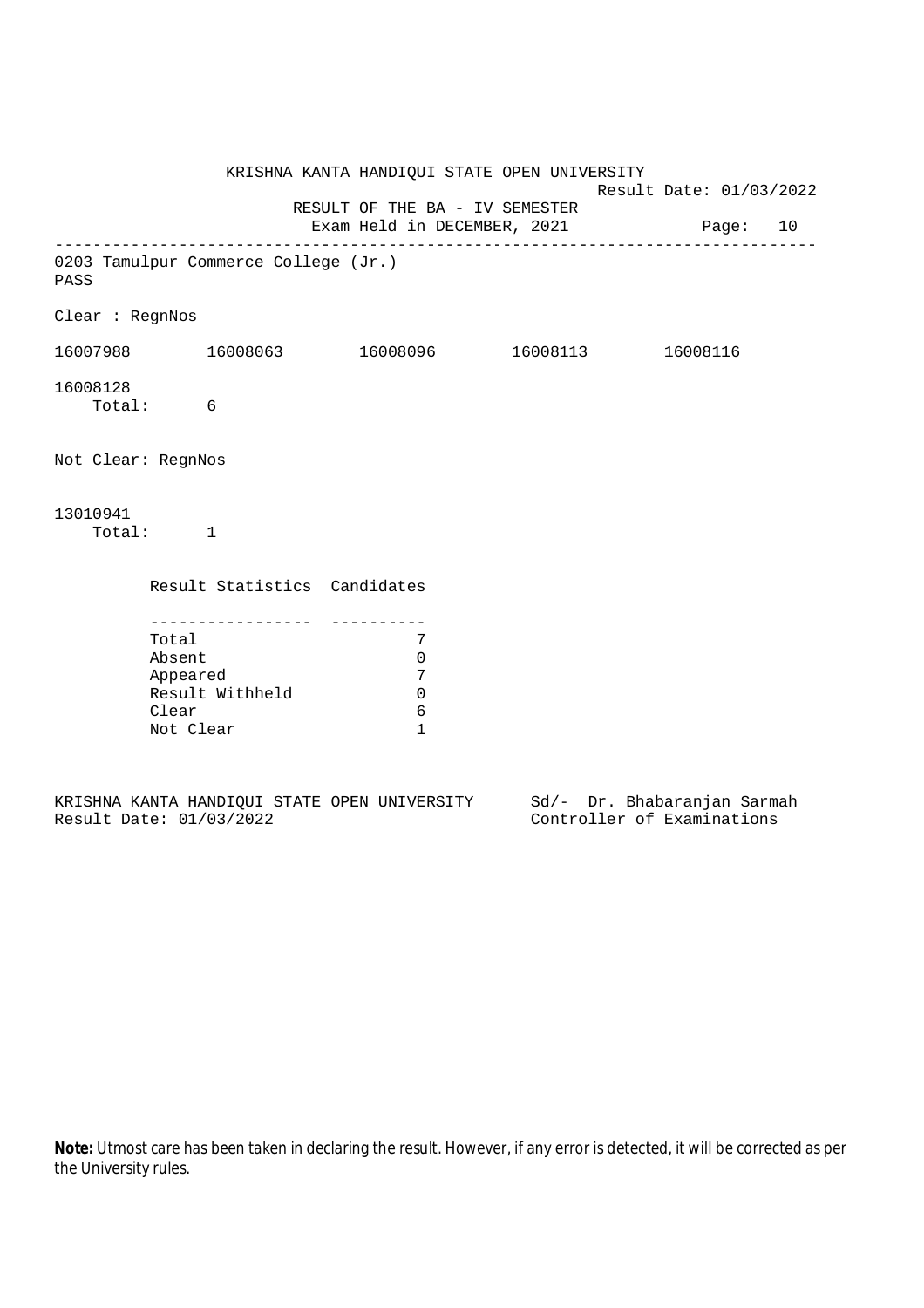KRISHNA KANTA HANDIQUI STATE OPEN UNIVERSITY Result Date: 01/03/2022 RESULT OF THE BA - IV SEMESTER Exam Held in DECEMBER, 2021 Page: 11 -------------------------------------------------------------------------------- 0205 Mushalpur College PASS Clear : RegnNos 16008184 Total: 1 Result Statistics Candidates ----------------- ---------- Total 1<br>Absent 0 Absent<br>
Appeared 1<br>
Result Withheld 0<br>
Clear 1 Appeared 1 Result Withheld Clear Not Clear 0

KRISHNA KANTA HANDIQUI STATE OPEN UNIVERSITY Sd/- Dr. Bhabaranjan Sarmah Result Date: 01/03/2022 Controller of Examinations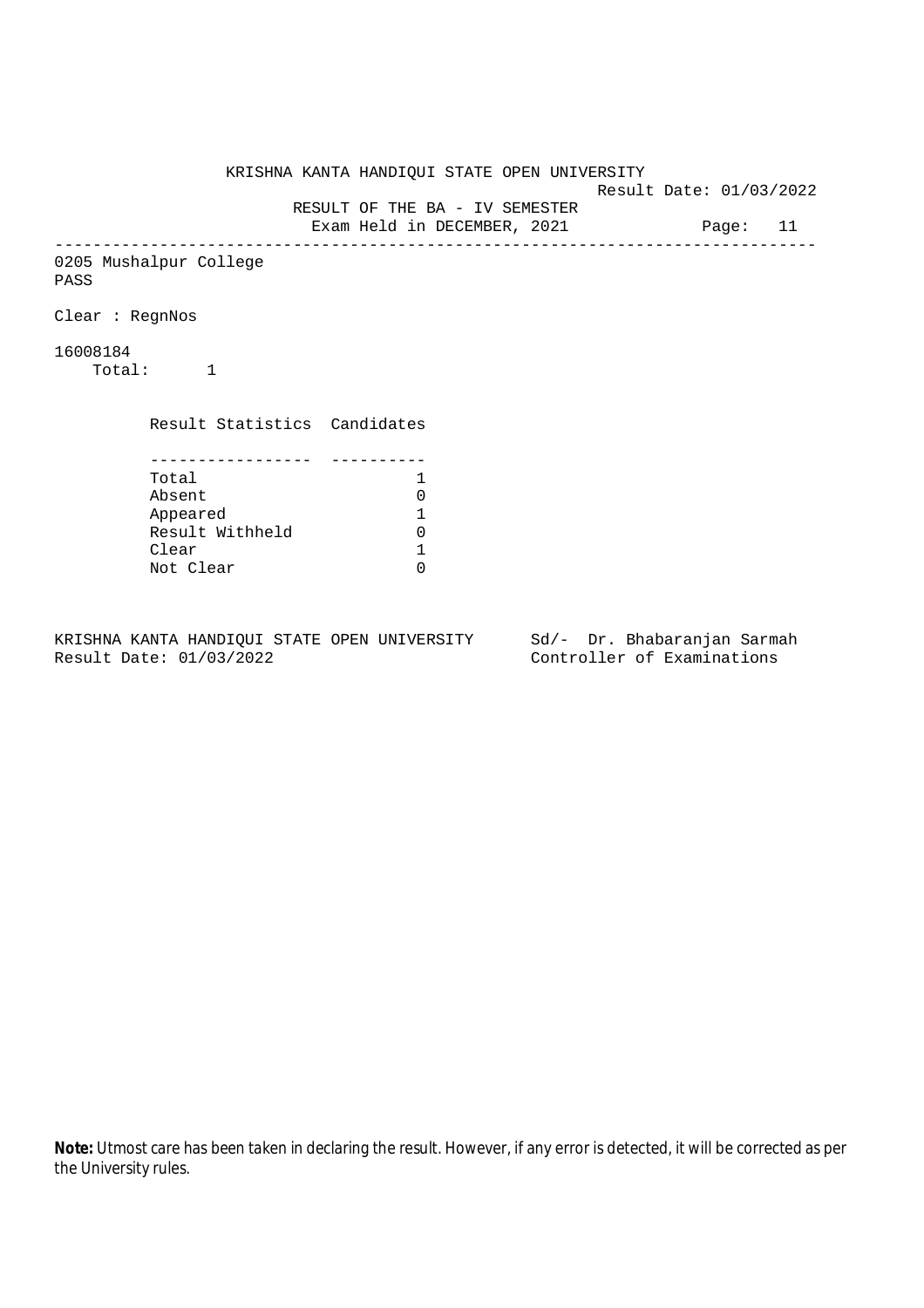KRISHNA KANTA HANDIQUI STATE OPEN UNIVERSITY Result Date: 01/03/2022 RESULT OF THE BA - IV SEMESTER Exam Held in DECEMBER, 2021 Page: 12 -------------------------------------------------------------------------------- 0302 Birjhora Kanya Mahavidyalaya PASS Clear : RegnNos 16008364 Total: 1 Result Statistics Candidates ----------------- ---------- Total 1 Absent<br>
Appeared 1<br>
Result Withheld 0<br>
Clear 1 Appeared 1 Result Withheld Clear Not Clear 0

KRISHNA KANTA HANDIQUI STATE OPEN UNIVERSITY Sd/- Dr. Bhabaranjan Sarmah Result Date: 01/03/2022 Controller of Examinations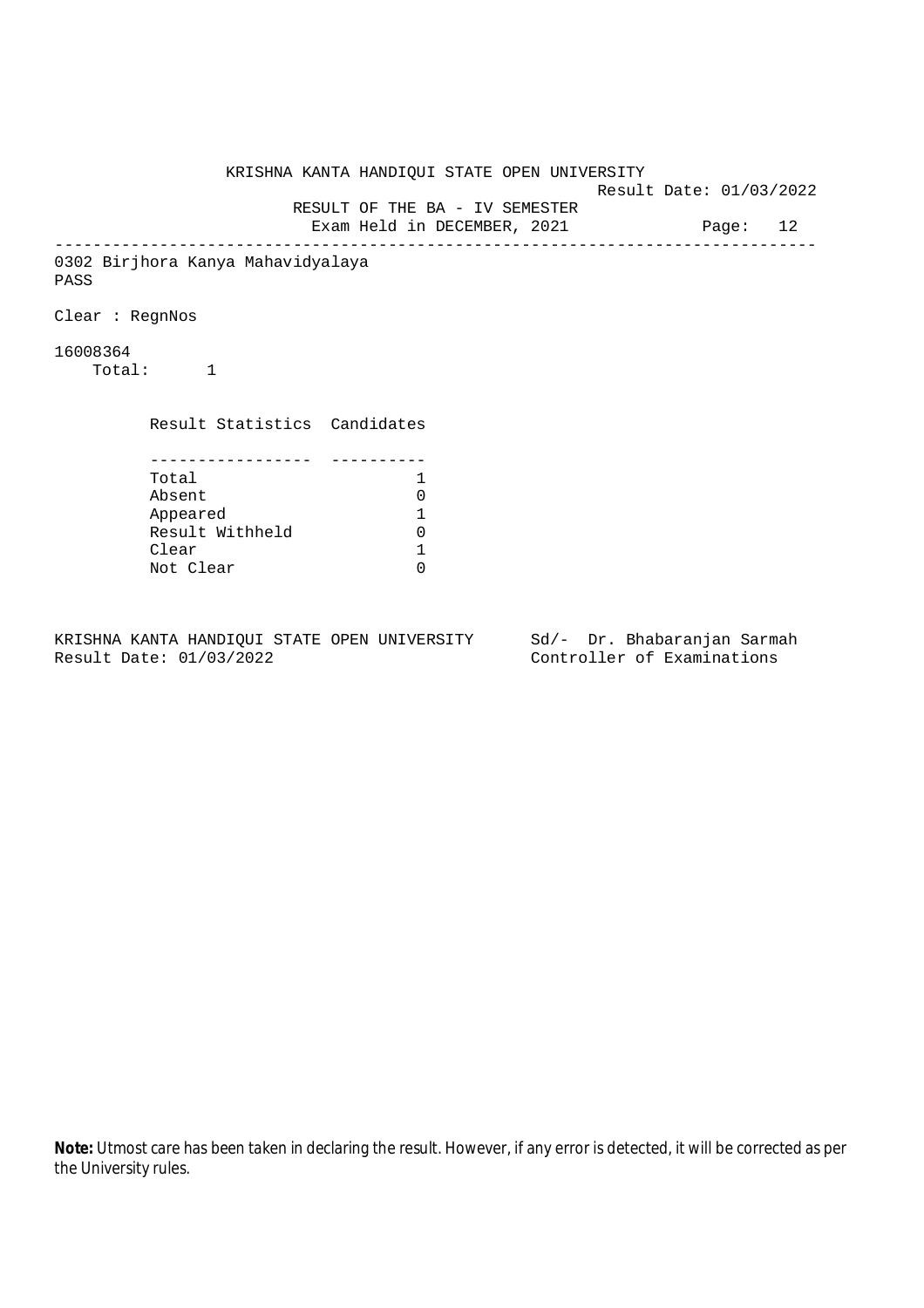Result Date: 01/03/2022 RESULT OF THE BA - IV SEMESTER

Exam Held in DECEMBER, 2021 Page: 13

-------------------------------------------------------------------------------- 0401 Cachar College

PASS

Clear : RegnNos

15007592 15007770 Total: 2

Not Clear: RegnNos

16025772

Total: 1

Result Statistics Candidates

| Total           |  |
|-----------------|--|
| Absent          |  |
| Appeared        |  |
| Result Withheld |  |
| Clear           |  |
| Not Clear       |  |

KRISHNA KANTA HANDIQUI STATE OPEN UNIVERSITY Sd/- Dr. Bhabaranjan Sarmah Result Date: 01/03/2022 Controller of Examinations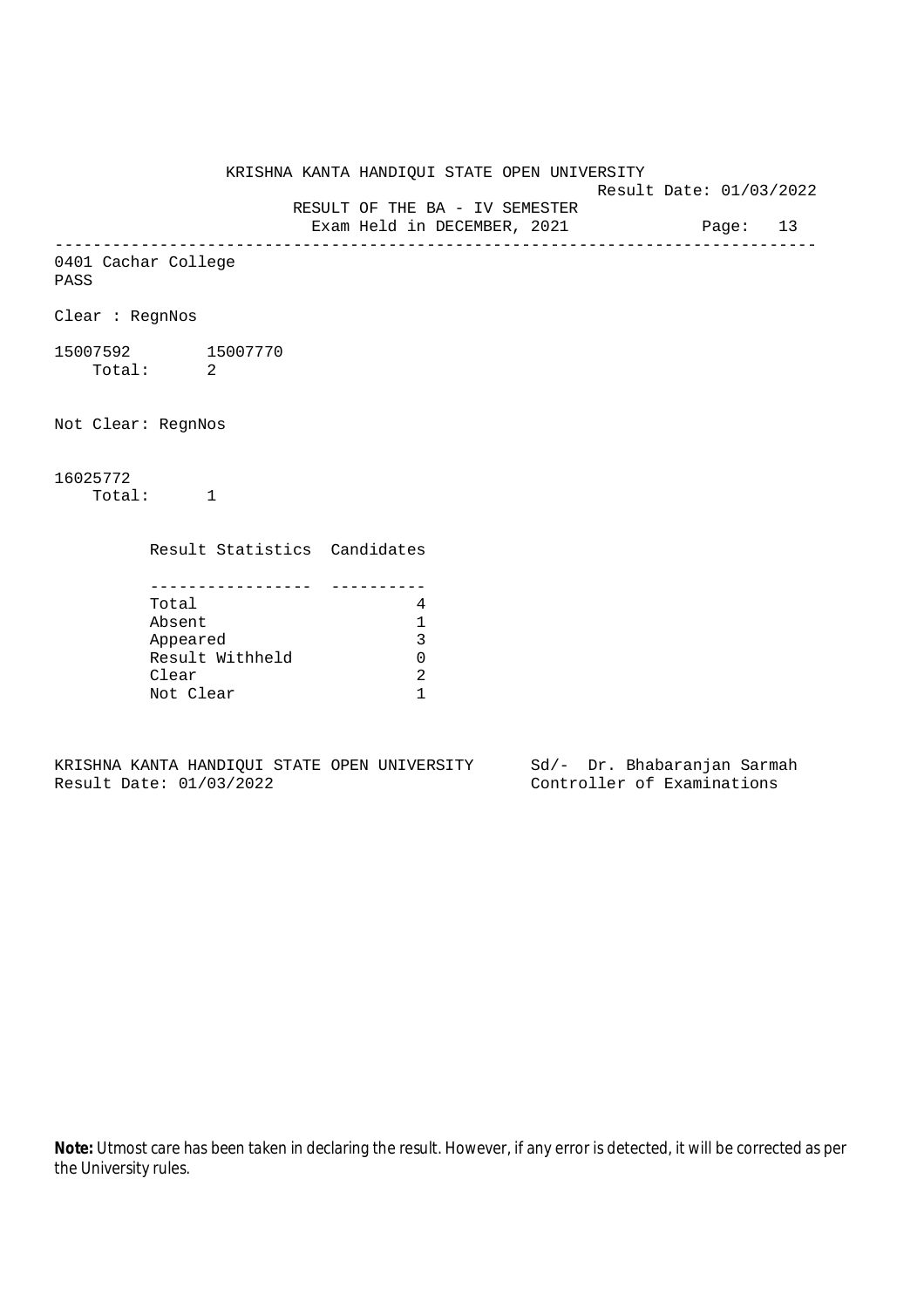|                    |                          |                                                              |                                                                | KRISHNA KANTA HANDIQUI STATE OPEN UNIVERSITY                           |                         |          |  |
|--------------------|--------------------------|--------------------------------------------------------------|----------------------------------------------------------------|------------------------------------------------------------------------|-------------------------|----------|--|
|                    |                          |                                                              |                                                                | RESULT OF THE BA - IV SEMESTER<br>Exam Held in DECEMBER, 2021 Page: 14 | Result Date: 01/03/2022 |          |  |
| PASS               |                          | _____________________________<br>0411 Katigorah Jr. College, |                                                                |                                                                        |                         |          |  |
| Clear : RegnNos    |                          |                                                              |                                                                |                                                                        |                         |          |  |
|                    |                          | 14024033 14024053                                            |                                                                | 15007757 15007815                                                      |                         | 15007857 |  |
|                    |                          | 15007871 15007907                                            |                                                                | 15007917 15007958                                                      |                         | 15007984 |  |
| 15008045           |                          | 15008050                                                     | 16008938                                                       | 16008940                                                               |                         | 16008961 |  |
|                    | Total: 20                | 16008980 16009030                                            | 16009043                                                       | 16009086                                                               |                         | 16009109 |  |
| Not Clear: RegnNos |                          |                                                              |                                                                |                                                                        |                         |          |  |
| 15007953           | Total: 1                 |                                                              |                                                                |                                                                        |                         |          |  |
|                    |                          | Result Statistics Candidates                                 |                                                                |                                                                        |                         |          |  |
|                    | Total<br>Absent<br>Clear | --------------<br>Appeared<br>Result Withheld                | 23<br>$\overline{\phantom{0}}^2$<br>21<br>$\overline{0}$<br>20 |                                                                        |                         |          |  |

KRISHNA KANTA HANDIQUI STATE OPEN UNIVERSITY Sd/- Dr. Bhabaranjan Sarmah Result Date: 01/03/2022 Controller of Examinations

Not Clear 1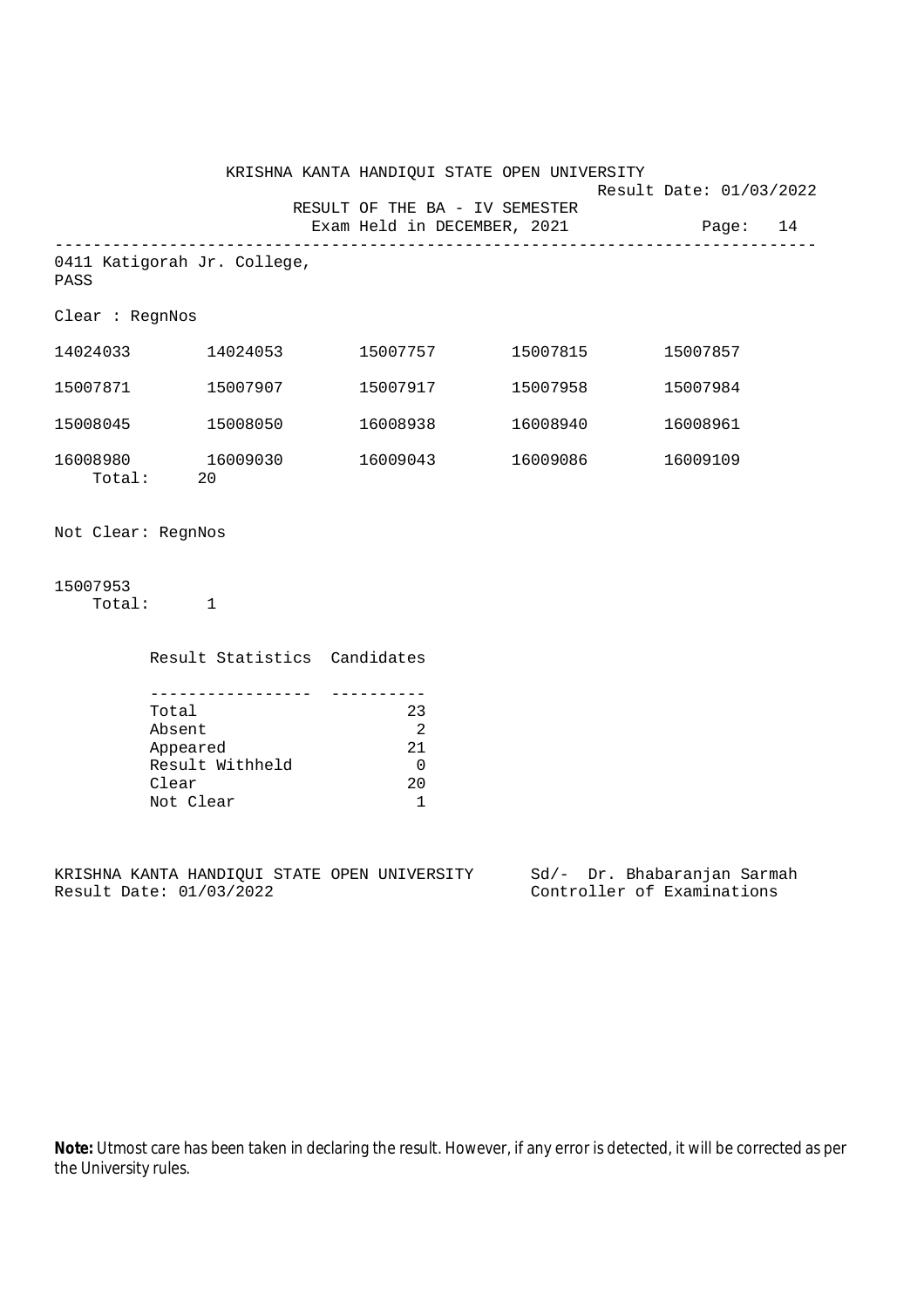KRISHNA KANTA HANDIQUI STATE OPEN UNIVERSITY Result Date: 01/03/2022 RESULT OF THE BA - IV SEMESTER Exam Held in DECEMBER, 2021 Page: 15 -------------------------------------------------------------------------------- 0413 Nehru College, Pailapool PASS Clear : RegnNos 16009190 Total: 1 Result Statistics Candidates ----------------- ---------- Total 1 Absent<br>
Appeared 1<br>
Result Withheld 0<br>
Clear 1 Appeared 1 Result Withheld Clear Not Clear 0

KRISHNA KANTA HANDIQUI STATE OPEN UNIVERSITY Sd/- Dr. Bhabaranjan Sarmah Result Date: 01/03/2022 Controller of Examinations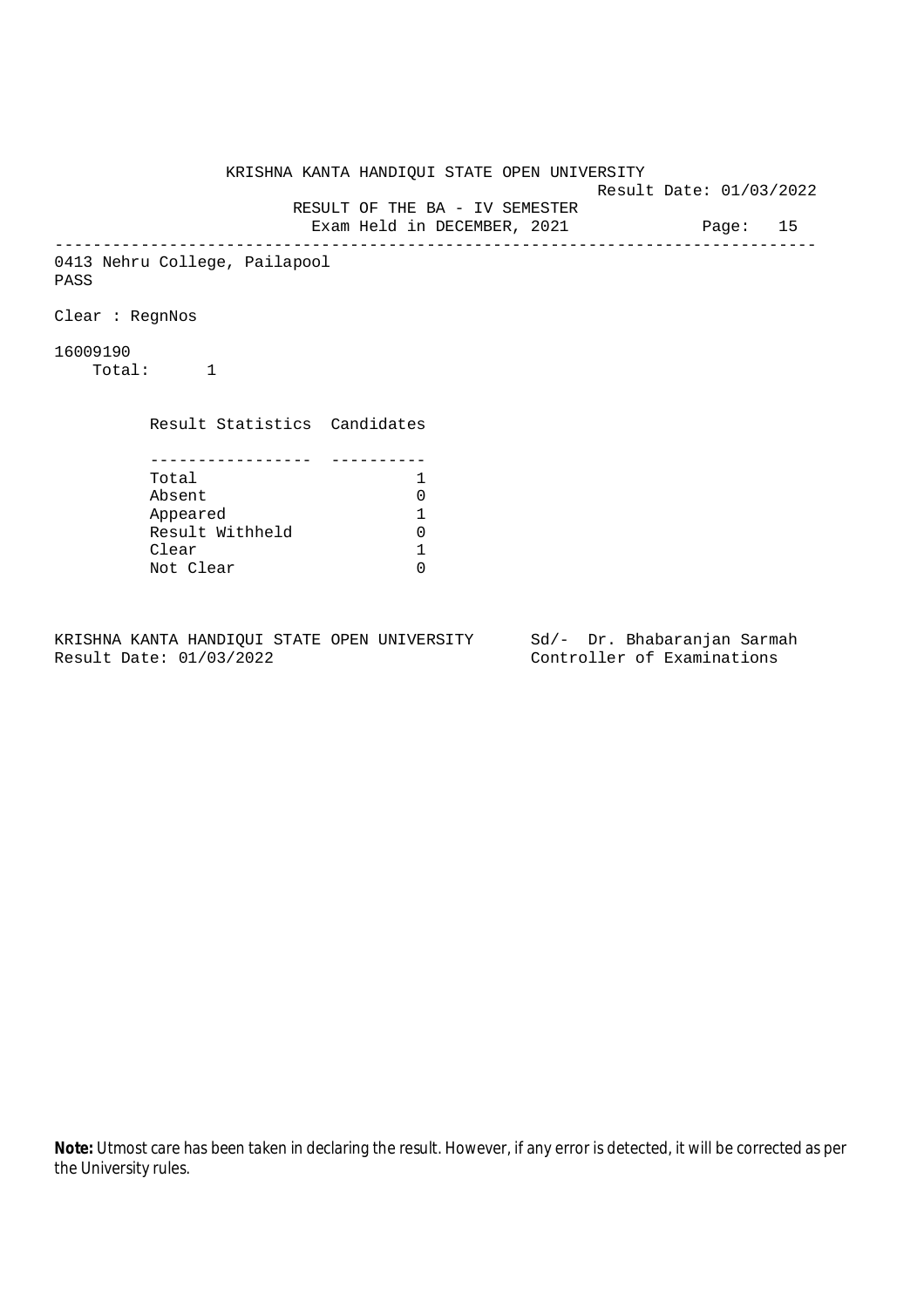KRISHNA KANTA HANDIQUI STATE OPEN UNIVERSITY Result Date: 01/03/2022 RESULT OF THE BA - IV SEMESTER Exam Held in DECEMBER, 2021 Page: 16 -------------------------------------------------------------------------------- 0501 Bijni College PASS Clear : RegnNos 16009250 Total: 1 Result Statistics Candidates ----------------- ---------- Total 1<br>Absent 0 Absent<br>
Appeared 1<br>
Result Withheld 0<br>
Clear 1 Appeared 1 Result Withheld 0 Clear Not Clear 0

KRISHNA KANTA HANDIQUI STATE OPEN UNIVERSITY Sd/- Dr. Bhabaranjan Sarmah Result Date: 01/03/2022 Controller of Examinations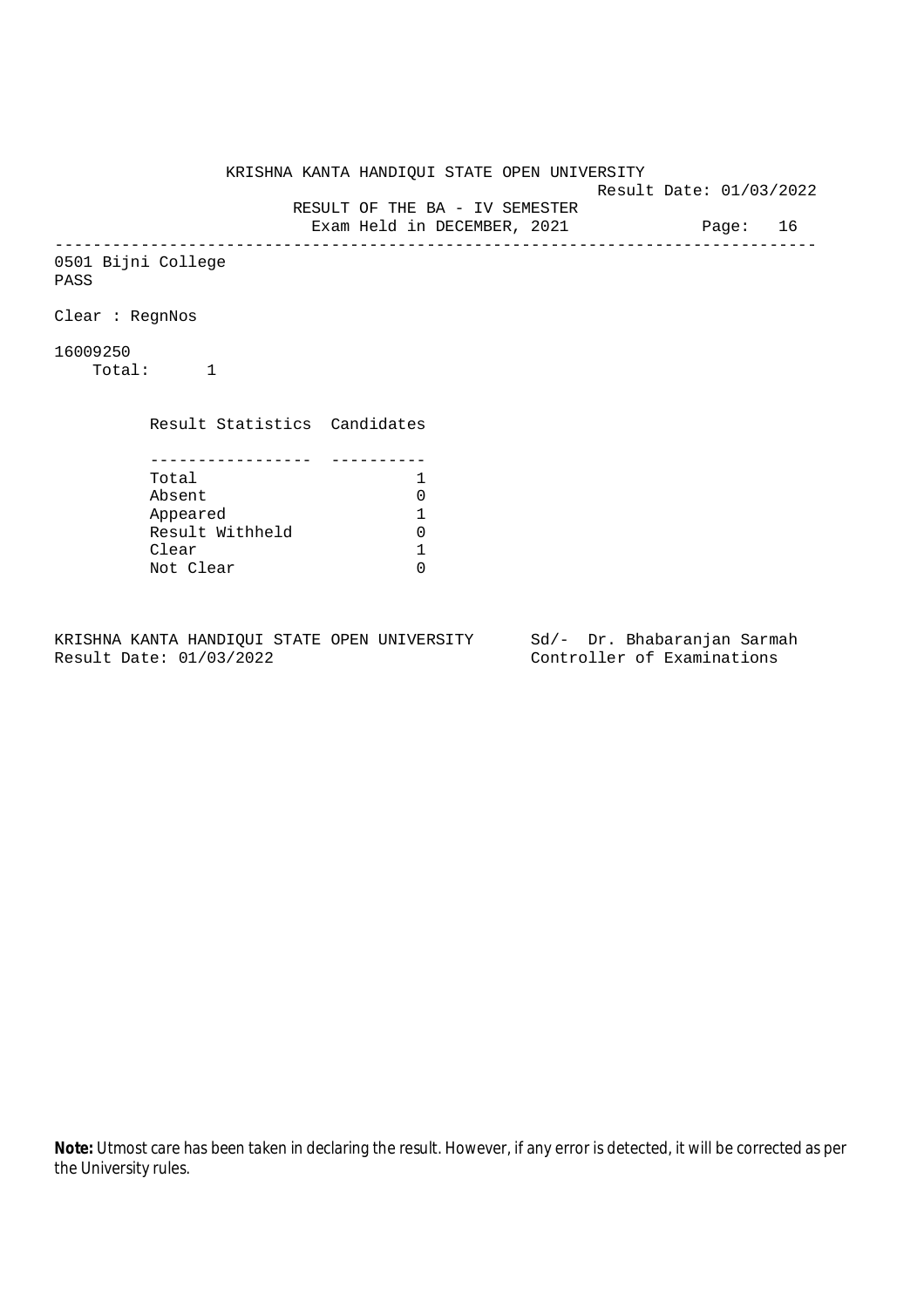Result Date: 01/03/2022

 RESULT OF THE BA - IV SEMESTER Exam Held in DECEMBER, 2021 Page: 17

--------------------------------------------------------------------------------

0502 Bengtol College PASS

Clear : RegnNos

15008249 16009292 Total: 2

Clear

 Result Statistics Candidates ----------------- ---------- Total 2 Absent<br>
Appeared 2<br>
Result Withheld 0<br>
Clear 2 Appeared Result Withheld 0

Not Clear 0

KRISHNA KANTA HANDIQUI STATE OPEN UNIVERSITY Sd/- Dr. Bhabaranjan Sarmah Result Date: 01/03/2022 Controller of Examinations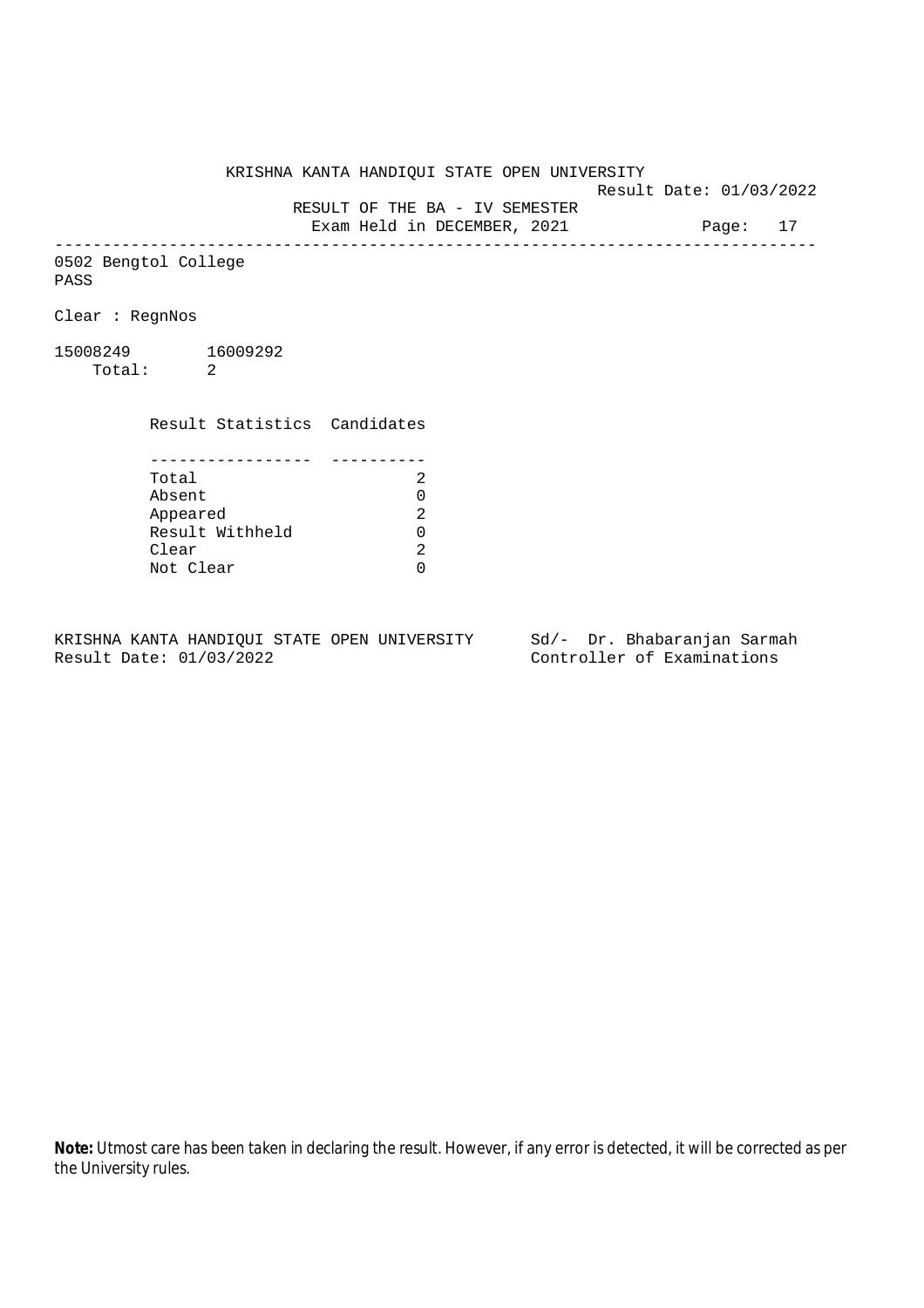KRISHNA KANTA HANDIQUI STATE OPEN UNIVERSITY Result Date: 01/03/2022 RESULT OF THE BA - IV SEMESTER Exam Held in DECEMBER, 2021 Page: 18 -------------------------------------------------------------------------------- 0604 Kharupetia College PASS Clear : RegnNos 15008513 Total: 1 Result Statistics Candidates ----------------- ---------- Total 1 Absent<br>
Appeared 1<br>
Result Withheld 0<br>
Clear 1 Appeared 1 Result Withheld Clear Not Clear 0

KRISHNA KANTA HANDIQUI STATE OPEN UNIVERSITY Sd/- Dr. Bhabaranjan Sarmah Result Date: 01/03/2022 Controller of Examinations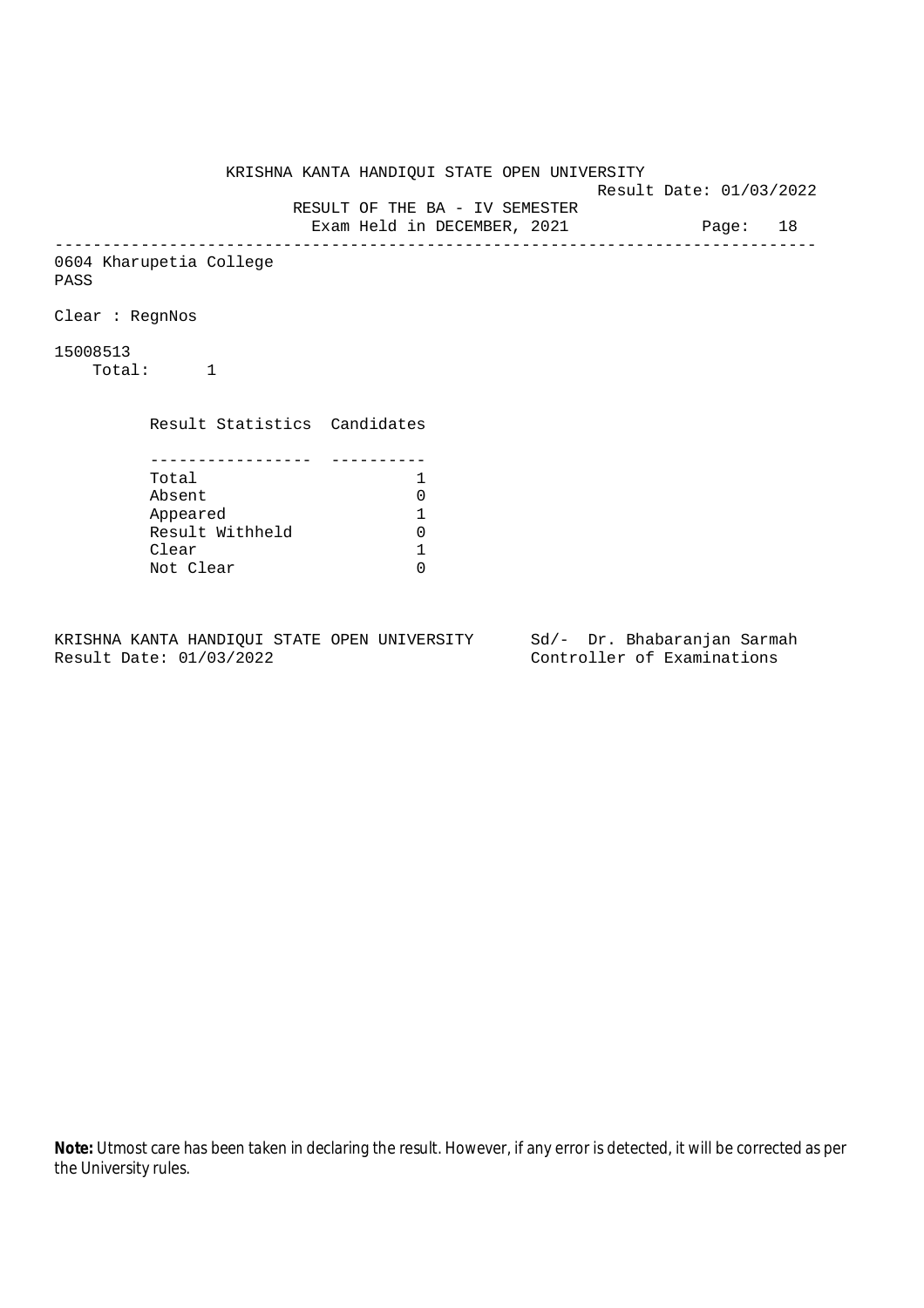Result Date: 01/03/2022

RESULT OF THE BA - IV SEMESTER

Exam Held in DECEMBER, 2021 Page: 19 --------------------------------------------------------------------------------

0605 Mangaldai College

PASS

Clear : RegnNos

| 13012523 | 14024838 | 16009686 | 16009741 |
|----------|----------|----------|----------|
| Total:   |          |          |          |

| Result Statistics Candidates |  |
|------------------------------|--|
|                              |  |
|                              |  |
| Total                        |  |
| Absent                       |  |
| Appeared                     |  |
| Result Withheld              |  |
| Clear                        |  |
| Not Clear                    |  |

KRISHNA KANTA HANDIQUI STATE OPEN UNIVERSITY Sd/- Dr. Bhabaranjan Sarmah<br>Result Date: 01/03/2022 Controller of Examinations

Controller of Examinations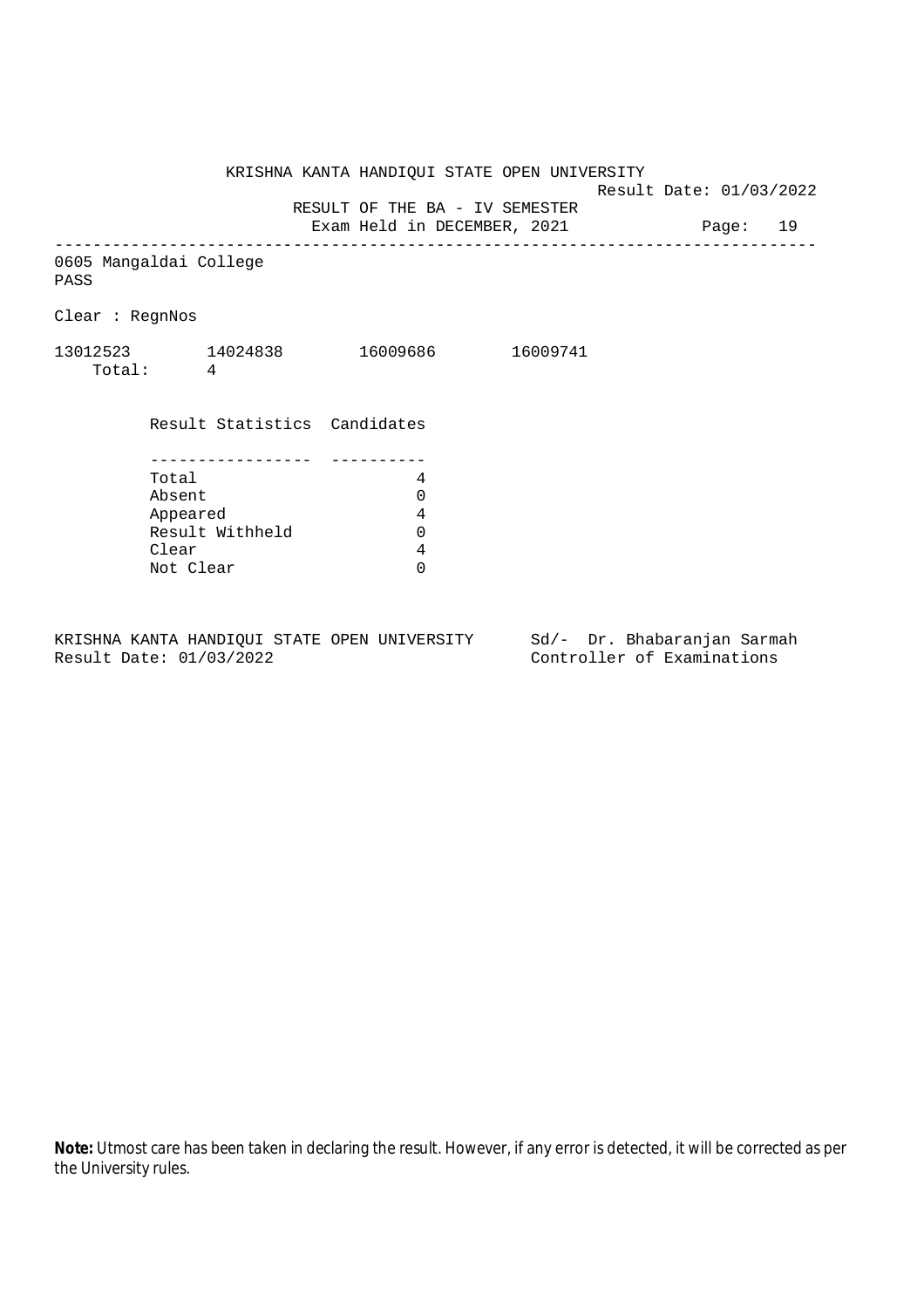KRISHNA KANTA HANDIQUI STATE OPEN UNIVERSITY Result Date: 01/03/2022 RESULT OF THE BA - IV SEMESTER Exam Held in DECEMBER, 2021 Page: 20 -------------------------------------------------------------------------------- 0803 Ratnapith College, Chapar PASS Clear : RegnNos 15008922 Total: 1 Result Statistics Candidates ----------------- ---------- Total 1 Absent<br>
Appeared 1<br>
Result Withheld 0<br>
Clear 1 Appeared 1 Result Withheld Clear Not Clear 0

KRISHNA KANTA HANDIQUI STATE OPEN UNIVERSITY Sd/- Dr. Bhabaranjan Sarmah Result Date: 01/03/2022 Controller of Examinations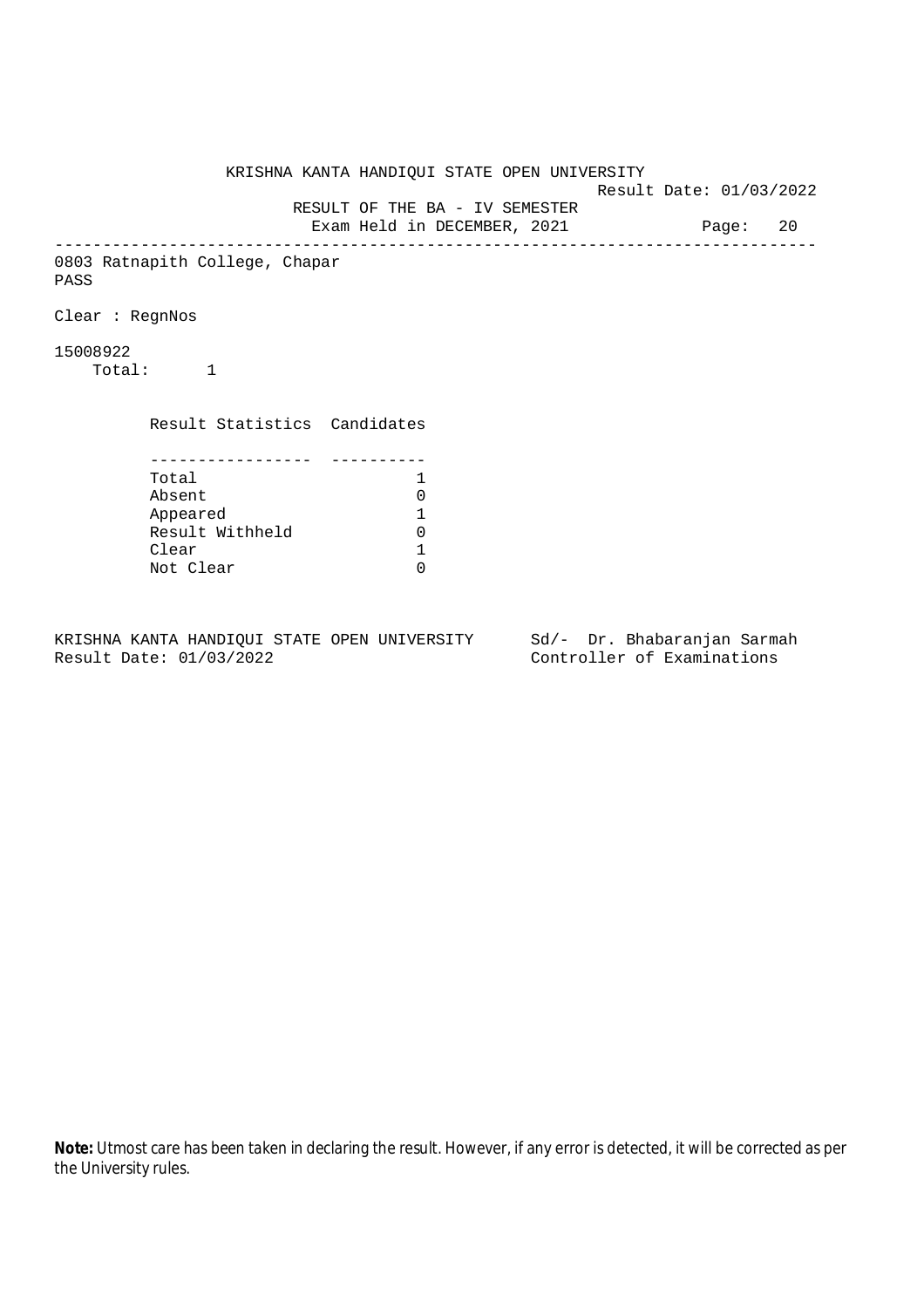KRISHNA KANTA HANDIQUI STATE OPEN UNIVERSITY Result Date: 01/03/2022 RESULT OF THE BA - IV SEMESTER Exam Held in DECEMBER, 2021 Page: 21 -------------------------------------------------------------------------------- 0805 Pramathesh Barua College, Gauripur PASS Clear : RegnNos 15009012 15009049 15009100 16010208 Total: 4 Result Statistics Candidates ----------------- ---------- Total 5 Absent 1<br>Appeared 4<br>Result Withheld 0 Appeared Result Withheld 0 Clear 4 Not Clear 0

KRISHNA KANTA HANDIQUI STATE OPEN UNIVERSITY Sd/- Dr. Bhabaranjan Sarmah Result Date: 01/03/2022 Controller of Examinations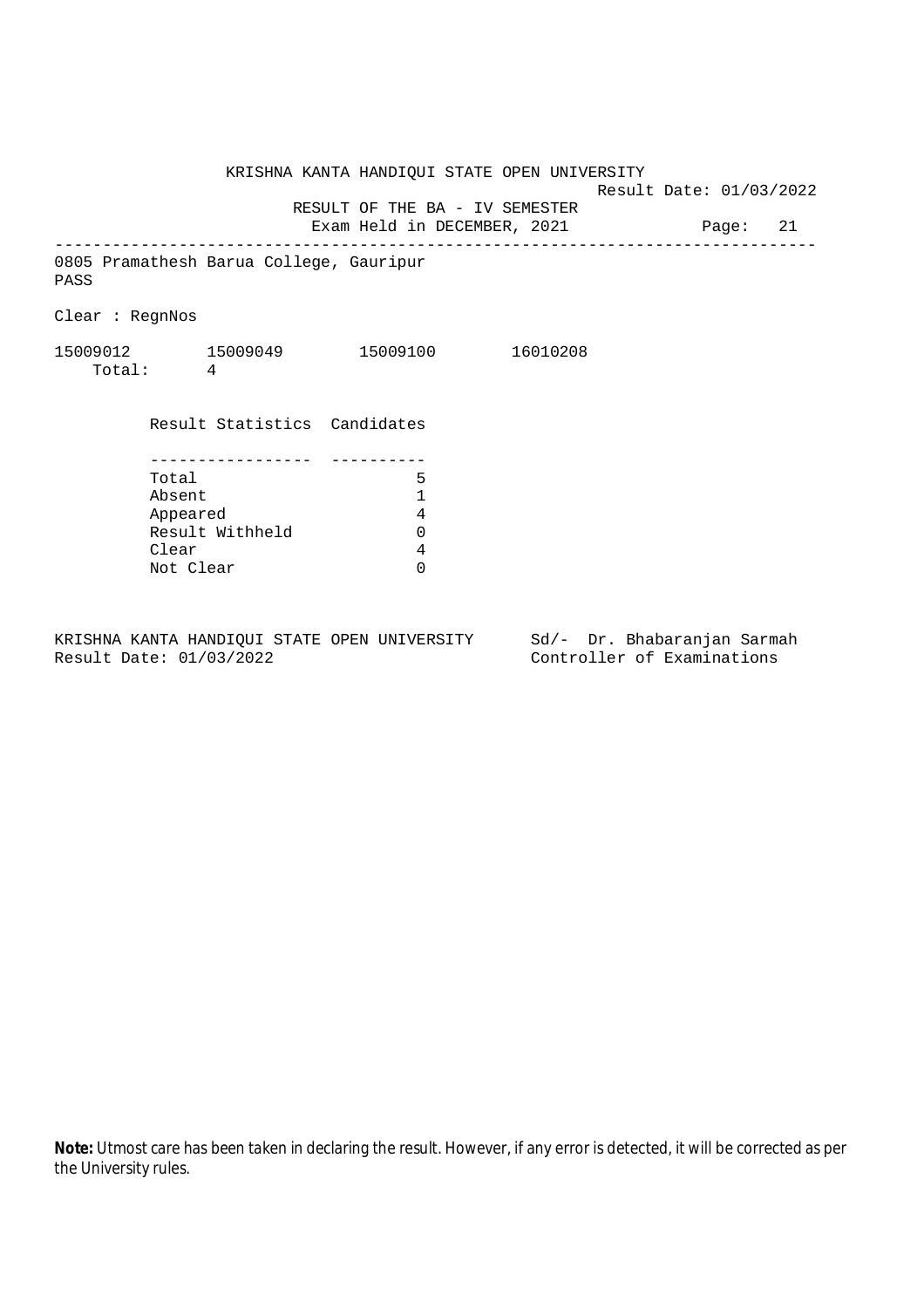KRISHNA KANTA HANDIQUI STATE OPEN UNIVERSITY Result Date: 01/03/2022 RESULT OF THE BA - IV SEMESTER Exam Held in DECEMBER, 2021 Page: 22 -------------------------------------------------------------------------------- 0807 Bilasipara College PASS Clear : RegnNos 13013579 Total: 1 Result Statistics Candidates ----------------- ---------- Total 1 Absent<br>
Appeared 1<br>
Result Withheld 0<br>
Clear 1 Appeared 1 Result Withheld Clear Not Clear 0

KRISHNA KANTA HANDIQUI STATE OPEN UNIVERSITY Sd/- Dr. Bhabaranjan Sarmah Result Date: 01/03/2022 Controller of Examinations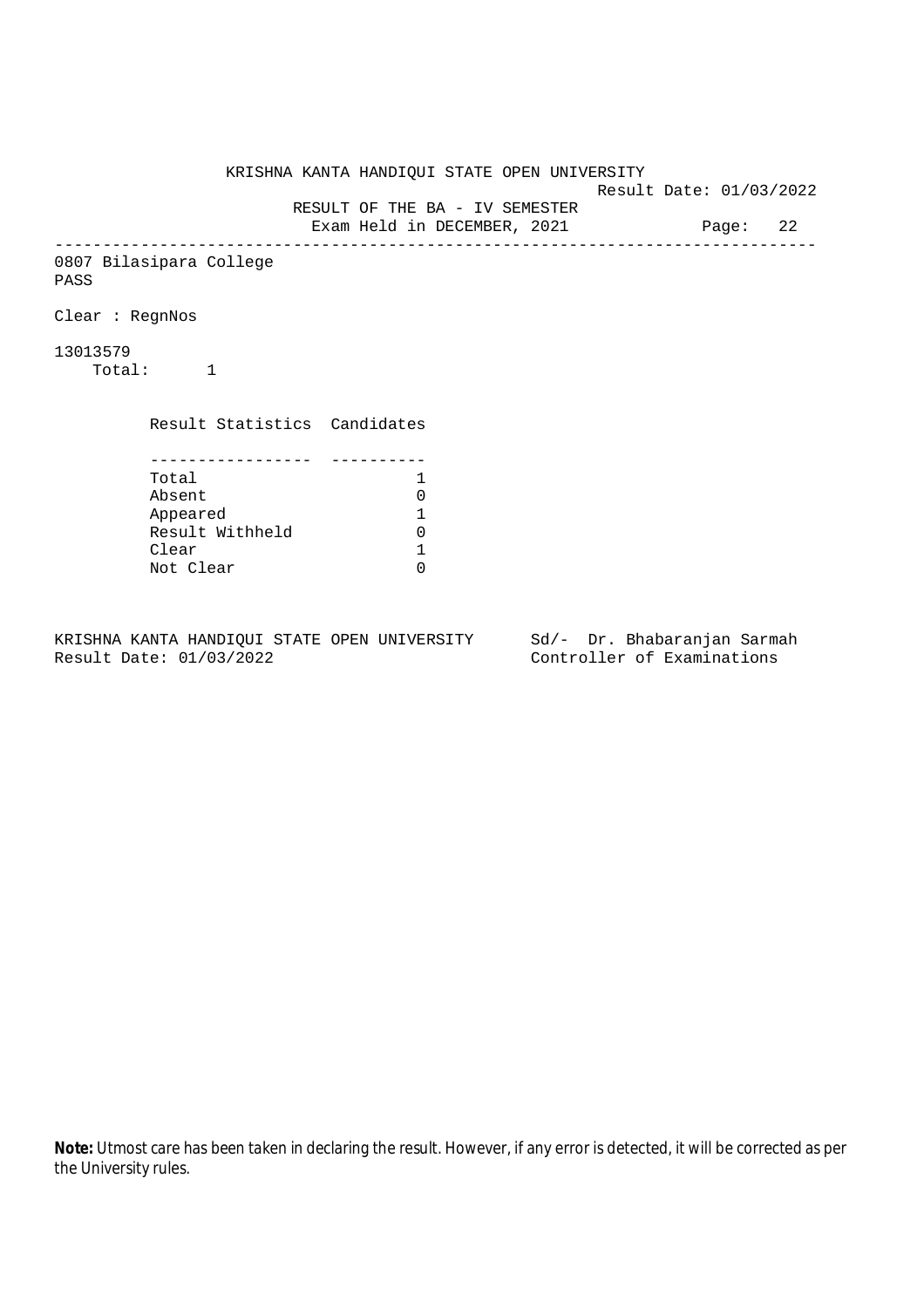KRISHNA KANTA HANDIQUI STATE OPEN UNIVERSITY Result Date: 01/03/2022 RESULT OF THE BA - IV SEMESTER Exam Held in DECEMBER, 2021 Page: 23 -------------------------------------------------------------------------------- 0811 DHARMASALA COLLEGE PASS Clear : RegnNos 15009210 Total: 1 Result Statistics Candidates ----------------- ---------- Total 1 Absent<br>
Appeared 1<br>
Result Withheld 0<br>
Clear 1 Appeared 1 Result Withheld Clear Not Clear 0

KRISHNA KANTA HANDIQUI STATE OPEN UNIVERSITY Sd/- Dr. Bhabaranjan Sarmah Result Date: 01/03/2022 Controller of Examinations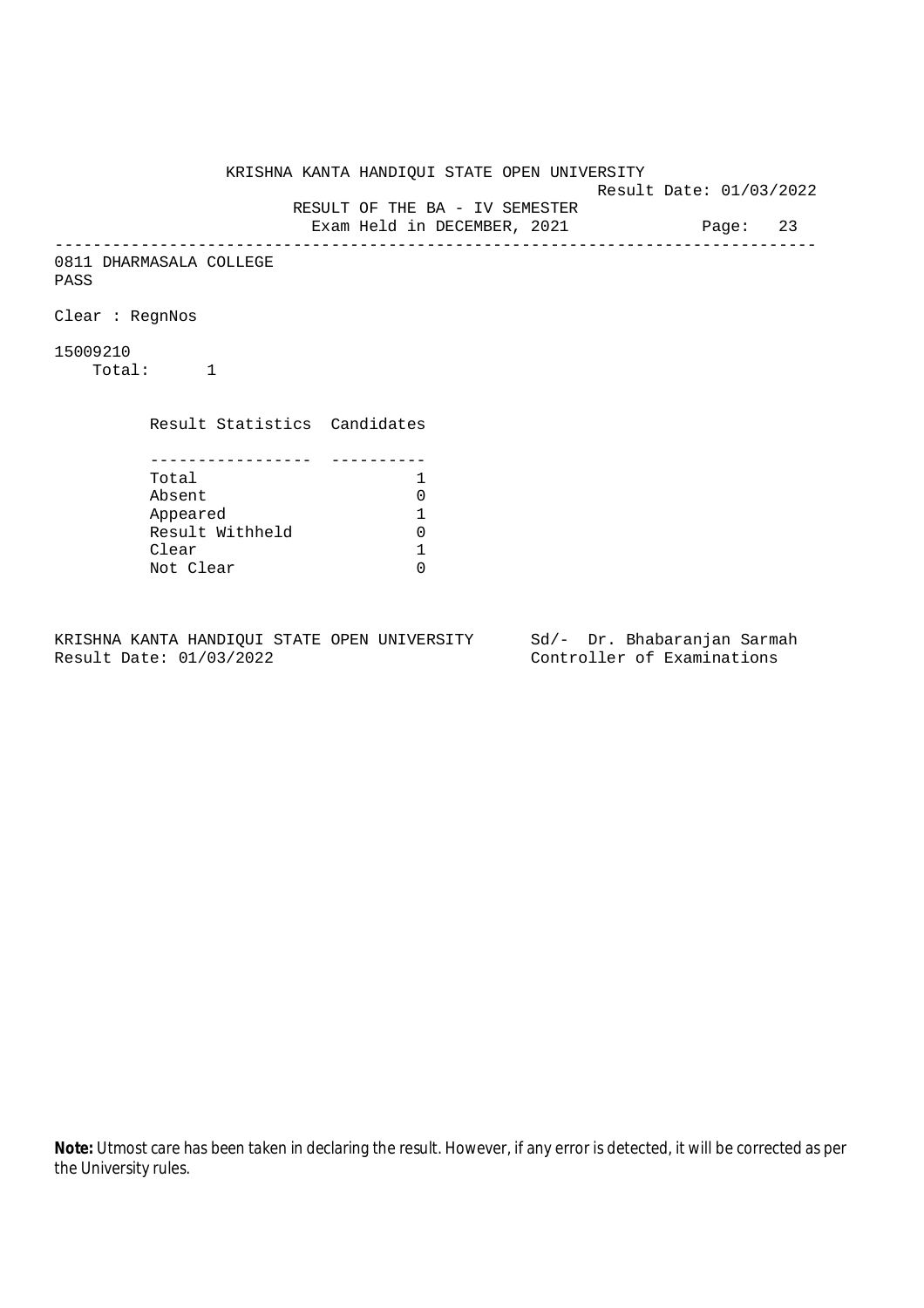Result Date: 01/03/2022

 RESULT OF THE BA - IV SEMESTER Exam Held in DECEMBER, 2021 Page: 24

--------------------------------------------------------------------------------

0812 MANKACHAR COLLEGE, MANKACHAR PASS

Clear : RegnNos

16010479 16010485 Total: 2

> Result Statistics Candidates ----------------- ----------

| Total           | 2  |
|-----------------|----|
| Absent          | ∩  |
| Appeared        | 2. |
| Result Withheld | 0  |
| Clear           | 2  |
| Not Clear       |    |

KRISHNA KANTA HANDIQUI STATE OPEN UNIVERSITY Sd/- Dr. Bhabaranjan Sarmah Result Date: 01/03/2022 Controller of Examinations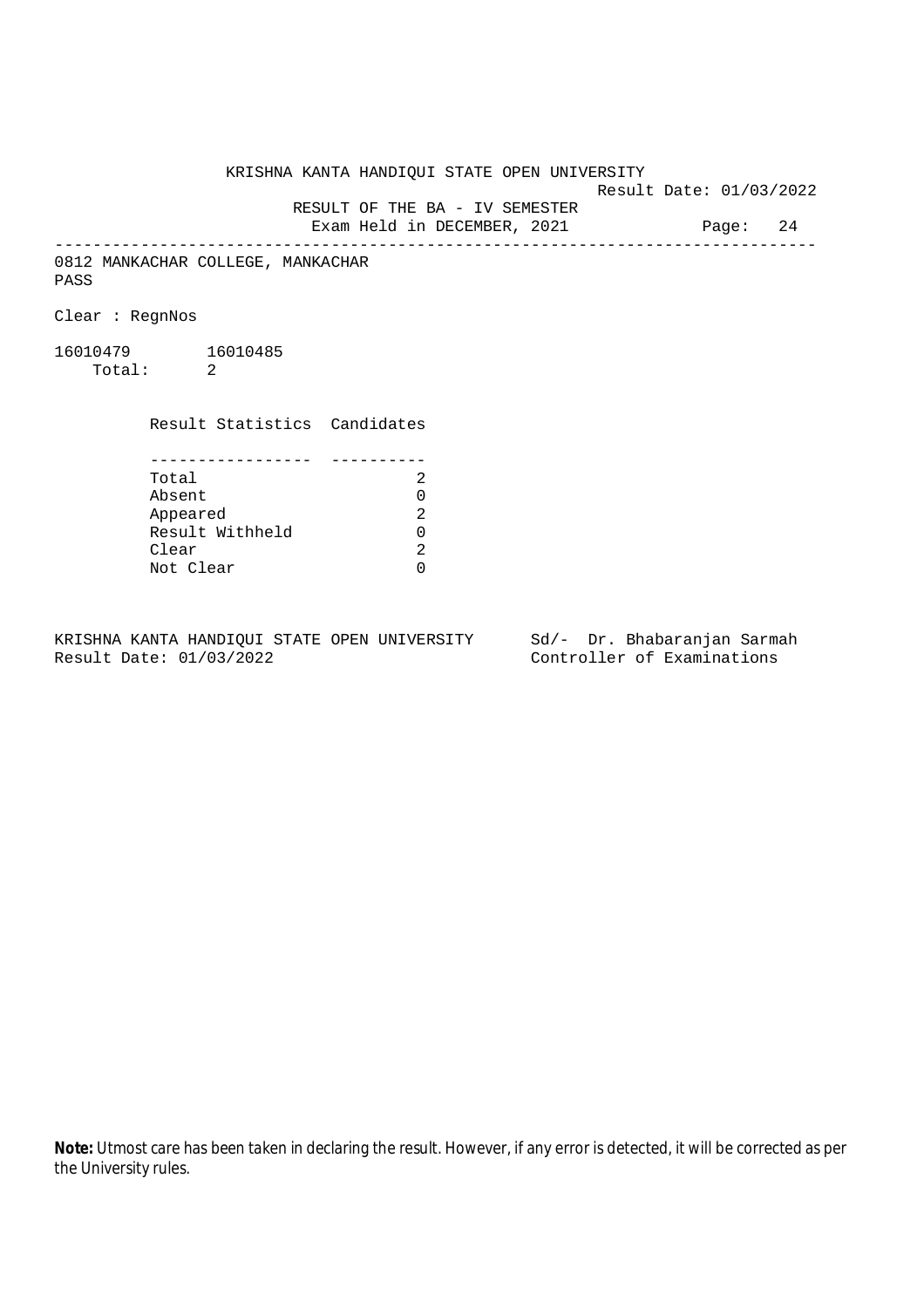KRISHNA KANTA HANDIQUI STATE OPEN UNIVERSITY Result Date: 01/03/2022 RESULT OF THE BA - IV SEMESTER Exam Held in DECEMBER, 2021 Page: 25 -------------------------------------------------------------------------------- 0904 Nandalal Borgohain City College PASS Clear : RegnNos 16010821 Total: 1 Result Statistics Candidates ----------------- ---------- Total 1 Absent<br>
Appeared 1<br>
Result Withheld 0<br>
Clear 1 Appeared 1 Result Withheld Clear Not Clear 0

KRISHNA KANTA HANDIQUI STATE OPEN UNIVERSITY Sd/- Dr. Bhabaranjan Sarmah Result Date: 01/03/2022 Controller of Examinations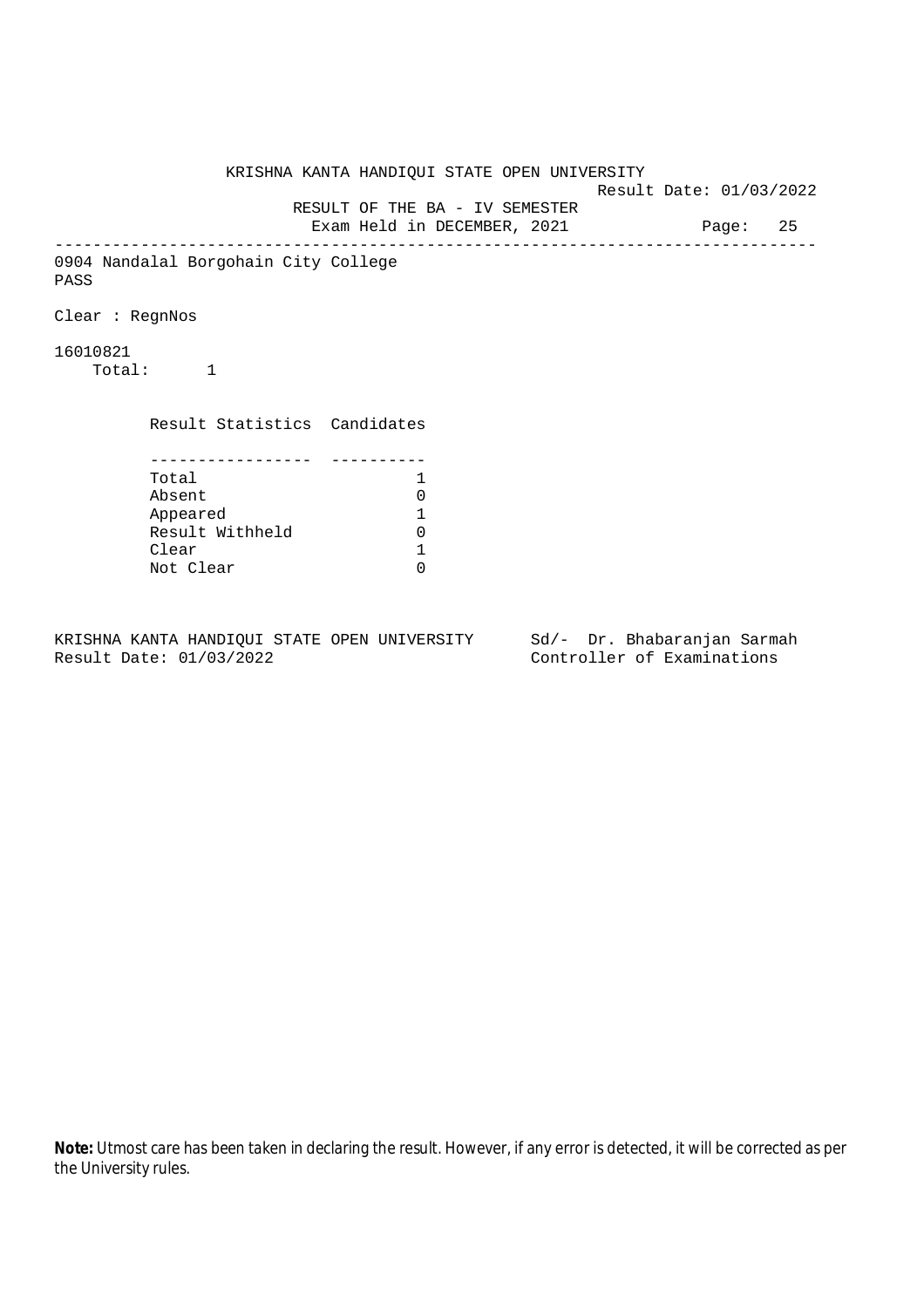KRISHNA KANTA HANDIQUI STATE OPEN UNIVERSITY Result Date: 01/03/2022 RESULT OF THE BA - IV SEMESTER Exam Held in DECEMBER, 2021 Page: 26 -------------------------------------------------------------------------------- 0905 Naharkatiya College PASS Not Clear : RegnNos 16010855 Total: 1 Result Statistics Candidates ----------------- ---------- Total 1 Absent 0<br>
Appeared 1<br>
Result Withheld 0 Appeared 1 Result Withheld 0 Clear 0 Not Clear 1

KRISHNA KANTA HANDIQUI STATE OPEN UNIVERSITY Sd/- Dr. Bhabaranjan Sarmah Result Date: 01/03/2022 Controller of Examinations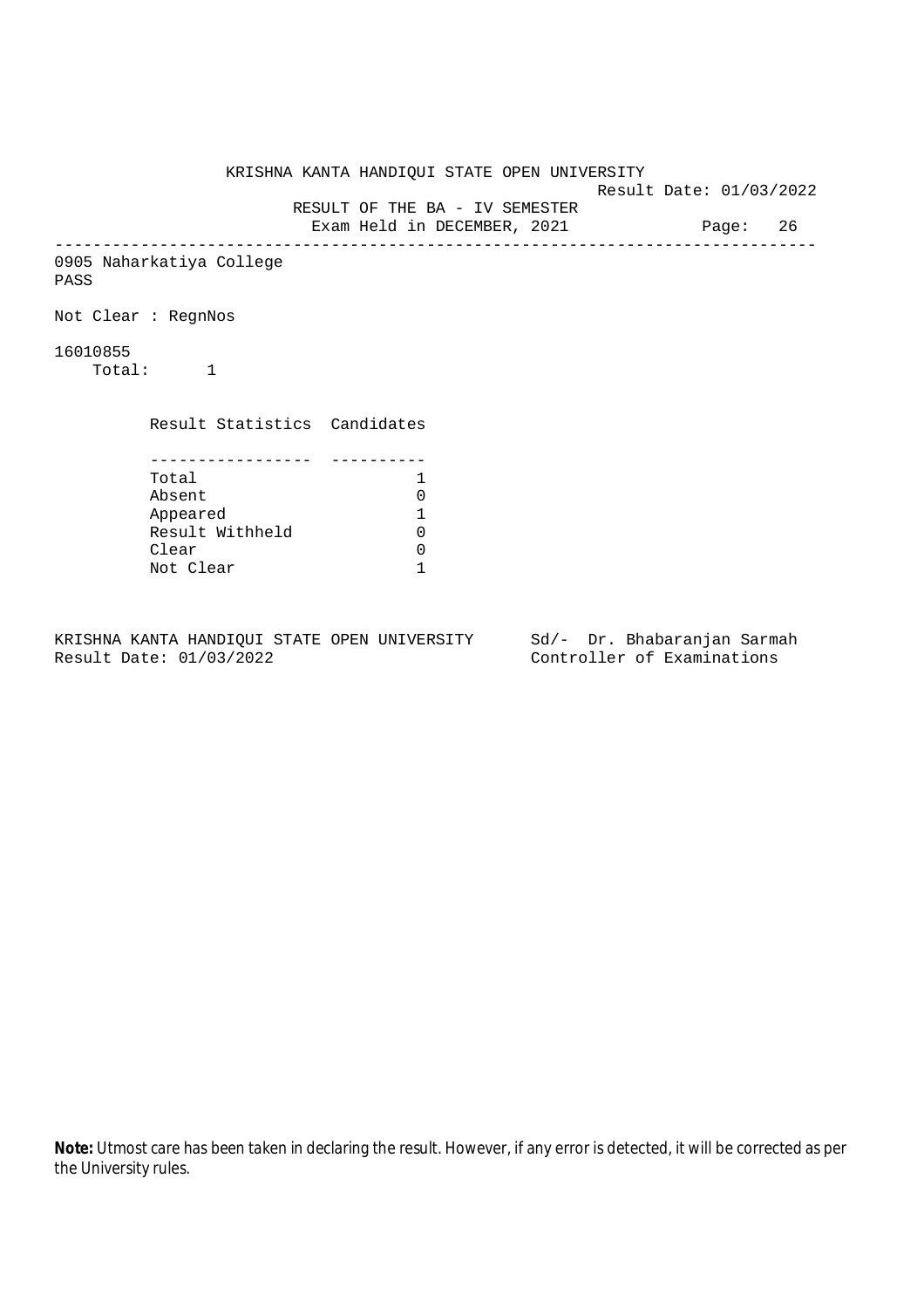|                 |           |                                        | KRISHNA KANTA HANDIQUI STATE OPEN UNIVERSITY                           |  | Result Date: 01/03/2022 |          |  |
|-----------------|-----------|----------------------------------------|------------------------------------------------------------------------|--|-------------------------|----------|--|
|                 |           |                                        | RESULT OF THE BA - IV SEMESTER<br>Exam Held in DECEMBER, 2021 Page: 27 |  |                         |          |  |
| PASS            |           | 1002 Habraghat Mahavidyalaya, Krishnai |                                                                        |  |                         |          |  |
| Clear : RegnNos |           |                                        |                                                                        |  |                         |          |  |
|                 | Total: 5  |                                        | $14026604$ $15009433$ $15009472$ $15025305$                            |  |                         | 16011211 |  |
|                 |           |                                        | Result Statistics Candidates                                           |  |                         |          |  |
|                 |           |                                        |                                                                        |  |                         |          |  |
|                 | Total     |                                        | 5                                                                      |  |                         |          |  |
|                 | Absent    |                                        | 0                                                                      |  |                         |          |  |
|                 | Appeared  |                                        | 5                                                                      |  |                         |          |  |
|                 |           | Result Withheld                        | 0                                                                      |  |                         |          |  |
|                 | Clear     |                                        | 5                                                                      |  |                         |          |  |
|                 | Not Clear |                                        | $\Omega$                                                               |  |                         |          |  |
|                 |           |                                        |                                                                        |  |                         |          |  |
|                 |           |                                        |                                                                        |  |                         |          |  |

KRISHNA KANTA HANDIQUI STATE OPEN UNIVERSITY Sd/- Dr. Bhabaranjan Sarmah<br>Result Date: 01/03/2022 Controller of Examinations

Controller of Examinations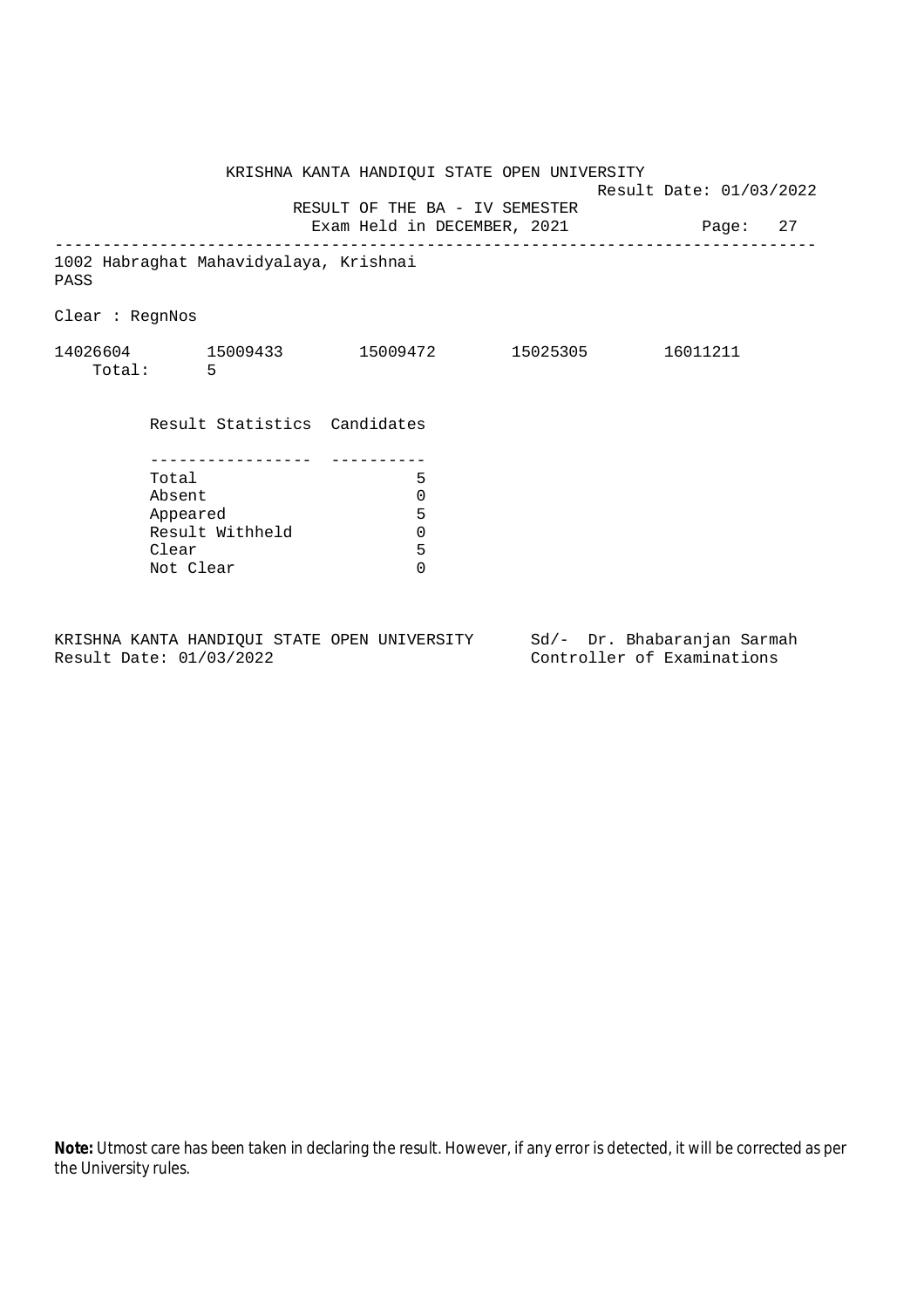KRISHNA KANTA HANDIQUI STATE OPEN UNIVERSITY Result Date: 01/03/2022 RESULT OF THE BA - IV SEMESTER Exam Held in DECEMBER, 2021 Page: 28 -------------------------------------------------------------------------------- 1005 West Goalpara College, Ambari PASS Clear : RegnNos 15009539 Total: 1 Result Statistics Candidates ----------------- ---------- Total 1 Absent<br>
Appeared 1<br>
Result Withheld 0<br>
Clear 1 Appeared 1 Result Withheld Clear Not Clear 0

KRISHNA KANTA HANDIQUI STATE OPEN UNIVERSITY Sd/- Dr. Bhabaranjan Sarmah Result Date: 01/03/2022 Controller of Examinations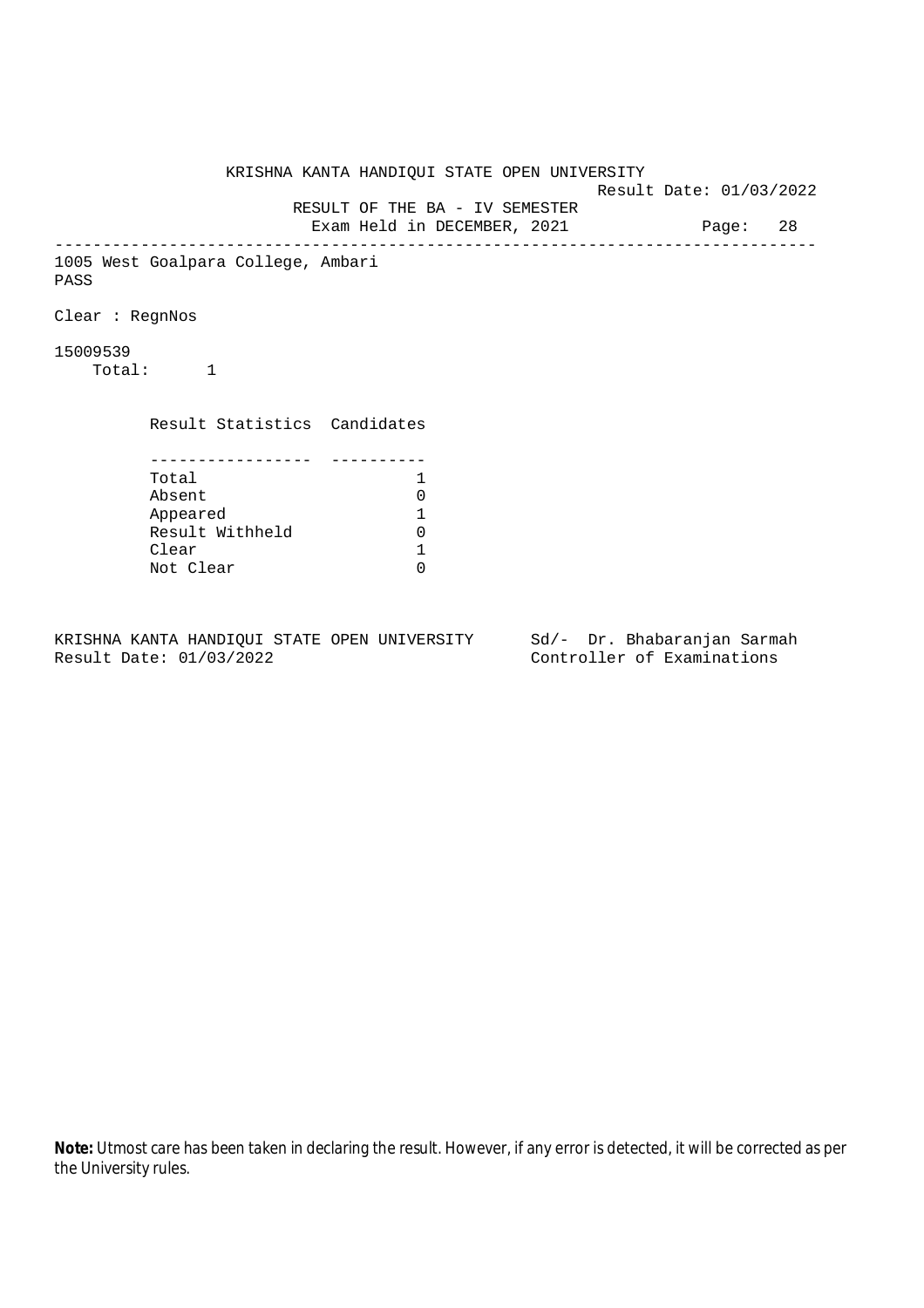KRISHNA KANTA HANDIQUI STATE OPEN UNIVERSITY Result Date: 01/03/2022 RESULT OF THE BA - IV SEMESTER Exam Held in DECEMBER, 2021 Page: 29 -------------------------------------------------------------------------------- 1006 Jaleswar College PASS Clear : RegnNos 16011411 Total: 1 Result Statistics Candidates ----------------- ---------- Total 1<br>Absent 0 Absent<br>
Appeared 1<br>
Result Withheld 0<br>
Clear 1 Appeared 1 Result Withheld Clear Not Clear 0

KRISHNA KANTA HANDIQUI STATE OPEN UNIVERSITY Sd/- Dr. Bhabaranjan Sarmah Result Date: 01/03/2022 Controller of Examinations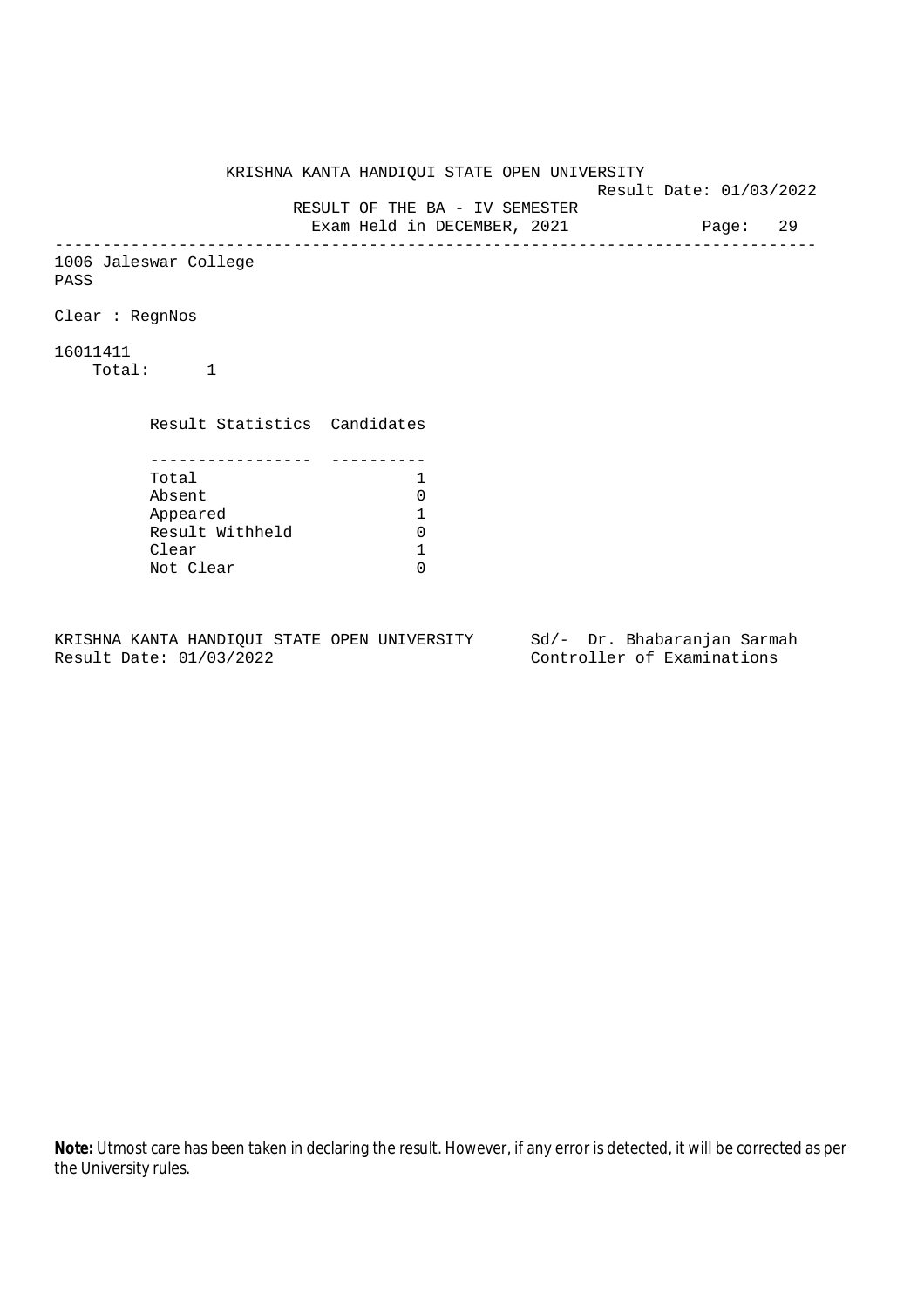KRISHNA KANTA HANDIQUI STATE OPEN UNIVERSITY Result Date: 01/03/2022 RESULT OF THE BA - IV SEMESTER Exam Held in DECEMBER, 2021 Page: 30 -------------------------------------------------------------------------------- 1008 Dudhnoi College PASS Clear : RegnNos 16011453 Total: 1 Result Statistics Candidates ----------------- ---------- Total 1<br>Absent 0 Absent<br>
Appeared 1<br>
Result Withheld 0<br>
Clear 1 Appeared 1 Result Withheld 0 Clear Not Clear 0

KRISHNA KANTA HANDIQUI STATE OPEN UNIVERSITY Sd/- Dr. Bhabaranjan Sarmah Result Date: 01/03/2022 Controller of Examinations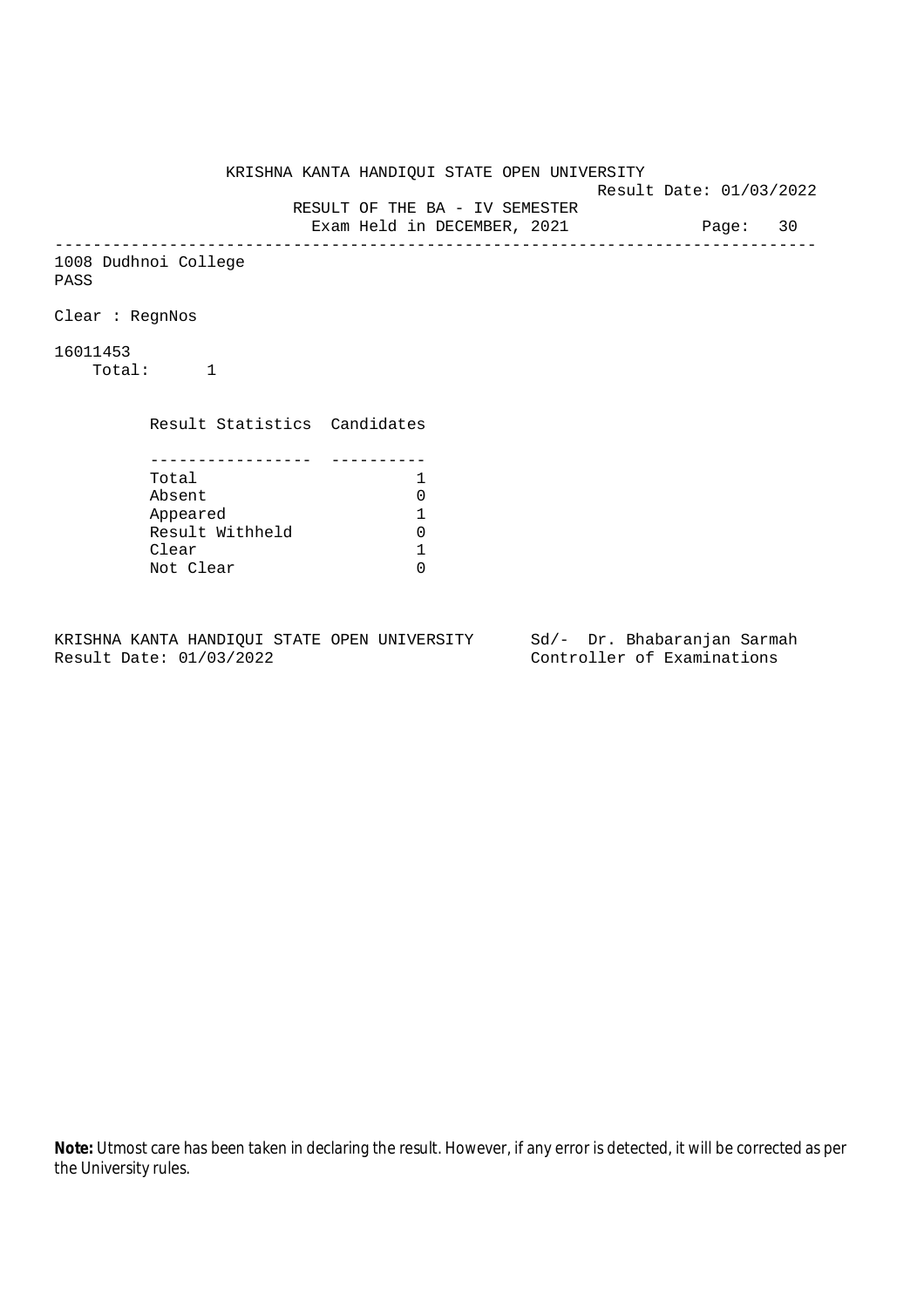Result Date: 01/03/2022

 RESULT OF THE BA - IV SEMESTER Exam Held in DECEMBER, 2021 Page: 31

--------------------------------------------------------------------------------

1009 Agia College PASS

Clear : RegnNos

16011557 16011591 Total: 2

Clear

 Result Statistics Candidates ----------------- ---------- Total 2 Absent<br>
Appeared 2<br>
Result Withheld 0<br>
Clear 2 Appeared Result Withheld 0

Not Clear 0

KRISHNA KANTA HANDIQUI STATE OPEN UNIVERSITY Sd/- Dr. Bhabaranjan Sarmah Result Date: 01/03/2022 Controller of Examinations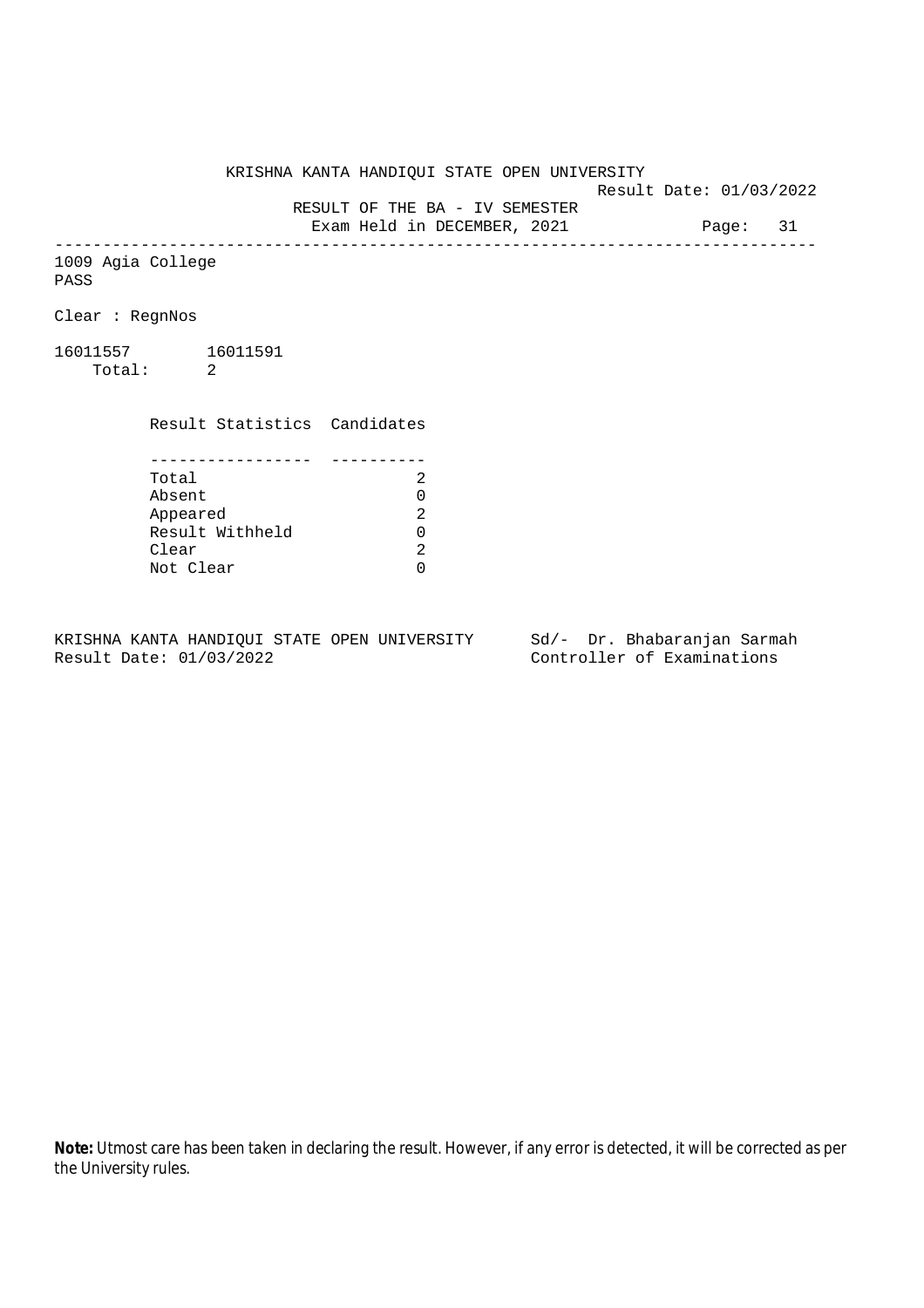KRISHNA KANTA HANDIQUI STATE OPEN UNIVERSITY Result Date: 01/03/2022 RESULT OF THE BA - IV SEMESTER Exam Held in DECEMBER, 2021 Page: 32 -------------------------------------------------------------------------------- 1011 Lakhipur College, Goalpara PASS Clear : RegnNos 16010382 Total: 1 Result Statistics Candidates ----------------- ---------- Total 1 Absent<br>
Appeared 1<br>
Result Withheld 0<br>
Clear 1 Appeared 1 Result Withheld Clear Not Clear 0

KRISHNA KANTA HANDIQUI STATE OPEN UNIVERSITY Sd/- Dr. Bhabaranjan Sarmah Result Date: 01/03/2022 Controller of Examinations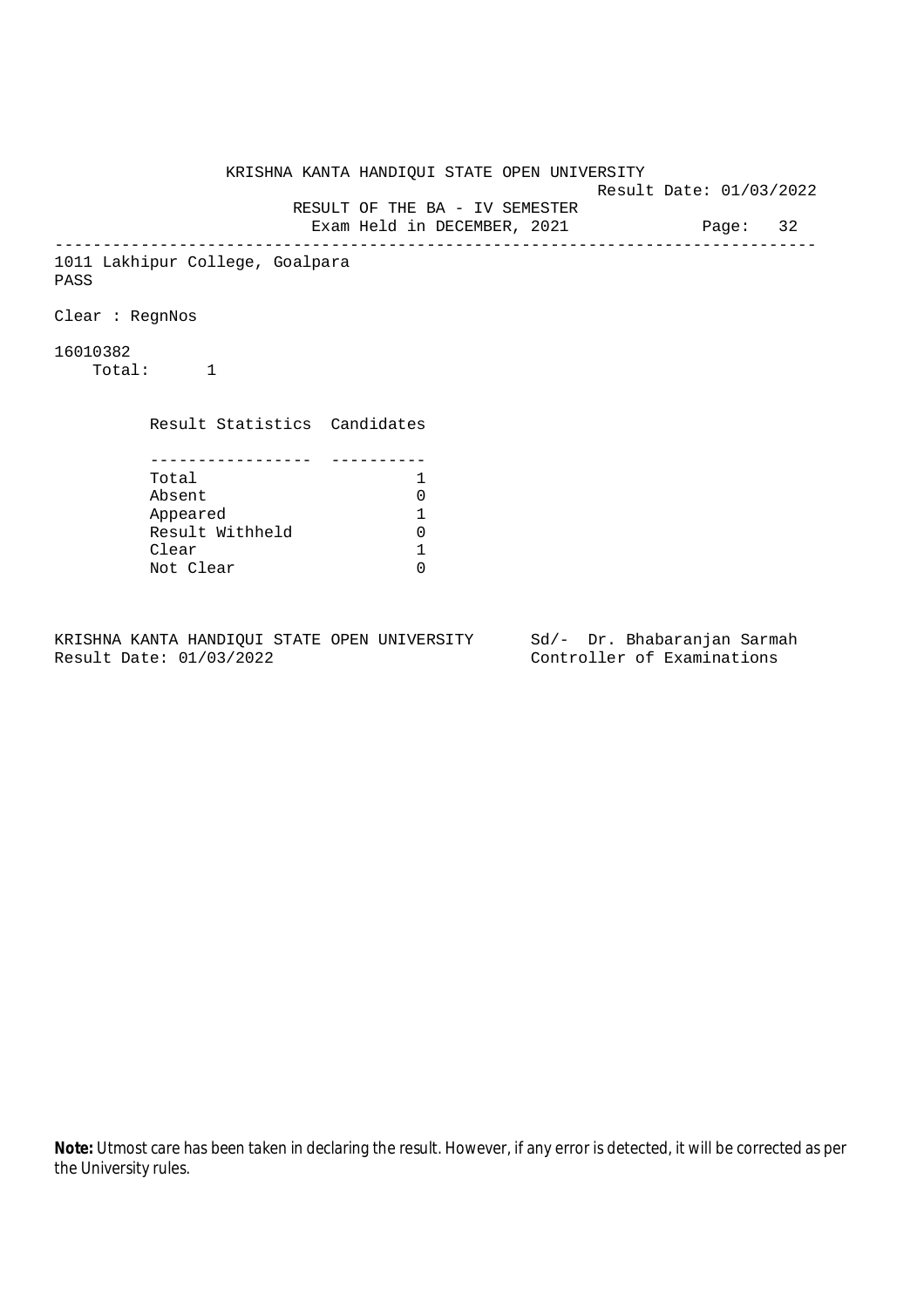Result Date: 01/03/2022

RESULT OF THE BA - IV SEMESTER

Exam Held in DECEMBER, 2021 Page: 33 --------------------------------------------------------------------------------

1102 Kamargaon College

PASS

Clear : RegnNos

| 15010002 | 16011882 | 16011886 | 16011891 |
|----------|----------|----------|----------|
| Total:   |          |          |          |

 Result Statistics Candidates ----------------- ---------- Total 4 Absent 0<br>Appeared 4<br>Result Withheld 0 Appeared Result Withheld 0 Clear 4 Not Clear 0

KRISHNA KANTA HANDIQUI STATE OPEN UNIVERSITY Sd/- Dr. Bhabaranjan Sarmah Result Date: 01/03/2022 Controller of Examinations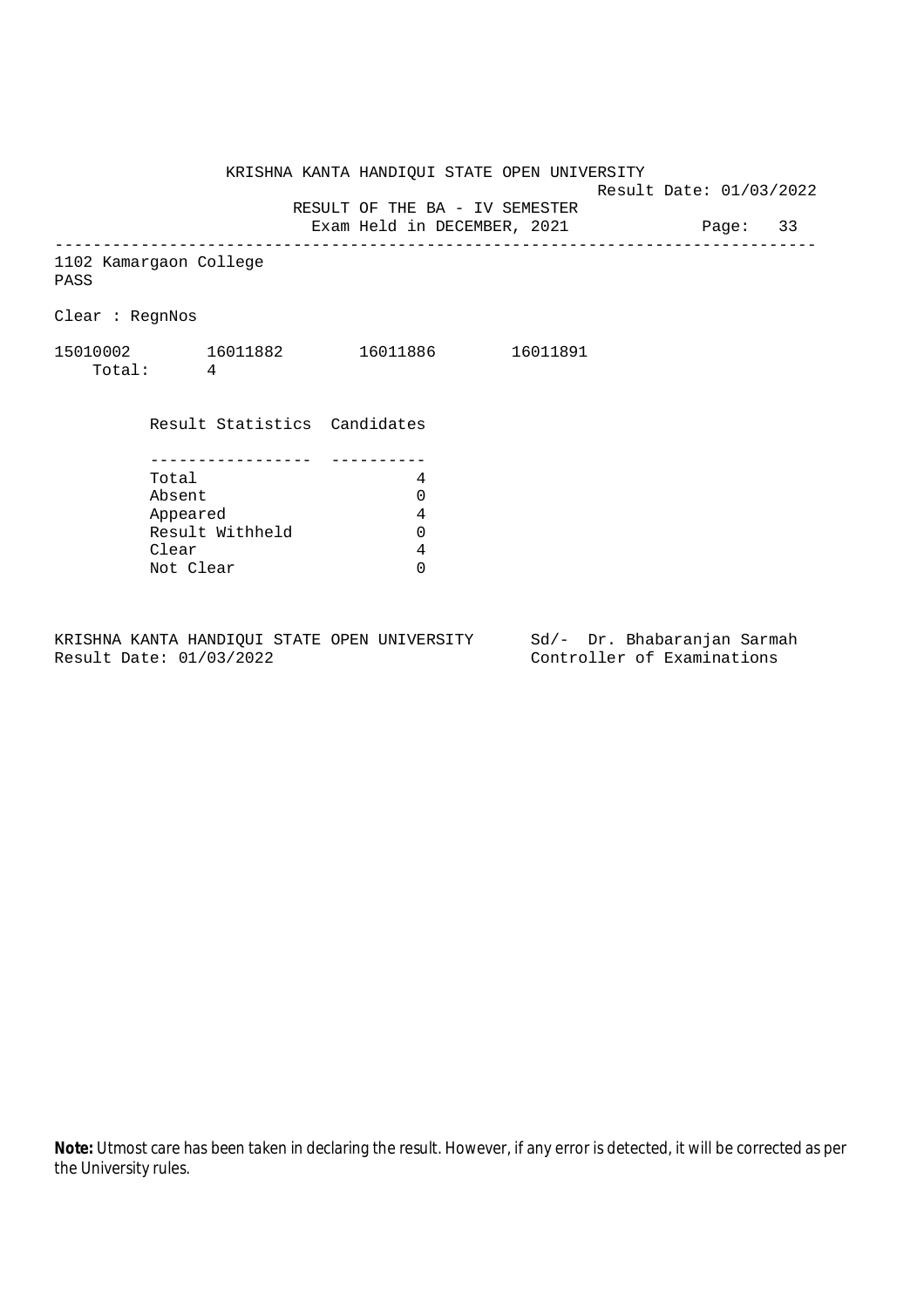KRISHNA KANTA HANDIQUI STATE OPEN UNIVERSITY Result Date: 01/03/2022 RESULT OF THE BA - IV SEMESTER Exam Held in DECEMBER, 2021 Page: 34 -------------------------------------------------------------------------------- 1103 Furkating College PASS Not Clear : RegnNos 16011908 Total: 1 Result Statistics Candidates ----------------- ---------- Total 1<br>Absent 0 Absent 0<br>
Appeared 1<br>
Result Withheld 0 Appeared 1 Result Withheld 0 Clear 0 Not Clear 1

KRISHNA KANTA HANDIQUI STATE OPEN UNIVERSITY Sd/- Dr. Bhabaranjan Sarmah Result Date: 01/03/2022 Controller of Examinations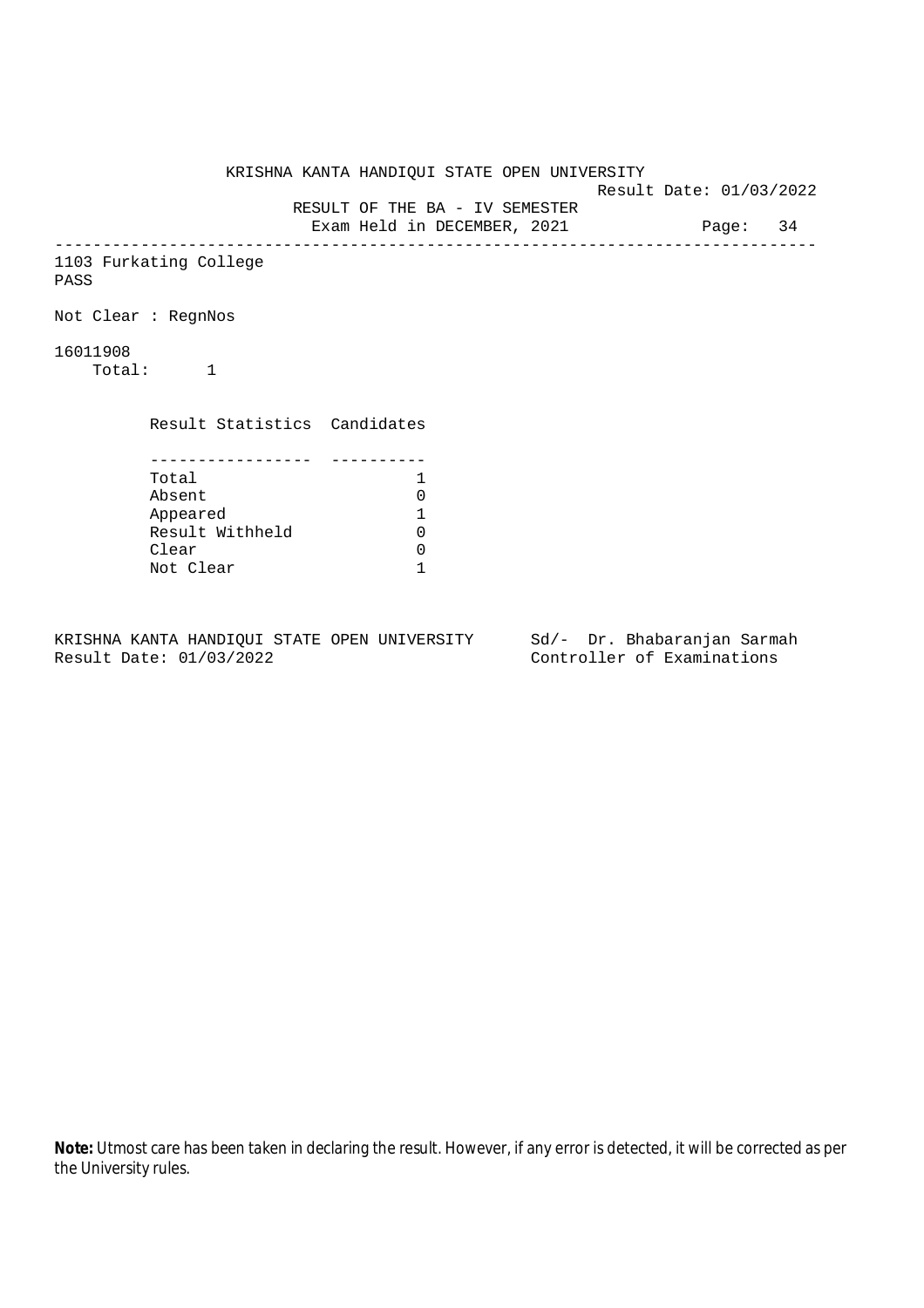KRISHNA KANTA HANDIQUI STATE OPEN UNIVERSITY Result Date: 01/03/2022 RESULT OF THE BA - IV SEMESTER Exam Held in DECEMBER, 2021 Page: 35 -------------------------------------------------------------------------------- 1105 J. D. S. G. College, Bokakhat PASS Clear : RegnNos 13015271 15010076 15010084 15010094 Total: 4 Result Statistics Candidates ----------------- ---------- Total 4 Absent 0<br>
Appeared 4<br>
Result Withheld 0 Appeared Result Withheld 0 Clear 4 Not Clear 0

KRISHNA KANTA HANDIQUI STATE OPEN UNIVERSITY Sd/- Dr. Bhabaranjan Sarmah Result Date: 01/03/2022 Controller of Examinations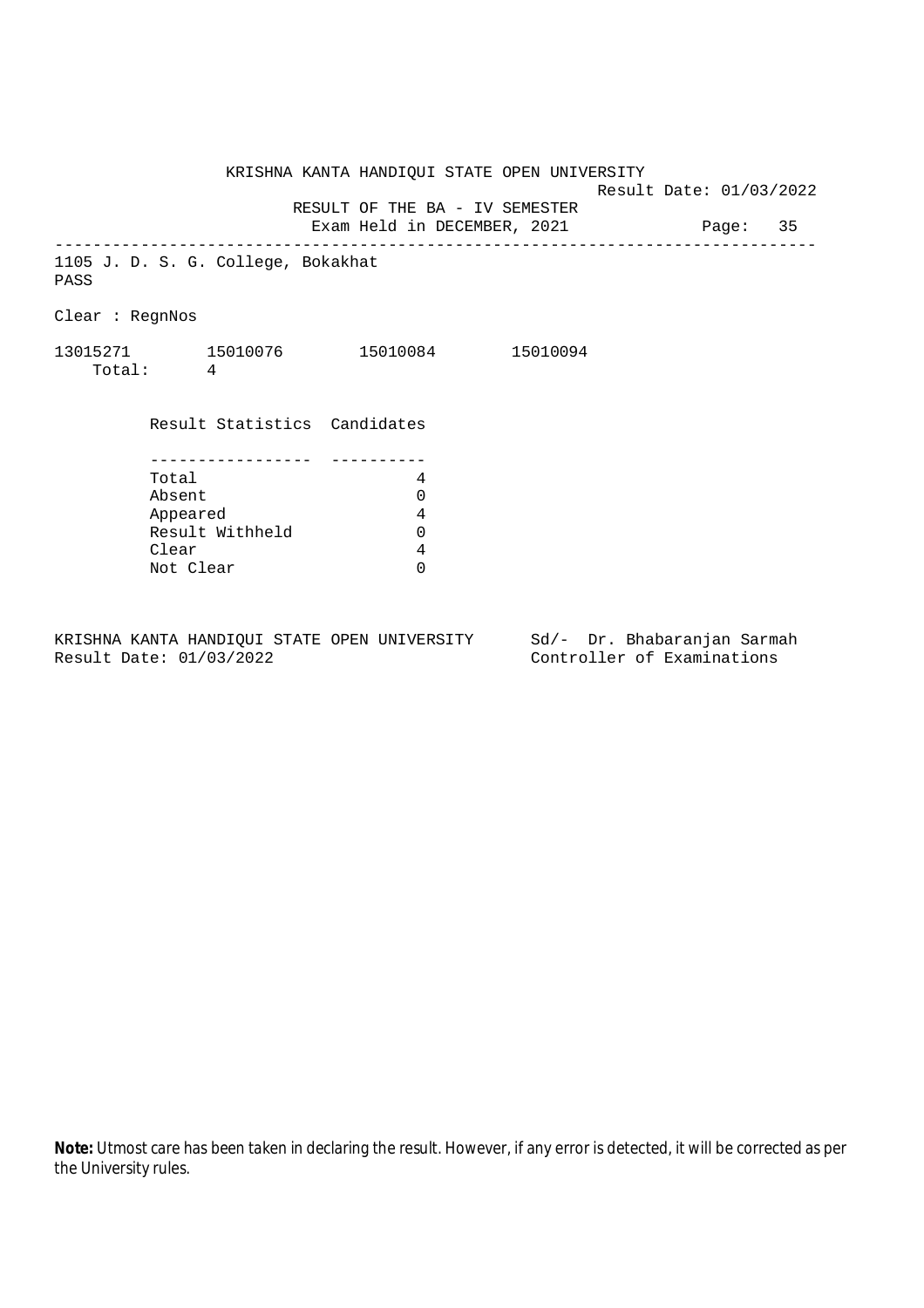Result Date: 01/03/2022

 RESULT OF THE BA - IV SEMESTER Exam Held in DECEMBER, 2021 Page: 36

--------------------------------------------------------------------------------

1111 Debraj Roy College PASS

Clear : RegnNos

16012461 16012482 Total: 2

Clear

 Result Statistics Candidates ----------------- ---------- Total 2 Absent<br>
Appeared 2<br>
Result Withheld 0<br>
Clear 2 Appeared

Not Clear 0

KRISHNA KANTA HANDIQUI STATE OPEN UNIVERSITY Sd/- Dr. Bhabaranjan Sarmah Result Date: 01/03/2022 Controller of Examinations

Result Withheld 0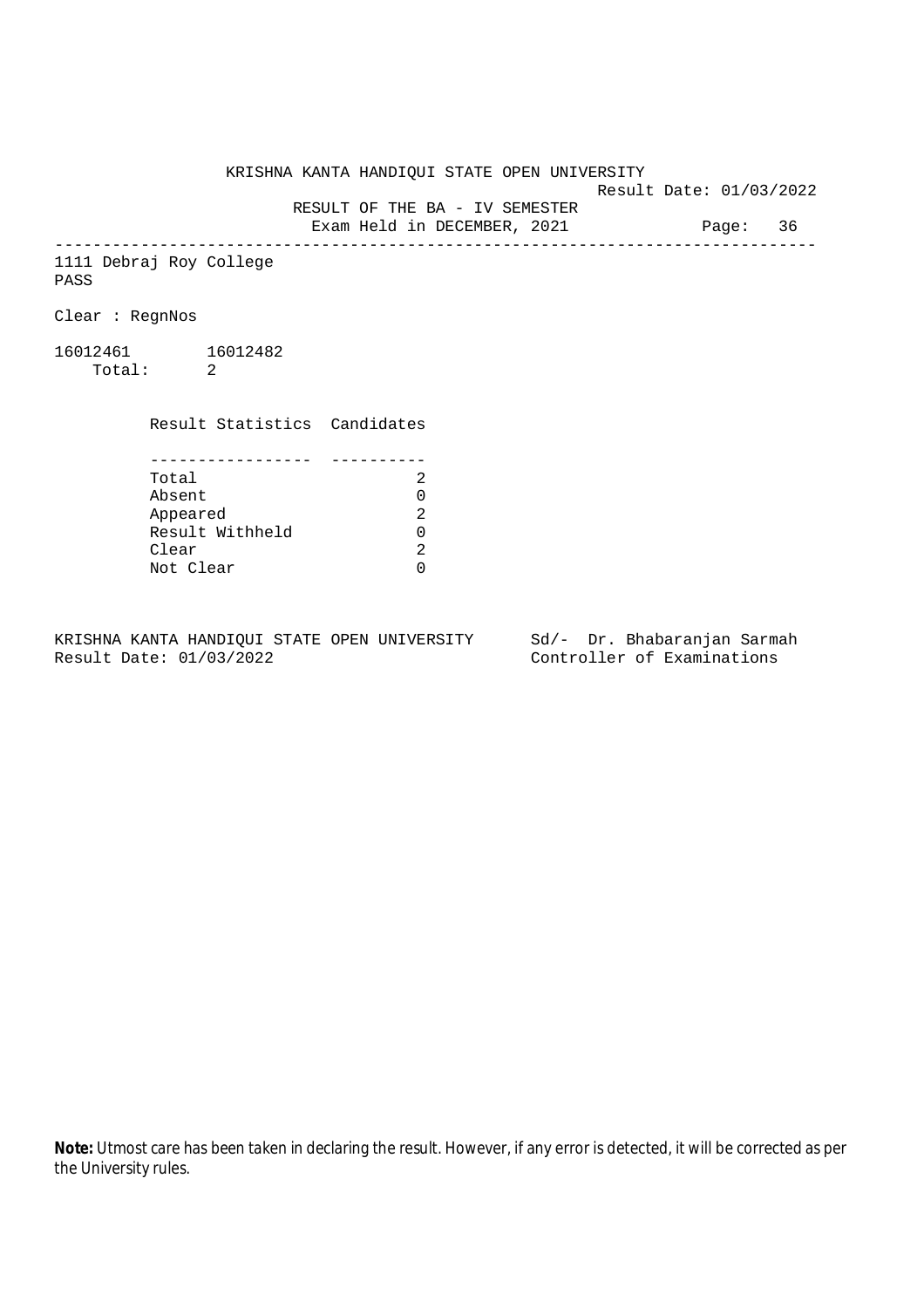Result Date: 01/03/2022 RESULT OF THE BA - IV SEMESTER Exam Held in DECEMBER, 2021 Page: 37 -------------------------------------------------------------------------------- 1201 S. K. Roy College, Katlicherra PASS Clear : RegnNos 15010532 16012740 16012748 16012756 Total: 4 Result Statistics Candidates ----------------- ---------- Total 4 Absent 0<br>
Appeared 4<br>
Result Withheld 0 Appeared

KRISHNA KANTA HANDIQUI STATE OPEN UNIVERSITY Sd/- Dr. Bhabaranjan Sarmah Result Date: 01/03/2022 Controller of Examinations

KRISHNA KANTA HANDIQUI STATE OPEN UNIVERSITY

Result Withheld 0

Clear 4 Not Clear 0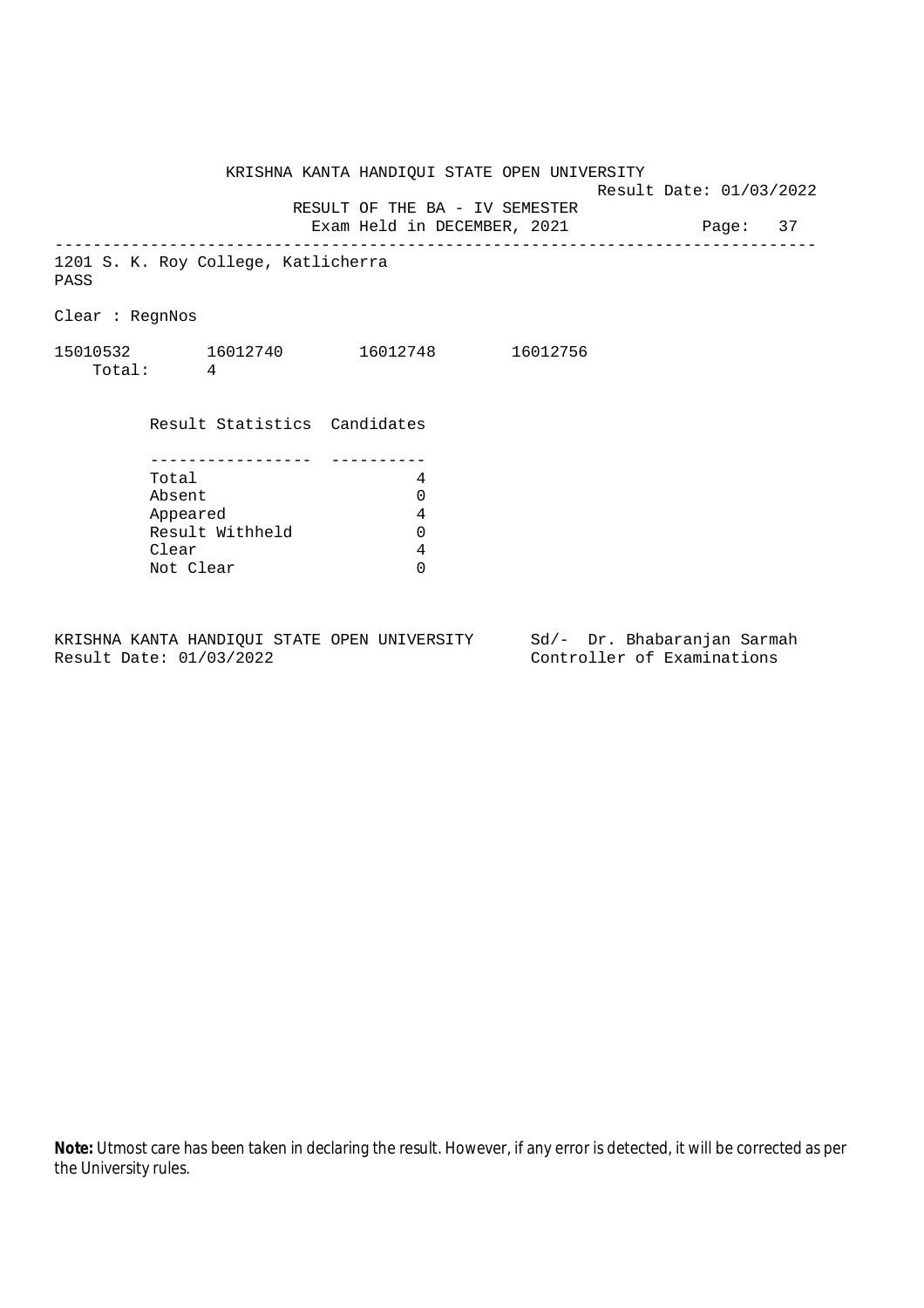KRISHNA KANTA HANDIQUI STATE OPEN UNIVERSITY Result Date: 01/03/2022 RESULT OF THE BA - IV SEMESTER Exam Held in DECEMBER, 2021 Page: 38 -------------------------------------------------------------------------------- 1202 A. L. C. College, Algapur PASS Clear : RegnNos 15010551 15010627 15010651 15010726 Total: 4 Result Statistics Candidates ----------------- ---------- Total 4 Absent 0<br>
Appeared 4<br>
Result Withheld 0 Appeared Result Withheld Clear 4 Not Clear 0

KRISHNA KANTA HANDIQUI STATE OPEN UNIVERSITY Sd/- Dr. Bhabaranjan Sarmah Result Date: 01/03/2022 Controller of Examinations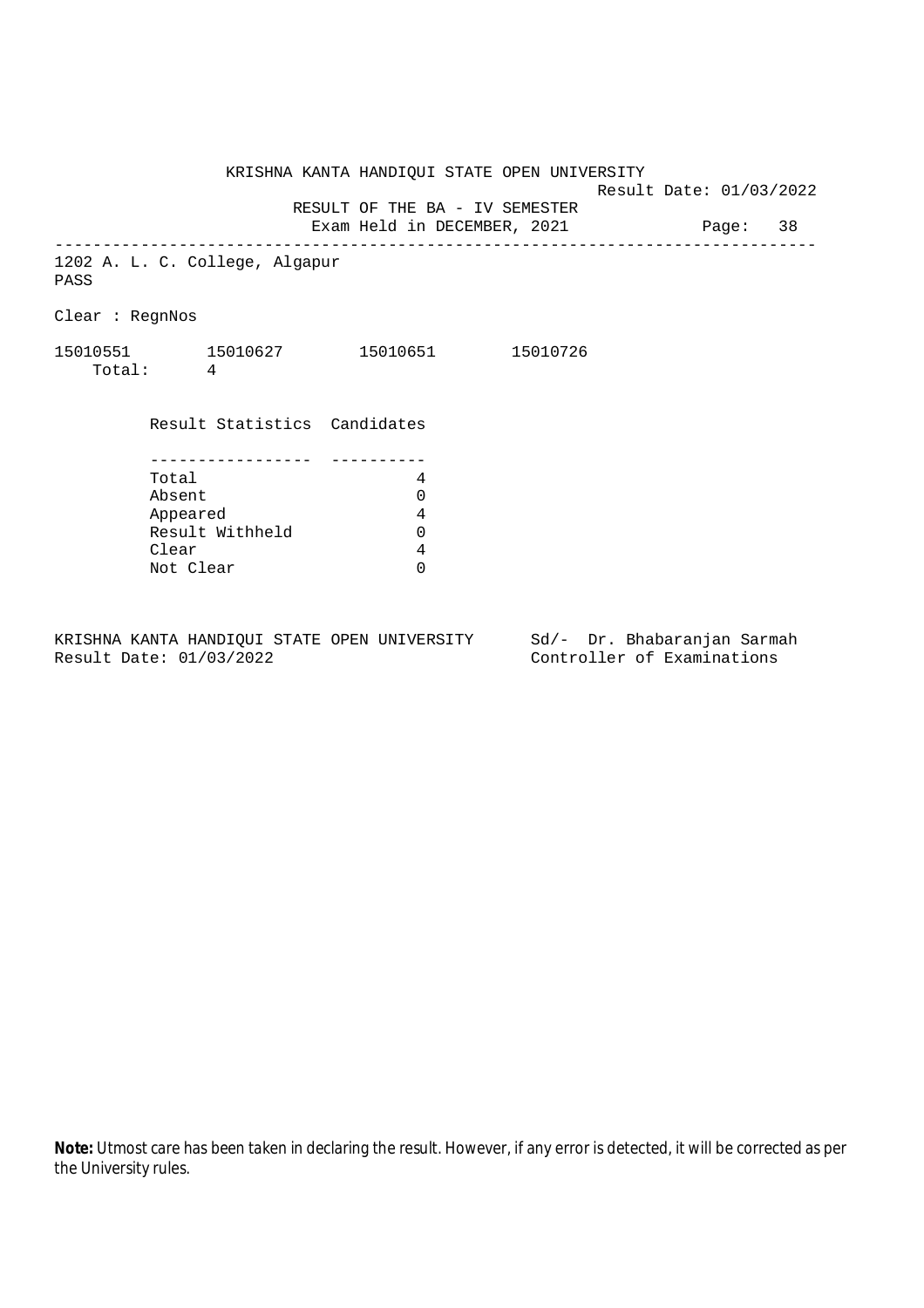KRISHNA KANTA HANDIQUI STATE OPEN UNIVERSITY Result Date: 01/03/2022 RESULT OF THE BA - IV SEMESTER Exam Held in DECEMBER, 2021 Page: 39 -------------------------------------------------------------------------------- 1203 Srikishan Sarda College, Hailakandi PASS Clear : RegnNos 15010754 Total: 1 Result Statistics Candidates ----------------- ---------- Total 1 Absent<br>
Appeared 1<br>
Result Withheld 0<br>
Clear 1 Appeared 1 Result Withheld 0 Clear Not Clear 0

KRISHNA KANTA HANDIQUI STATE OPEN UNIVERSITY Sd/- Dr. Bhabaranjan Sarmah Result Date: 01/03/2022 Controller of Examinations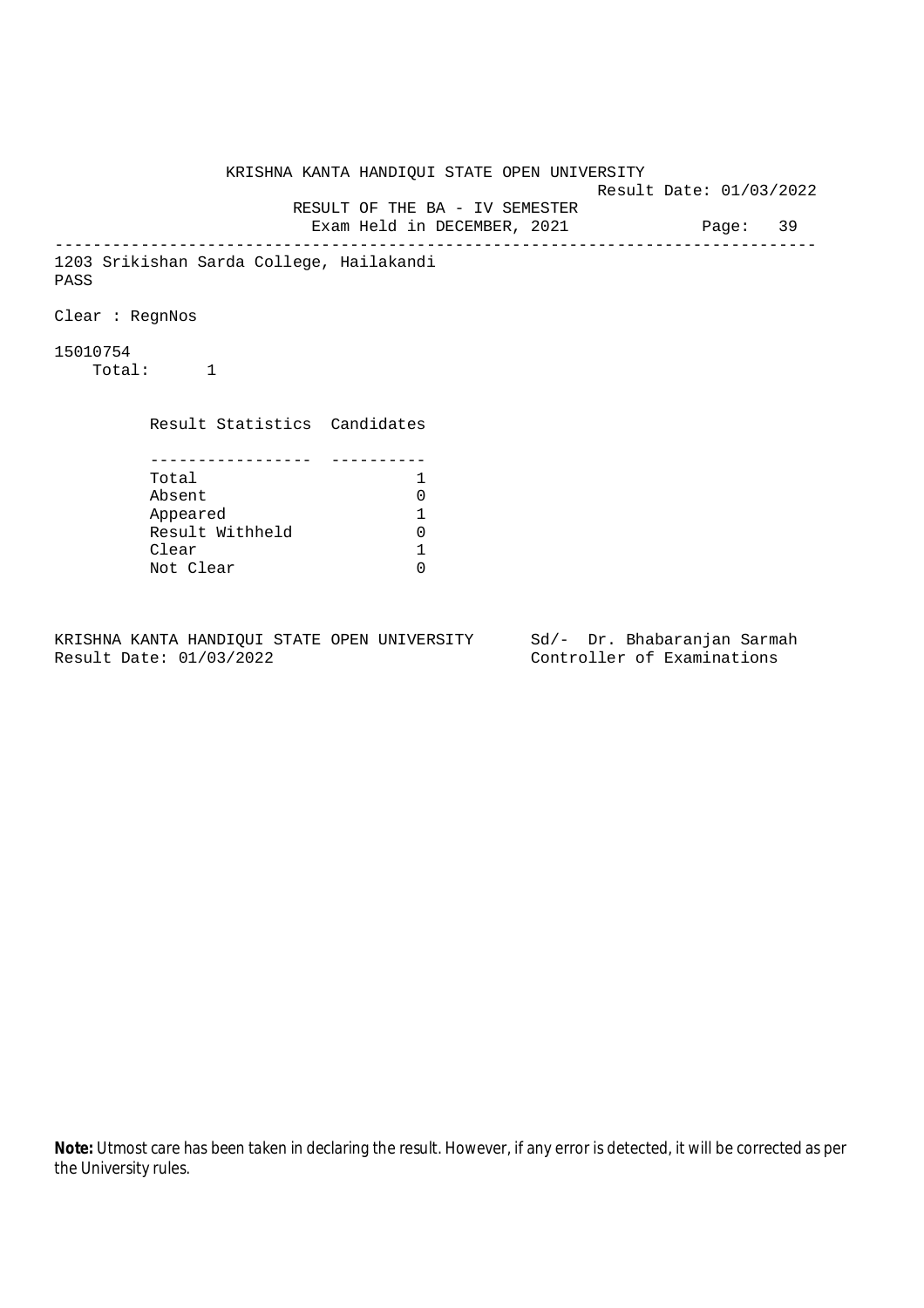KRISHNA KANTA HANDIQUI STATE OPEN UNIVERSITY

Result Date: 01/03/2022

 RESULT OF THE BA - IV SEMESTER Exam Held in DECEMBER, 2021 Page: 40

--------------------------------------------------------------------------------

1304 Cinnamara College PASS

Clear : RegnNos

15011016 15011041 Total: 2

> Result Statistics Candidates ----------------- ---------- Total 2

> Absent<br>
> Appeared 2<br>
> Result Withheld 0<br>
> Clear 2 Appeared Result Withheld 0 Clear Not Clear 0

KRISHNA KANTA HANDIQUI STATE OPEN UNIVERSITY Sd/- Dr. Bhabaranjan Sarmah Result Date: 01/03/2022 Controller of Examinations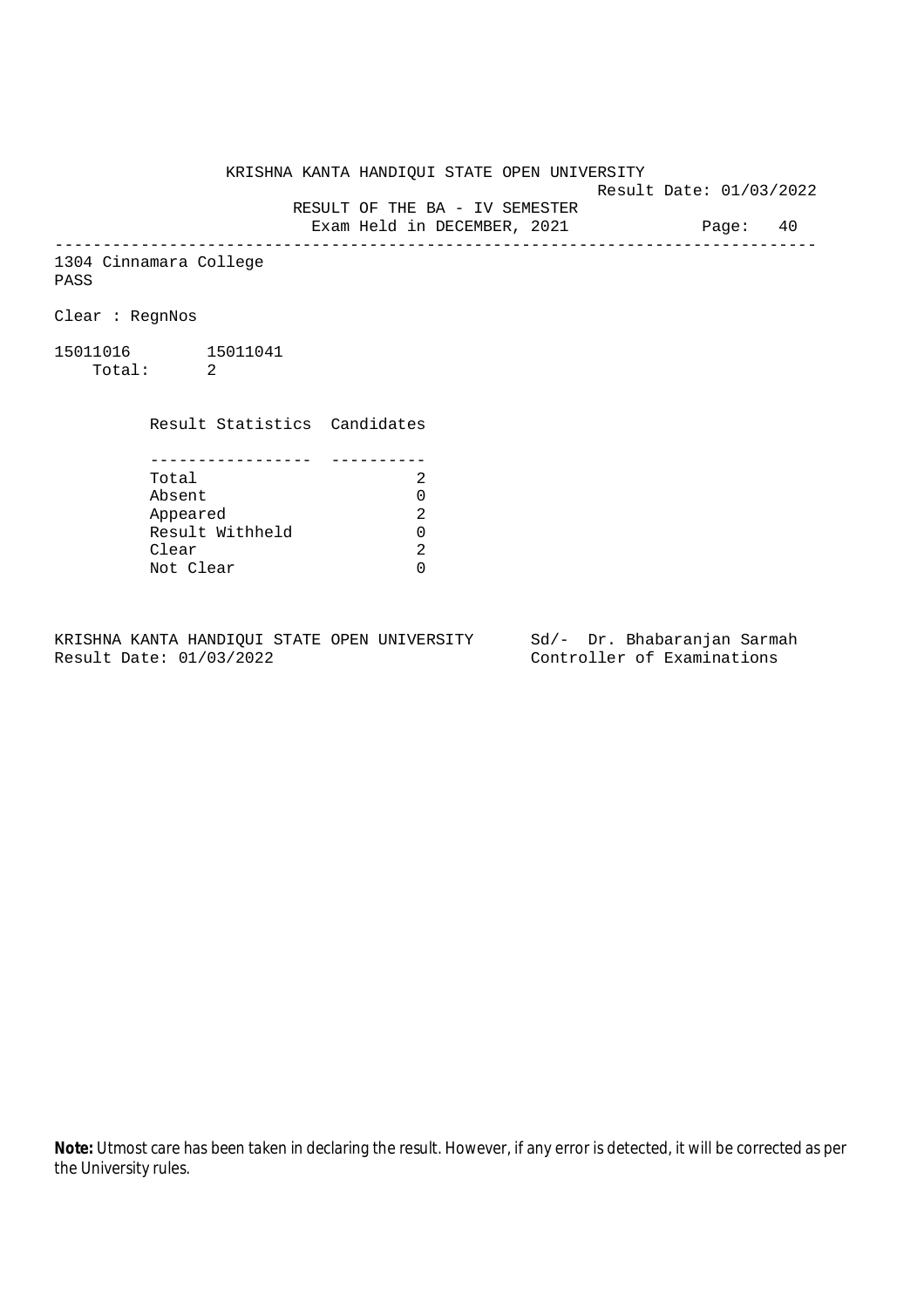KRISHNA KANTA HANDIQUI STATE OPEN UNIVERSITY Result Date: 01/03/2022 RESULT OF THE BA - IV SEMESTER Exam Held in DECEMBER, 2021 Page: 41 -------------------------------------------------------------------------------- 1305 Pub Majuli College, Bongaon PASS Clear : RegnNos 16013746 Total: 1 Result Statistics Candidates ----------------- ---------- Total 1 Absent<br>
Appeared 1<br>
Result Withheld 0<br>
Clear 1 Appeared 1 Result Withheld Clear Not Clear 0

KRISHNA KANTA HANDIQUI STATE OPEN UNIVERSITY Sd/- Dr. Bhabaranjan Sarmah Result Date: 01/03/2022 Controller of Examinations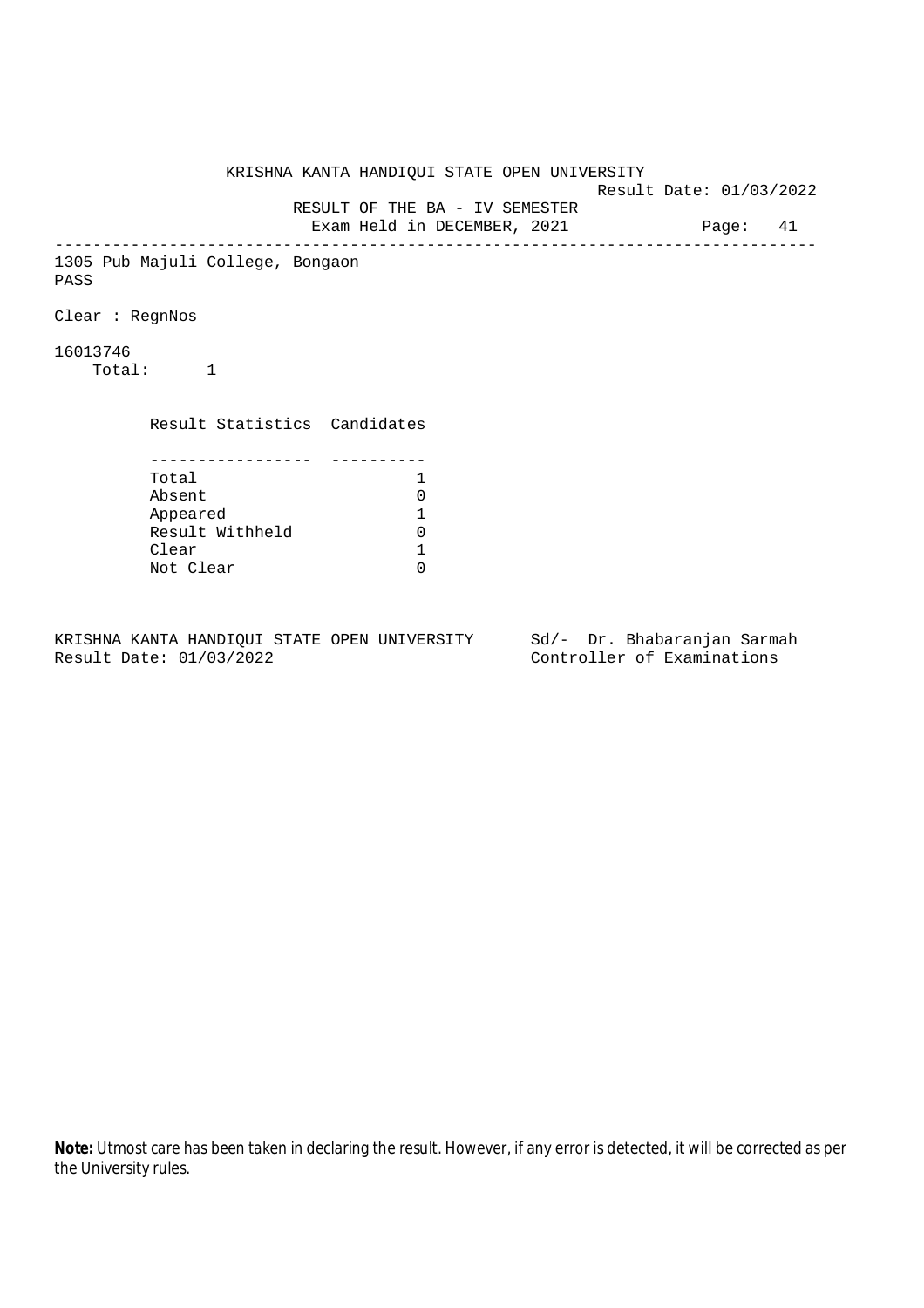KRISHNA KANTA HANDIQUI STATE OPEN UNIVERSITY Result Date: 01/03/2022 RESULT OF THE BA - IV SEMESTER Exam Held in DECEMBER, 2021 Page: 42 -------------------------------------------------------------------------------- 1401 Jawaharlal Nehru College, Boko PASS Clear : RegnNos 16014046 16014073 Total: 2 Result Statistics Candidates ----------------- ---------- Total 2 Absent<br>
Appeared 2<br>
Result Withheld 0<br>
Clear 2 Appeared Result Withheld 0 Clear

KRISHNA KANTA HANDIQUI STATE OPEN UNIVERSITY Sd/- Dr. Bhabaranjan Sarmah Result Date: 01/03/2022 Controller of Examinations

Not Clear 0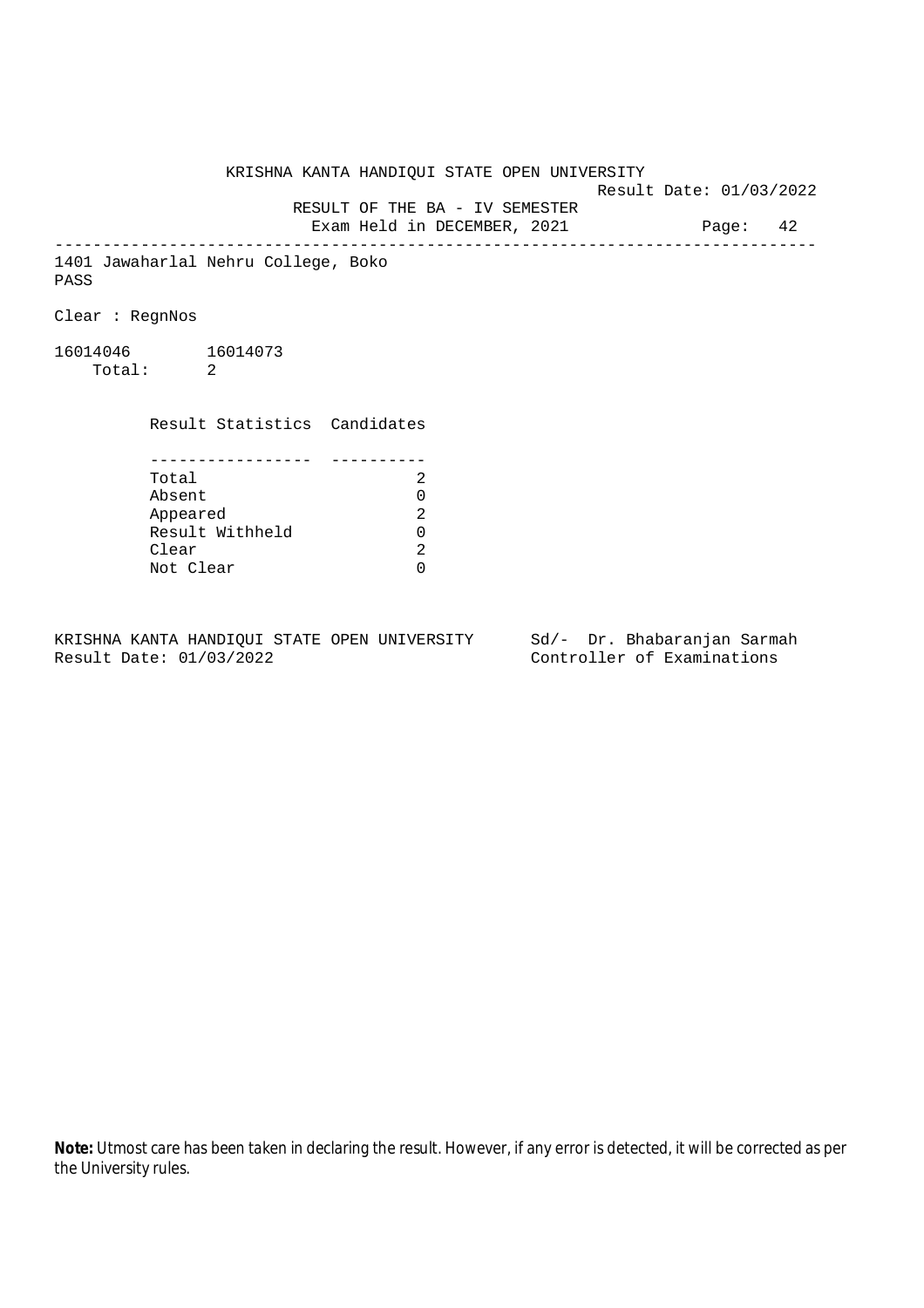KRISHNA KANTA HANDIQUI STATE OPEN UNIVERSITY Result Date: 01/03/2022 RESULT OF THE BA - IV SEMESTER Exam Held in DECEMBER, 2021 Page: 43 -------------------------------------------------------------------------------- 1405 Dakshin Kamrup College, Mirza PASS Clear : RegnNos 16014539 Total: 1 Result Statistics Candidates ----------------- ---------- Total 2<br>Absent 1 Absent<br>
Appeared 1<br>
Result Withheld 0<br>
Clear 1 Appeared 1 Result Withheld Clear Not Clear 0

KRISHNA KANTA HANDIQUI STATE OPEN UNIVERSITY Sd/- Dr. Bhabaranjan Sarmah Result Date: 01/03/2022 Controller of Examinations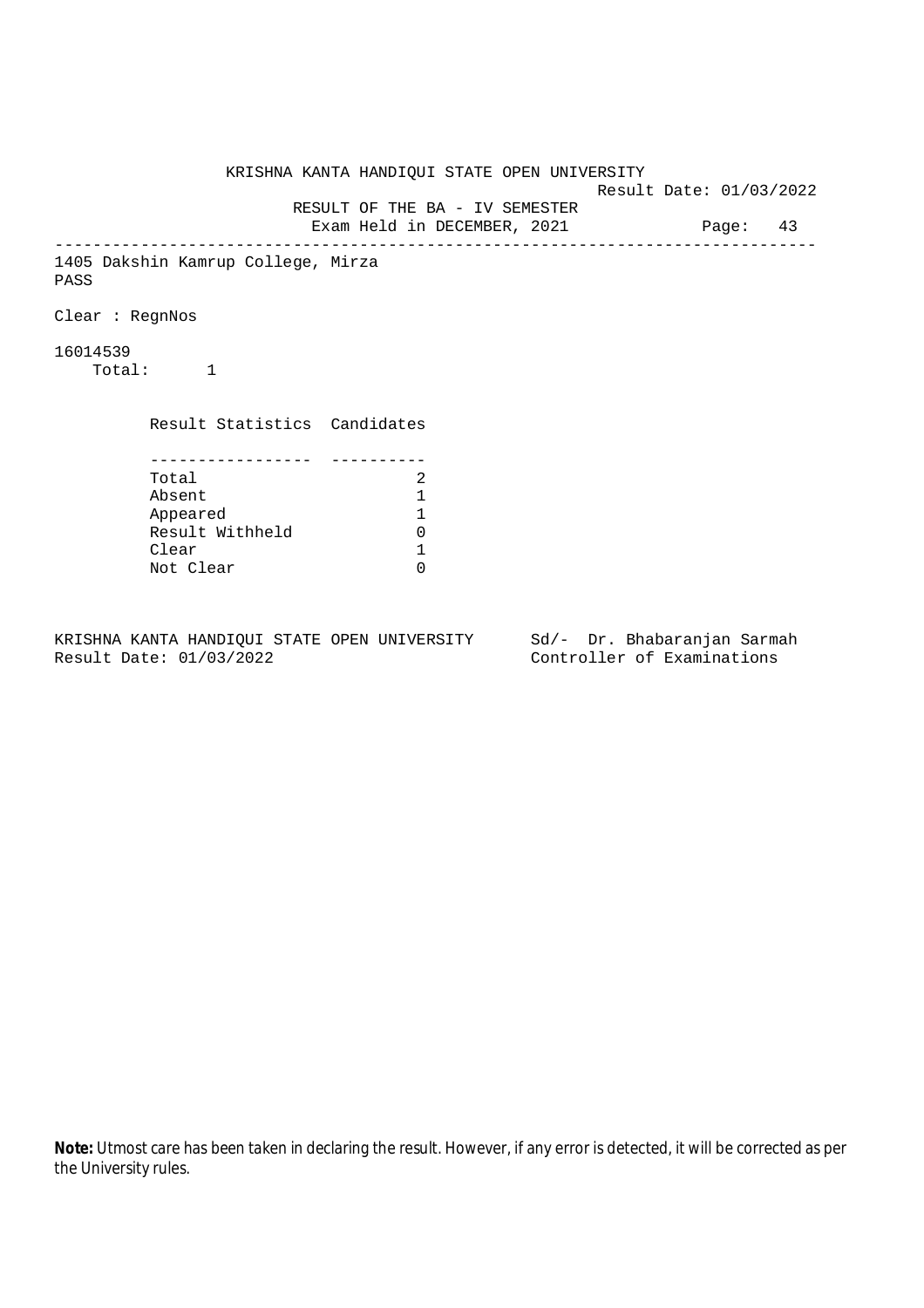KRISHNA KANTA HANDIQUI STATE OPEN UNIVERSITY Result Date: 01/03/2022 RESULT OF THE BA - IV SEMESTER Exam Held in DECEMBER, 2021 Page: 44 -------------------------------------------------------------------------------- 1406 S. B. M. S College, Sualkuchi PASS Clear : RegnNos 16017672 Total: 1 Result Statistics Candidates ----------------- ---------- Total 1 Absent<br>
Appeared 1<br>
Result Withheld 0<br>
Clear 1 Appeared 1 Result Withheld Clear Not Clear 0

KRISHNA KANTA HANDIQUI STATE OPEN UNIVERSITY Sd/- Dr. Bhabaranjan Sarmah Result Date: 01/03/2022 Controller of Examinations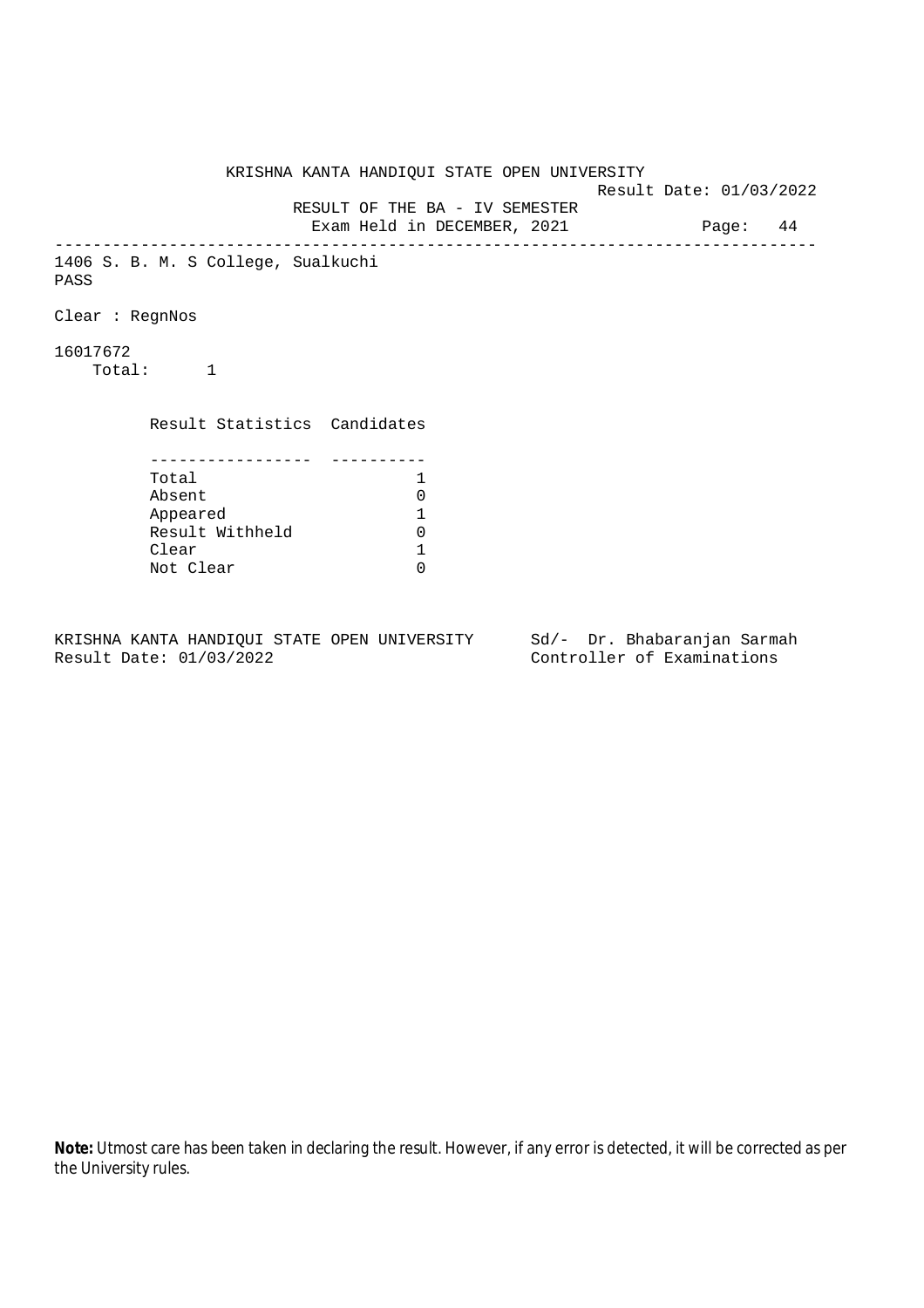KRISHNA KANTA HANDIQUI STATE OPEN UNIVERSITY Result Date: 01/03/2022 RESULT OF THE BA - IV SEMESTER Exam Held in DECEMBER, 2021 Page: 45 -------------------------------------------------------------------------------- 1407 Baihata Chariali B. Ed. College PASS Not Clear : RegnNos 16014725 Total: 1 Result Statistics Candidates ----------------- ---------- Total 1 Absent 0<br>
Appeared 1<br>
Result Withheld 0 Appeared 1 Result Withheld Clear 0 Not Clear 1

KRISHNA KANTA HANDIQUI STATE OPEN UNIVERSITY Sd/- Dr. Bhabaranjan Sarmah Result Date: 01/03/2022 Controller of Examinations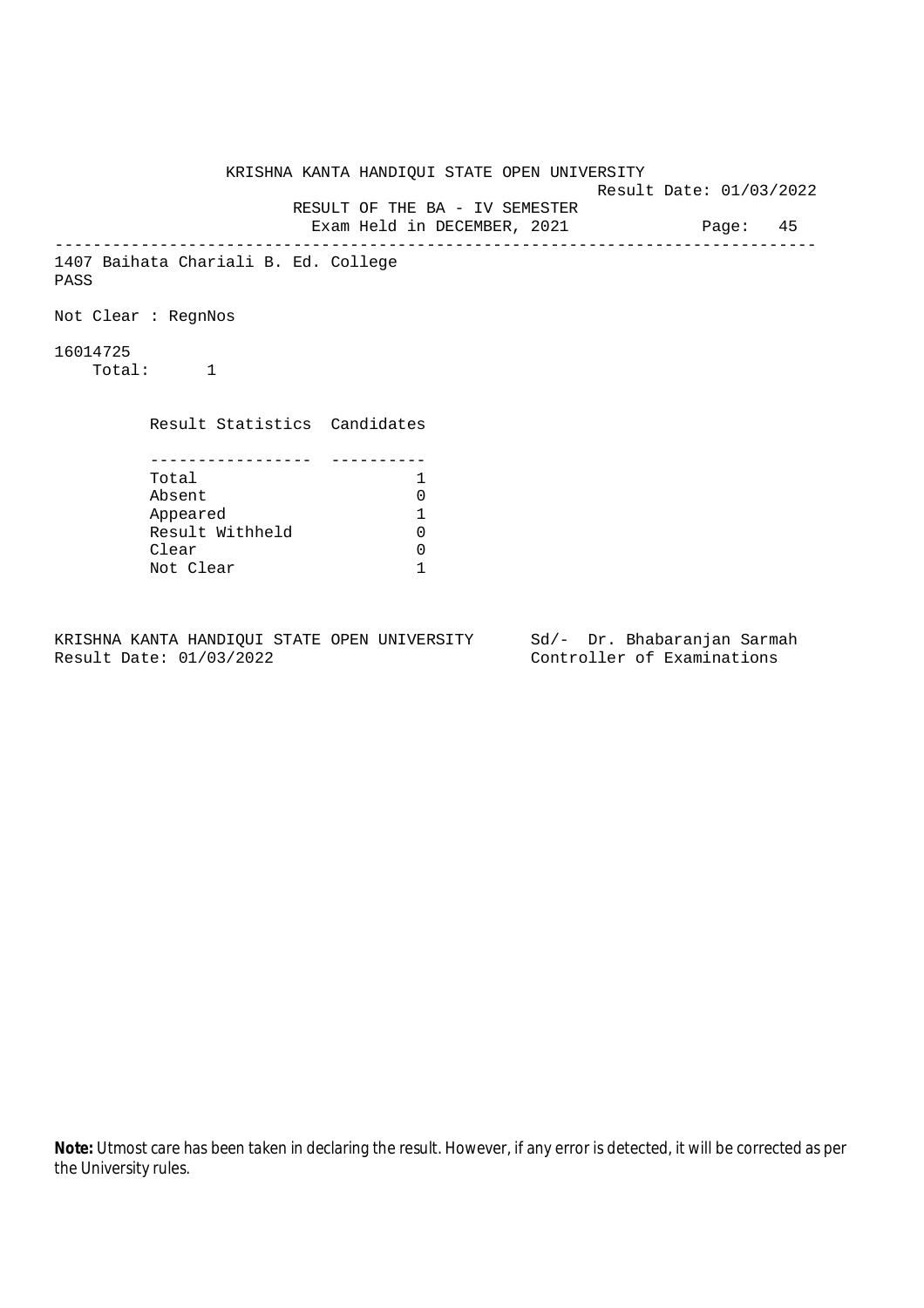KRISHNA KANTA HANDIQUI STATE OPEN UNIVERSITY Result Date: 01/03/2022 RESULT OF THE BA - IV SEMESTER Exam Held in DECEMBER, 2021 Page: 46 -------------------------------------------------------------------------------- 1410 Manabendra Sarma Girls College, Rangia PASS Clear : RegnNos 14029332 Total: 1 Result Statistics Candidates ----------------- ---------- Total 1 Absent<br>
Appeared 1<br>
Result Withheld 0<br>
Clear 1 Appeared 1 Result Withheld Clear Not Clear 0

KRISHNA KANTA HANDIQUI STATE OPEN UNIVERSITY Sd/- Dr. Bhabaranjan Sarmah Result Date: 01/03/2022 Controller of Examinations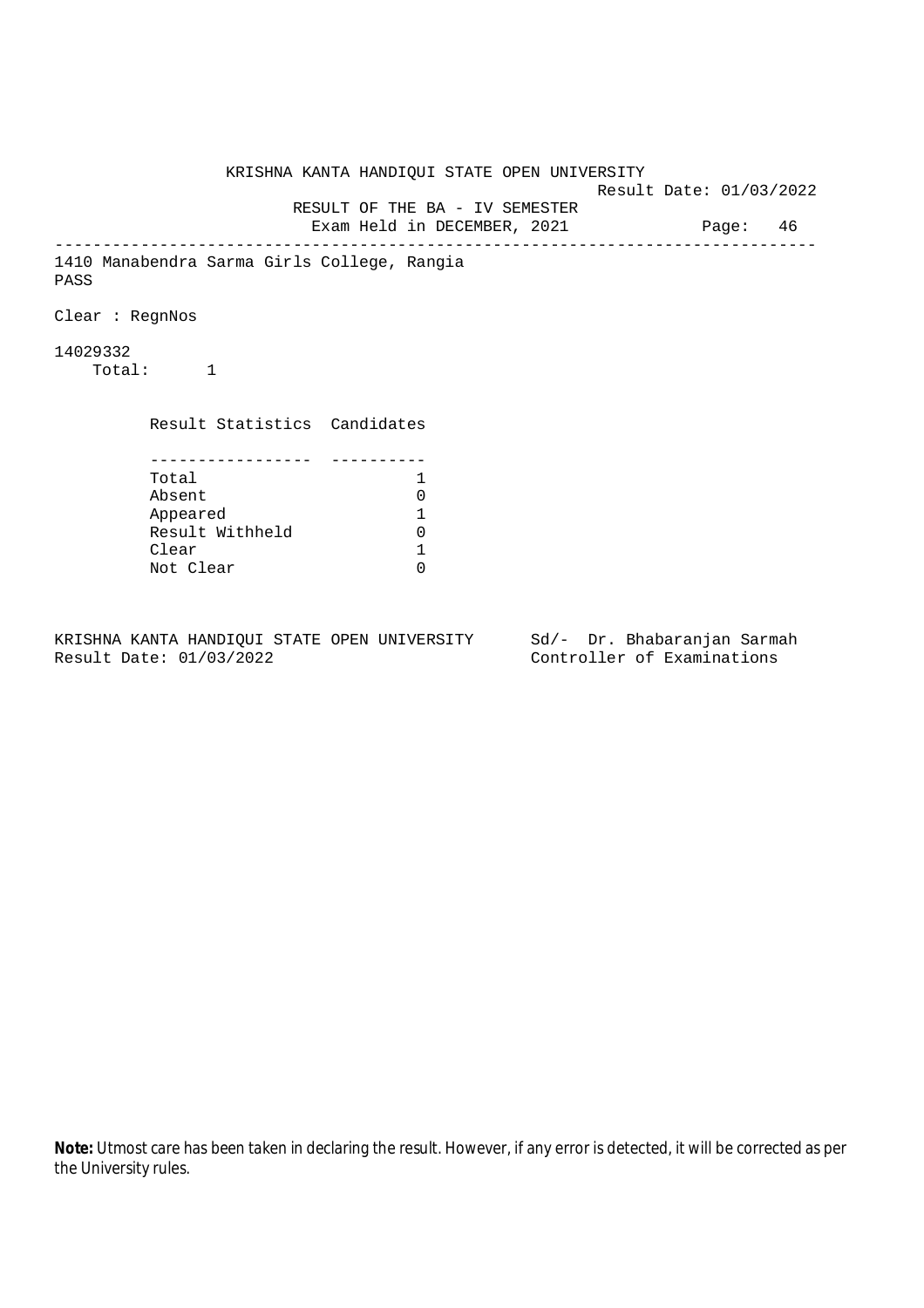KRISHNA KANTA HANDIQUI STATE OPEN UNIVERSITY Result Date: 01/03/2022 RESULT OF THE BA - IV SEMESTER

Exam Held in DECEMBER, 2021 Page: 47 --------------------------------------------------------------------------------

1500 KKHSOU CITY STUDY CENTRE, KHANAPARA PASS

Clear : RegnNos

15012491 16015269 16015631 Total: 3

Not Clear: RegnNos

15013946 16015086 Total: 2

Result Statistics Candidates

| Total           |   |
|-----------------|---|
| Absent          |   |
| Appeared        | ᄃ |
| Result Withheld |   |
| Clear           |   |
| Not Clear       |   |

KRISHNA KANTA HANDIQUI STATE OPEN UNIVERSITY Sd/- Dr. Bhabaranjan Sarmah Result Date: 01/03/2022 Controller of Examinations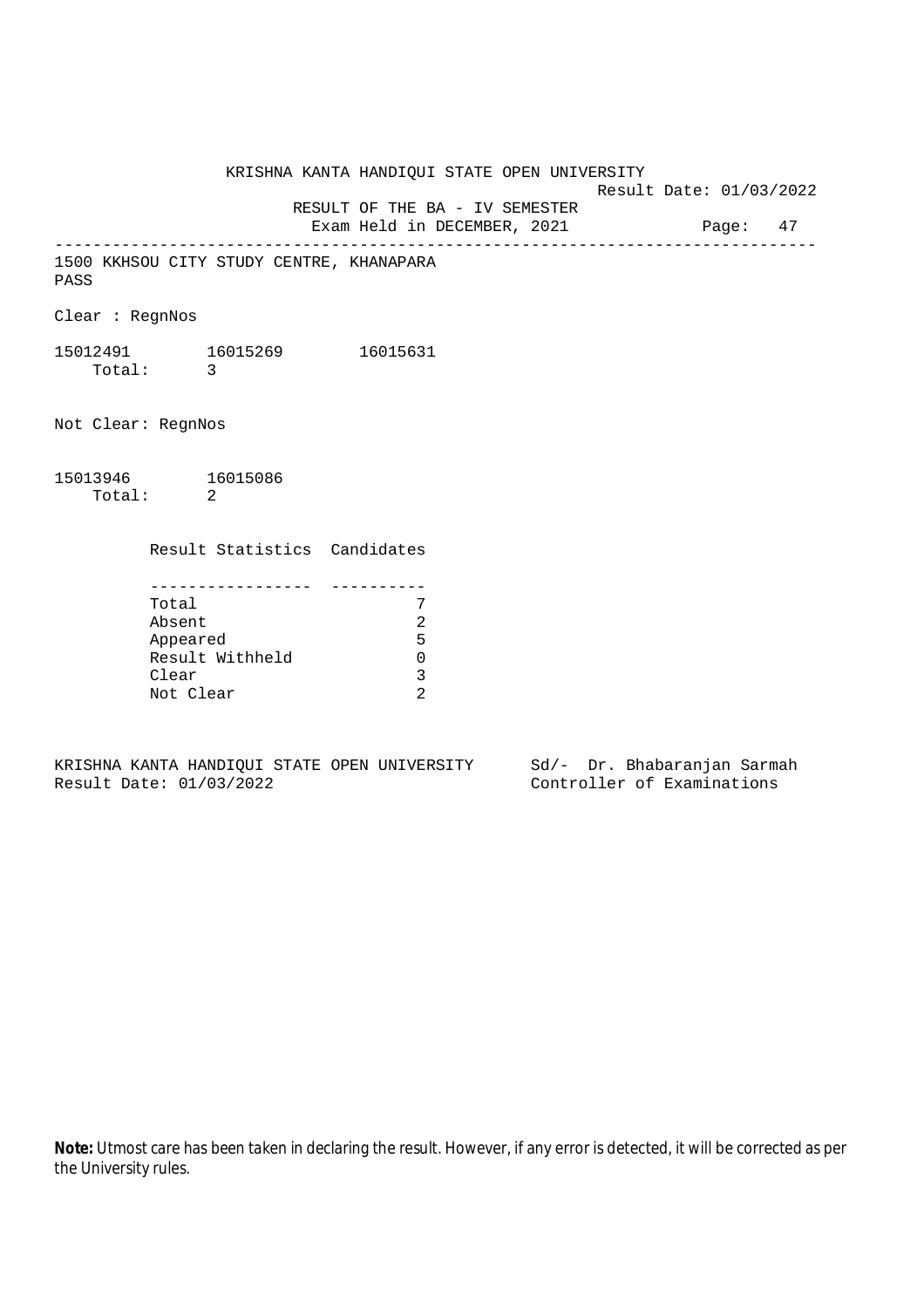KRISHNA KANTA HANDIQUI STATE OPEN UNIVERSITY Result Date: 01/03/2022 RESULT OF THE BA - IV SEMESTER Exam Held in DECEMBER, 2021 Page: 48 -------------------------------------------------------------------------------- 1505 Assam Instn of Mass Comm. & Media Research PASS Clear : RegnNos 16018116 Total: 1 Result Statistics Candidates ----------------- ---------- Total 1<br>Absent 0 Absent<br>
Appeared 1<br>
Result Withheld 0<br>
Clear 1 Appeared 1 Result Withheld Clear Not Clear 0

KRISHNA KANTA HANDIQUI STATE OPEN UNIVERSITY Sd/- Dr. Bhabaranjan Sarmah Result Date: 01/03/2022 Controller of Examinations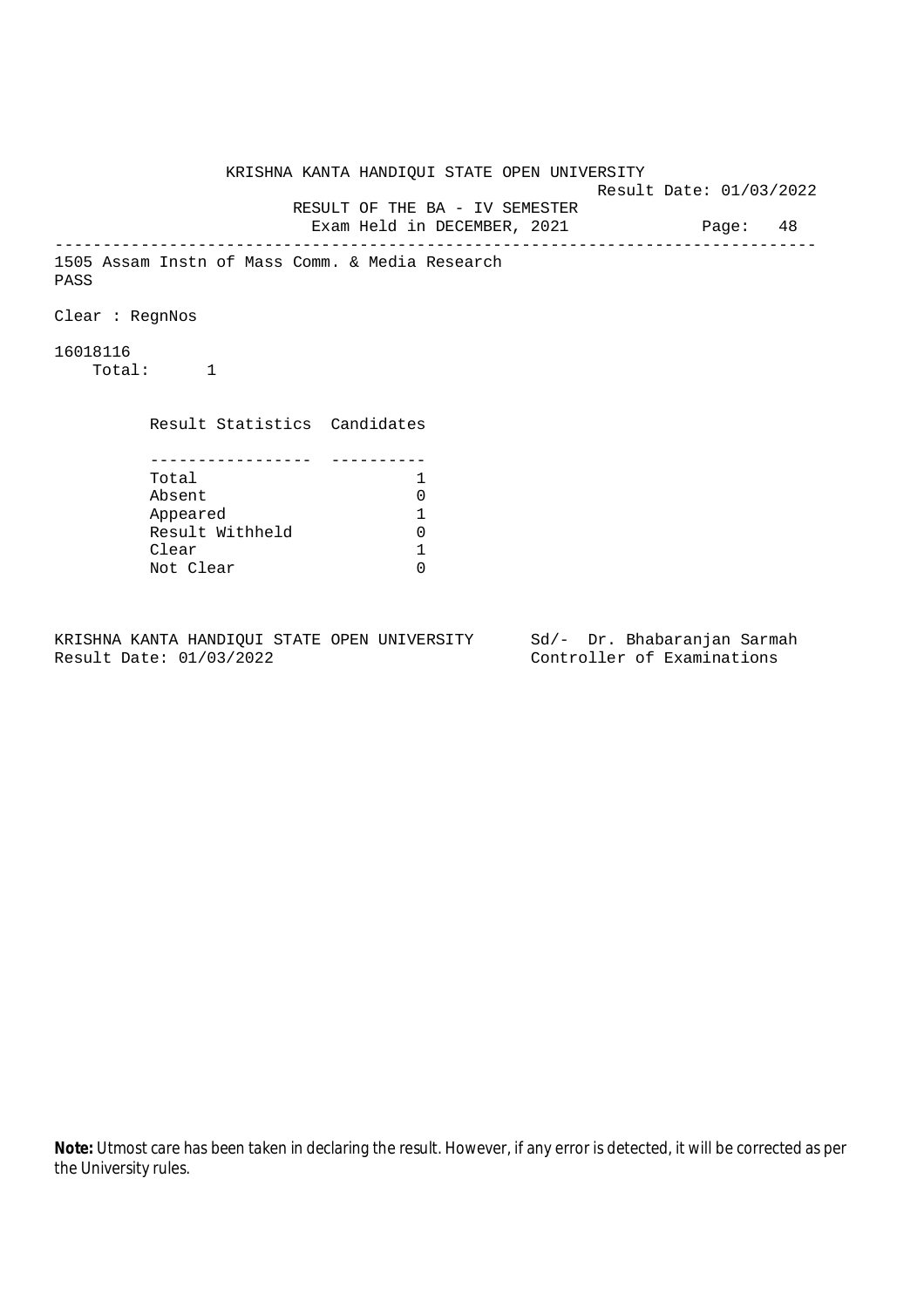KRISHNA KANTA HANDIQUI STATE OPEN UNIVERSITY Result Date: 01/03/2022 RESULT OF THE BA - IV SEMESTER Exam Held in DECEMBER, 2021 Page: 49 -------------------------------------------------------------------------------- 1508 Guwahati Public College, Ambari PASS Not Clear : RegnNos 13018711 Total: 1 Result Statistics Candidates ----------------- ---------- Total 1 Absent 0<br>
Appeared 1<br>
Result Withheld 0 Appeared 1 Result Withheld Clear 0 Not Clear 1

KRISHNA KANTA HANDIQUI STATE OPEN UNIVERSITY Sd/- Dr. Bhabaranjan Sarmah Result Date: 01/03/2022 Controller of Examinations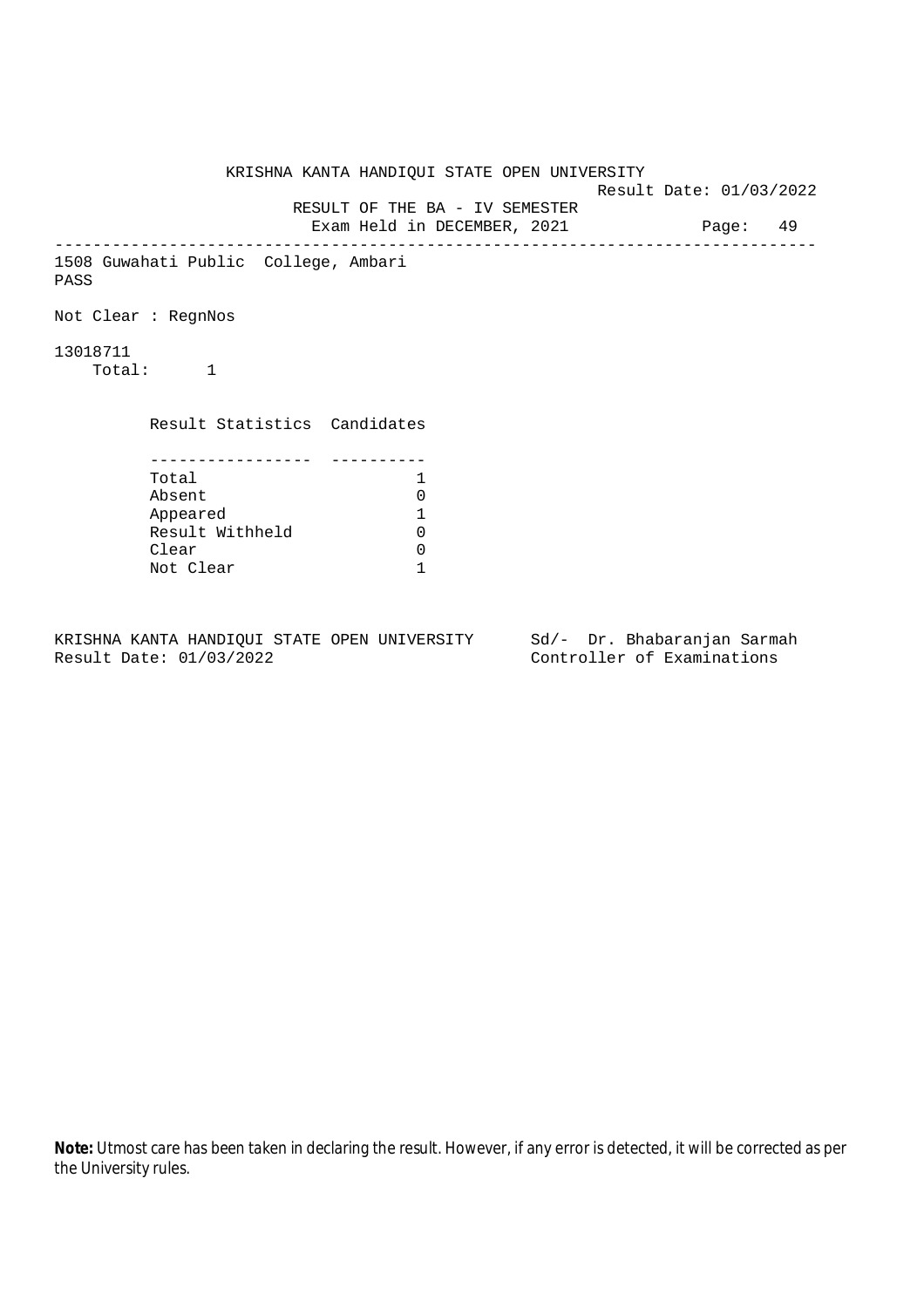KRISHNA KANTA HANDIQUI STATE OPEN UNIVERSITY Result Date: 01/03/2022 RESULT OF THE BA - IV SEMESTER Exam Held in DECEMBER, 2021 Page: 50 -------------------------------------------------------------------------------- 1510 S. K. Hazarika College, R. G. Baruah Rd. PASS Clear : RegnNos 14030470 Total: 1 Result Statistics Candidates ----------------- ---------- Total 1 Absent<br>
Appeared 1<br>
Result Withheld 0<br>
Clear 1 Appeared 1 Result Withheld Clear Not Clear 0

KRISHNA KANTA HANDIQUI STATE OPEN UNIVERSITY Sd/- Dr. Bhabaranjan Sarmah Result Date: 01/03/2022 Controller of Examinations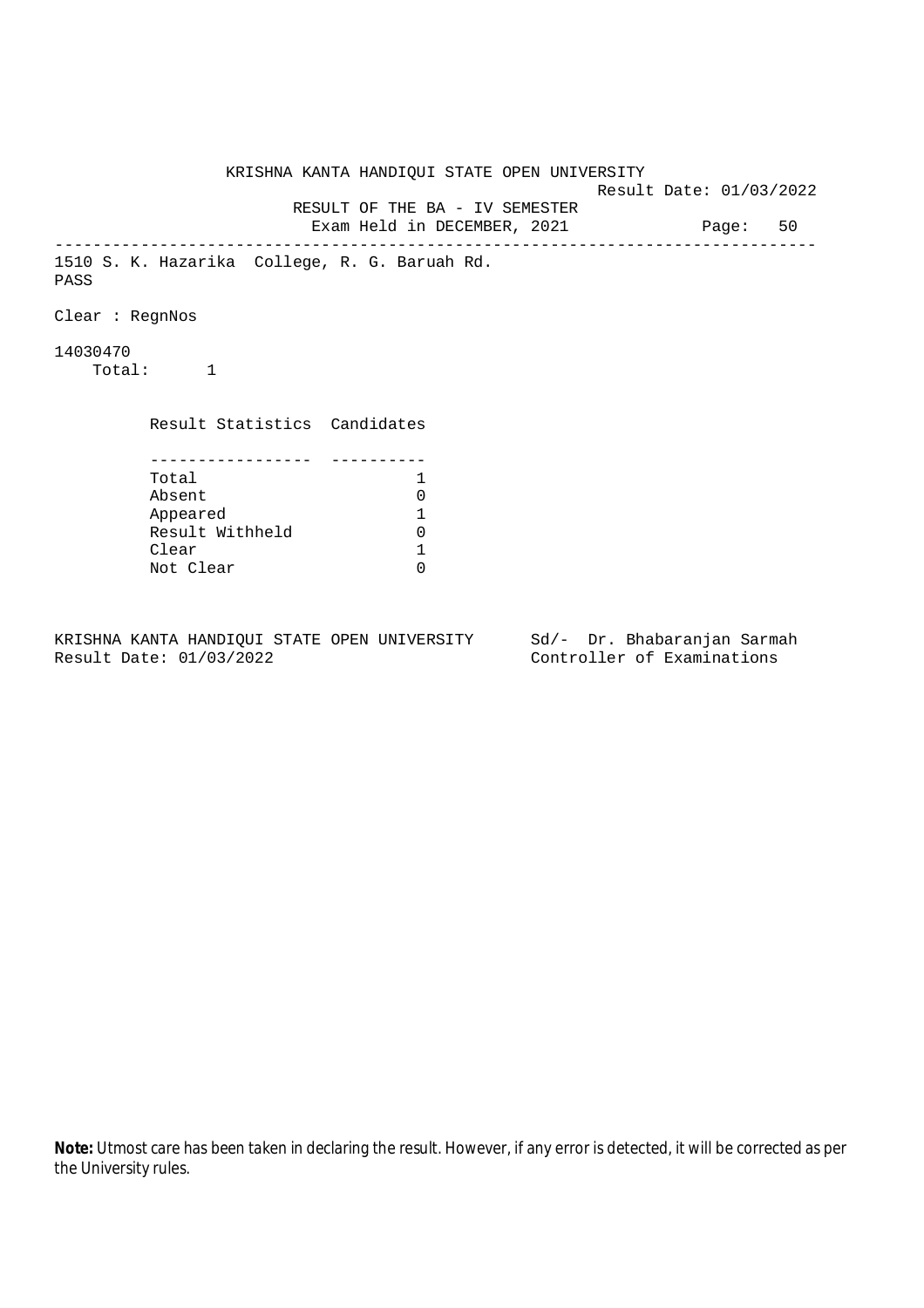KRISHNA KANTA HANDIQUI STATE OPEN UNIVERSITY Result Date: 01/03/2022 RESULT OF THE BA - IV SEMESTER Exam Held in DECEMBER, 2021 Page: 51 -------------------------------------------------------------------------------- 1516 Assam Siksha Academy, Hatigaon PASS Clear : RegnNos 13019456 16015386 16015489 Total: 3 Not Clear: RegnNos 15014102 16015459 Total: 2 Result Statistics Candidates ----------------- ---------- Total 5 Absent 0 Appeared 5 Result Withheld 0 Clear 3 Not Clear 2

KRISHNA KANTA HANDIQUI STATE OPEN UNIVERSITY Sd/- Dr. Bhabaranjan Sarmah Result Date: 01/03/2022 Controller of Examinations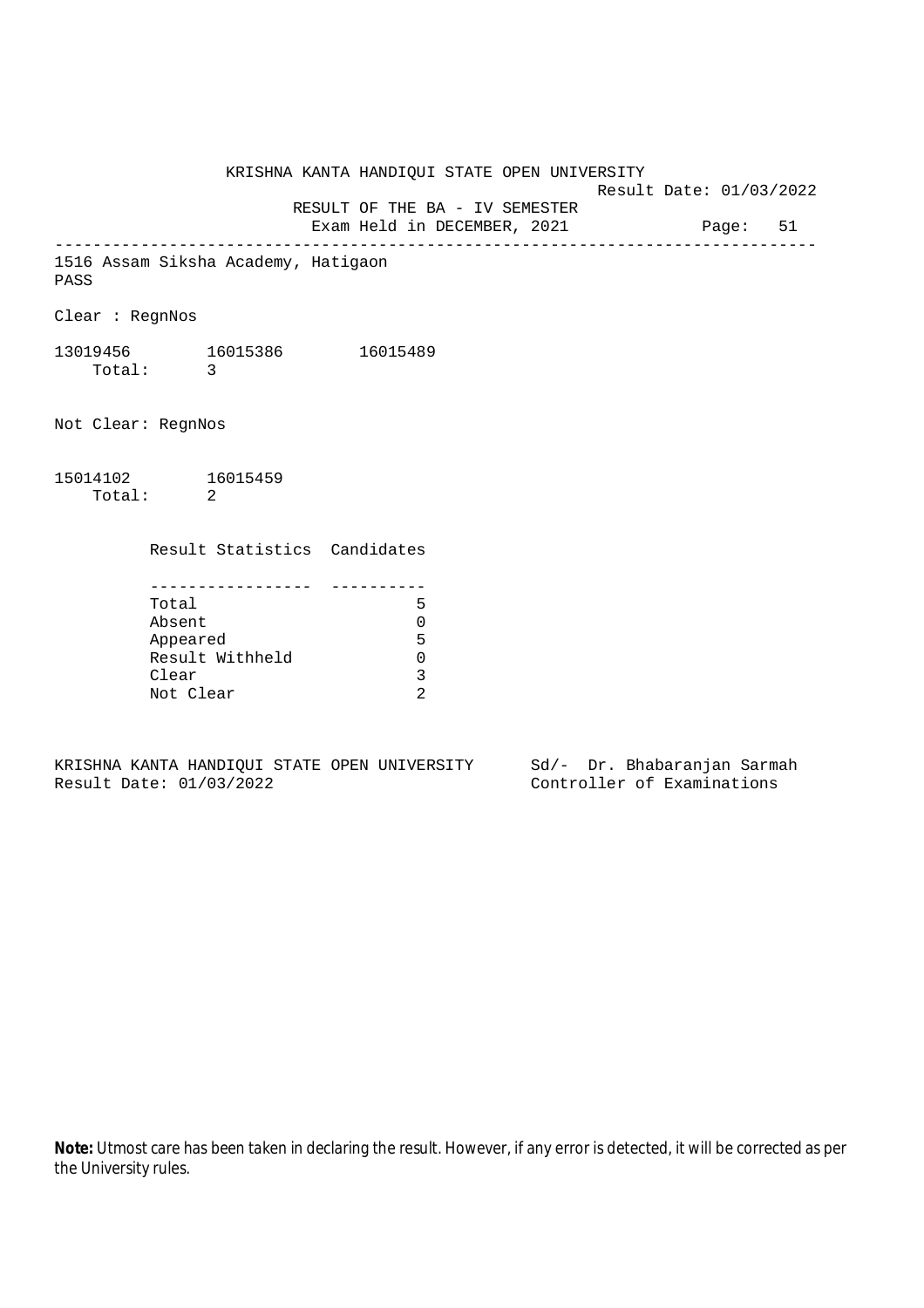KRISHNA KANTA HANDIQUI STATE OPEN UNIVERSITY Result Date: 01/03/2022 RESULT OF THE BA - IV SEMESTER Exam Held in DECEMBER, 2021 Page: 52 -------------------------------------------------------------------------------- 1520 West Guwahati B. Ed. College, Pandu PASS Clear : RegnNos 16015531 Total: 1 Result Statistics Candidates ----------------- ---------- Total 2<br>Absent 1 Absent<br>
Appeared 1<br>
Result Withheld 0<br>
Clear 1 Appeared 1 Result Withheld 0 Clear Not Clear 0

KRISHNA KANTA HANDIQUI STATE OPEN UNIVERSITY Sd/- Dr. Bhabaranjan Sarmah Result Date: 01/03/2022 Controller of Examinations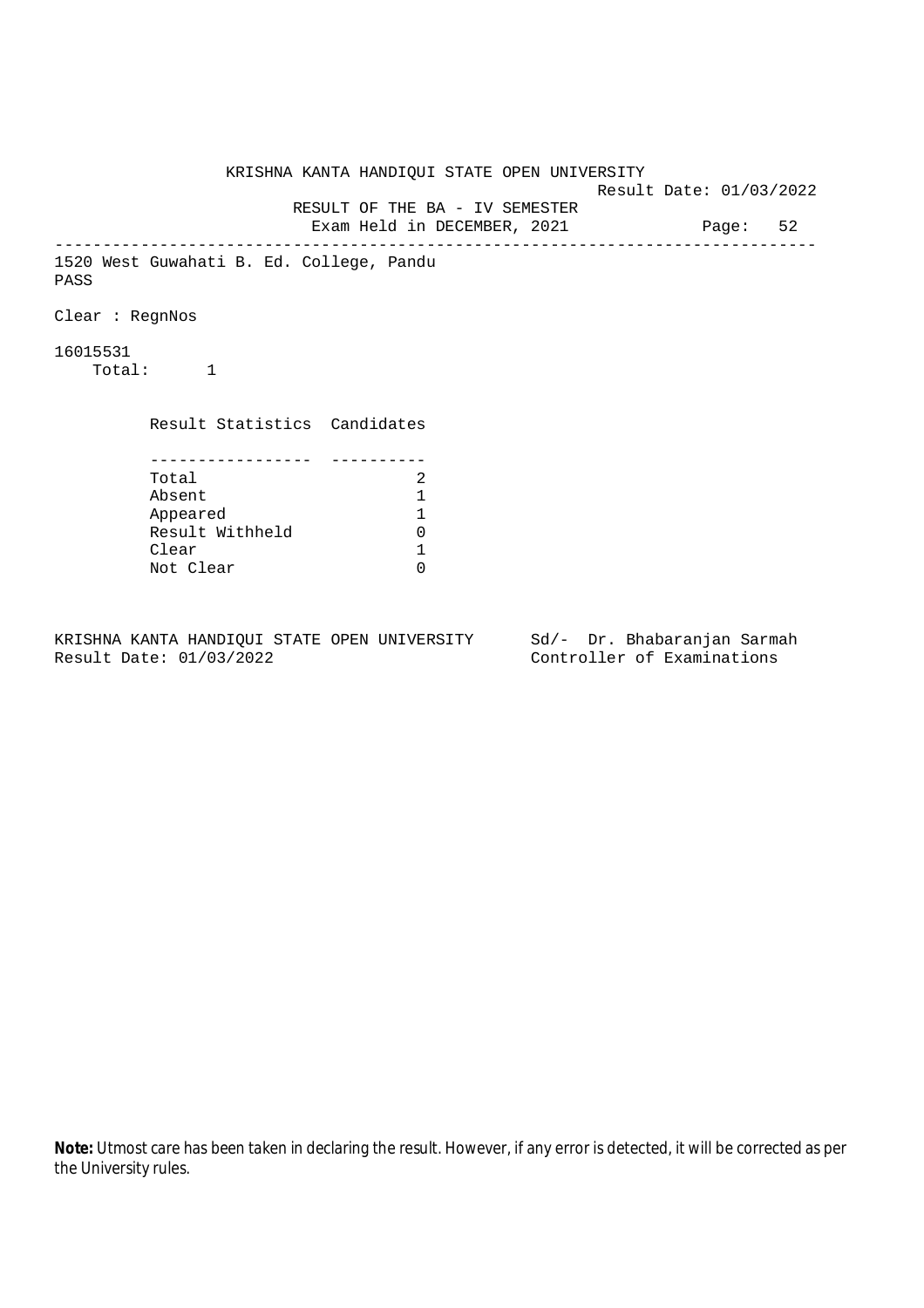|                 |                                                                                                 | 8<br>$\mathbf{1}$<br>7<br>$\mathbf 0$<br>6<br>$\mathbf{1}$ |                                                                         |                                |                                              |                                                                                                                   |
|-----------------|-------------------------------------------------------------------------------------------------|------------------------------------------------------------|-------------------------------------------------------------------------|--------------------------------|----------------------------------------------|-------------------------------------------------------------------------------------------------------------------|
| Clear : RegnNos | Total: 6<br>Not Clear: RegnNos<br>Total: 1<br>Total<br>Absent<br>Appeared<br>Clear<br>Not Clear | - - - - - - - - - - - - - - - -<br>Result Withheld         | 1521 Karmashree Hiteswar Saikia College<br>Result Statistics Candidates | RESULT OF THE BA - IV SEMESTER | KRISHNA KANTA HANDIQUI STATE OPEN UNIVERSITY | Result Date: 01/03/2022<br>Exam Held in DECEMBER, 2021 Page: 53<br>$14030703$ 15014215 15014285 16015625 16015633 |

|  |                         |  | KRISHNA KANTA HANDIOUI STATE OPEN UNIVERSITY |  |  | Sd/- Dr. Bhabaranjan Sarmah |  |
|--|-------------------------|--|----------------------------------------------|--|--|-----------------------------|--|
|  | Result Date: 01/03/2022 |  |                                              |  |  | Controller of Examinations  |  |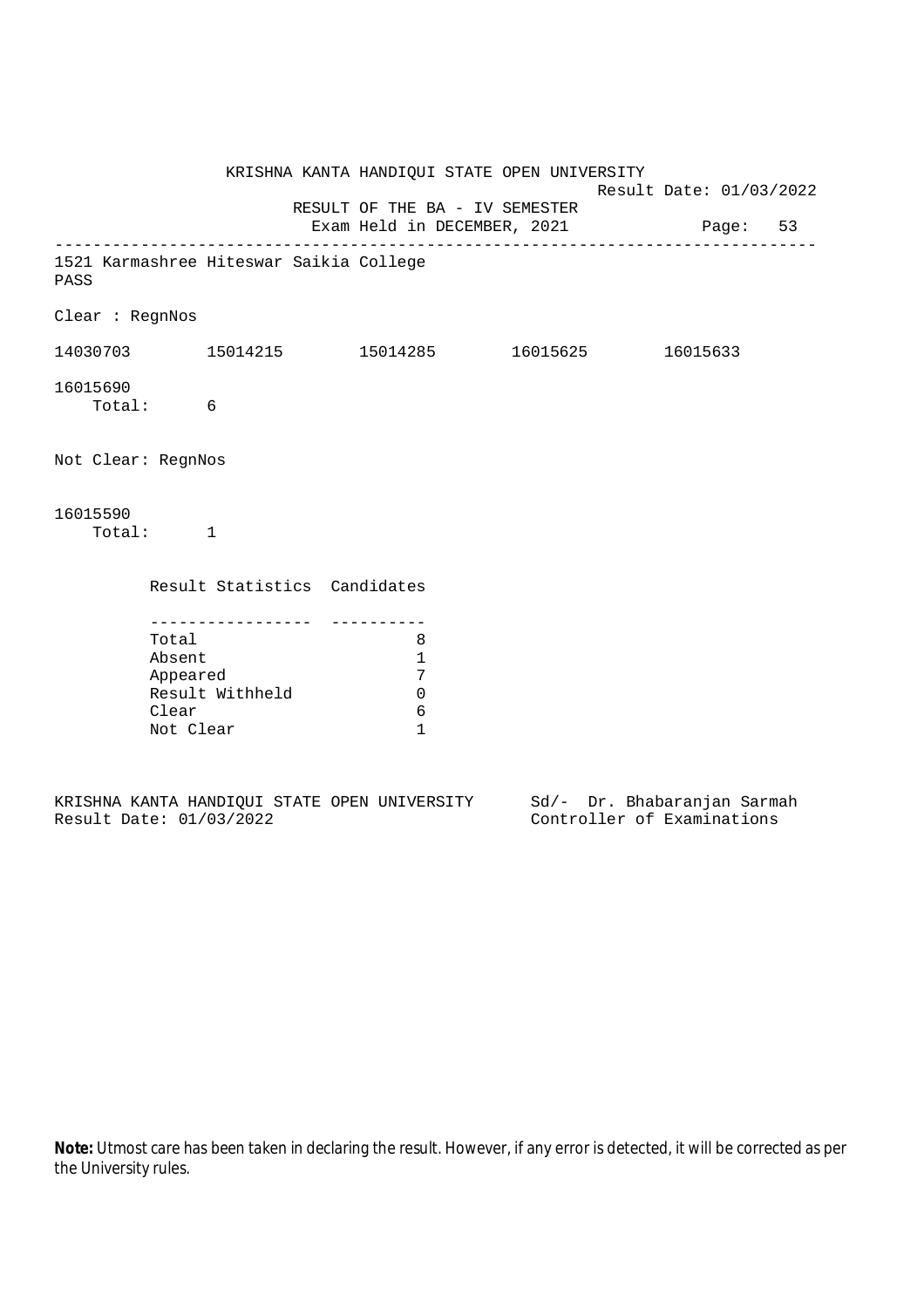KRISHNA KANTA HANDIQUI STATE OPEN UNIVERSITY Result Date: 01/03/2022 RESULT OF THE BA - IV SEMESTER Exam Held in DECEMBER, 2021 Page: 54 -------------------------------------------------------------------------------- 1529 GATE Institute PASS Clear : RegnNos 16015853 Total: 1 Result Statistics Candidates ----------------- ---------- Total 1<br>Absent 0 Absent<br>
Appeared 1<br>
Result Withheld 0<br>
Clear 1 Appeared 1 Result Withheld Clear Not Clear 0

KRISHNA KANTA HANDIQUI STATE OPEN UNIVERSITY Sd/- Dr. Bhabaranjan Sarmah Result Date: 01/03/2022 Controller of Examinations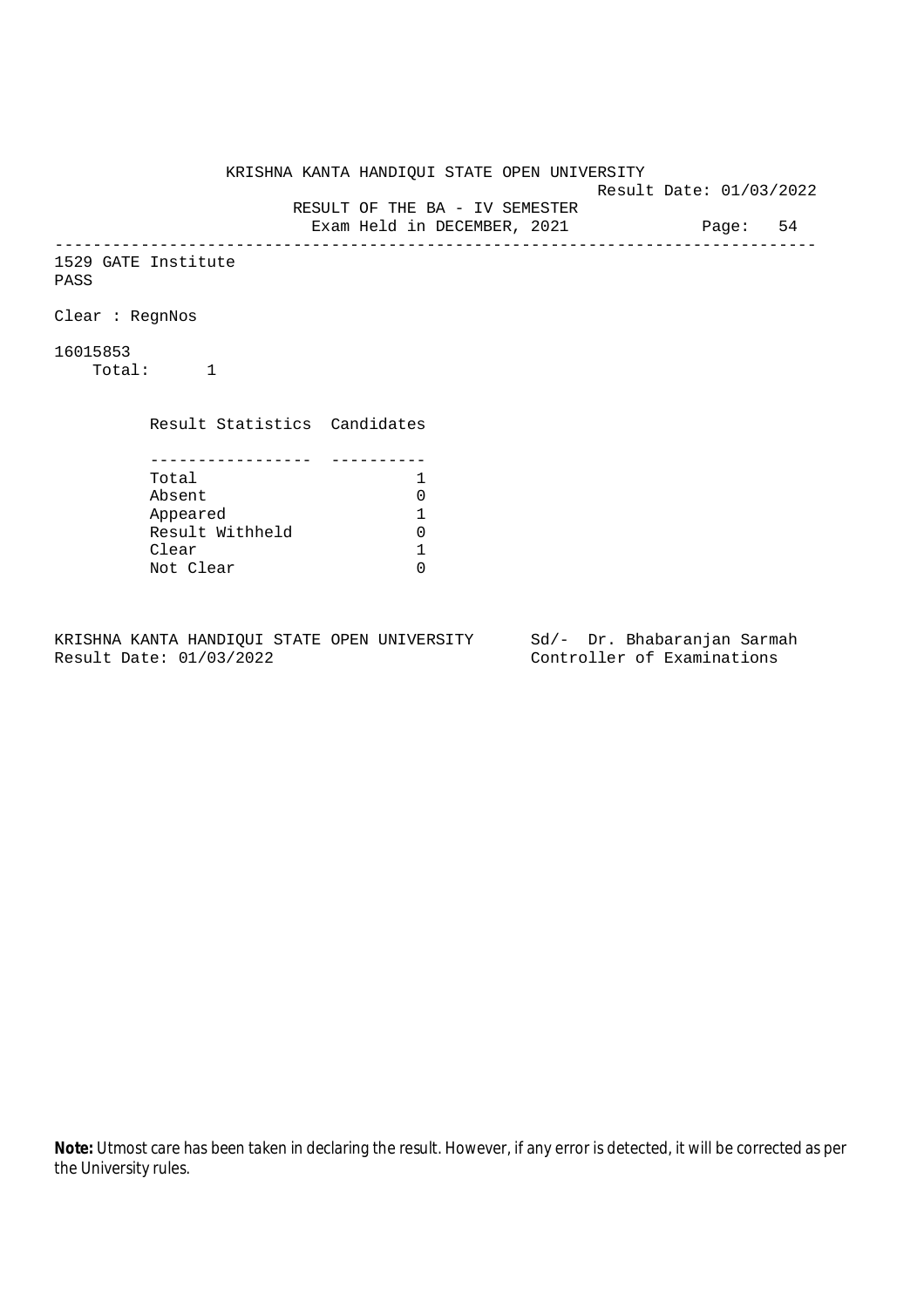KRISHNA KANTA HANDIQUI STATE OPEN UNIVERSITY Result Date: 01/03/2022 RESULT OF THE BA - IV SEMESTER Exam Held in DECEMBER, 2021 Page: 55 -------------------------------------------------------------------------------- 1540 Beltola College PASS Clear : RegnNos 15014597 Total: 1 Result Statistics Candidates ----------------- ---------- Total 1<br>Absent 0 Absent<br>
Appeared 1<br>
Result Withheld 0<br>
Clear 1 Appeared 1 Result Withheld 0 Clear Not Clear 0

KRISHNA KANTA HANDIQUI STATE OPEN UNIVERSITY Sd/- Dr. Bhabaranjan Sarmah Result Date: 01/03/2022 Controller of Examinations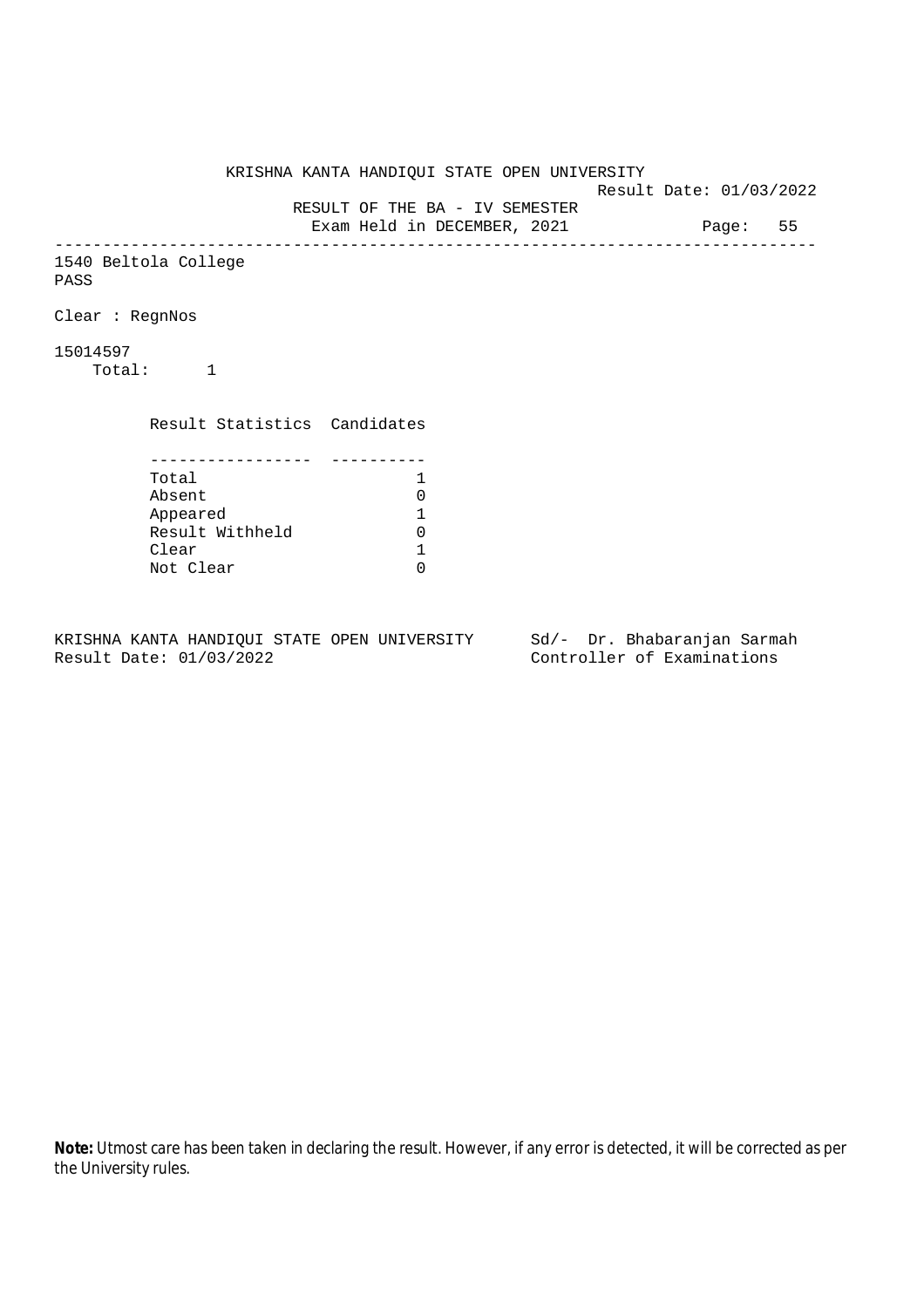KRISHNA KANTA HANDIQUI STATE OPEN UNIVERSITY Result Date: 01/03/2022 RESULT OF THE BA - IV SEMESTER Exam Held in DECEMBER, 2021 Page: 56 -------------------------------------------------------------------------------- 1552 Jigyas Academy, Guwahati PASS Clear : RegnNos 16016289 Total: 1 Result Statistics Candidates ----------------- ---------- Total 1 Absent<br>
Appeared 1<br>
Result Withheld 0<br>
Clear 1 Appeared 1 Result Withheld Clear Not Clear 0

KRISHNA KANTA HANDIQUI STATE OPEN UNIVERSITY Sd/- Dr. Bhabaranjan Sarmah Result Date: 01/03/2022 Controller of Examinations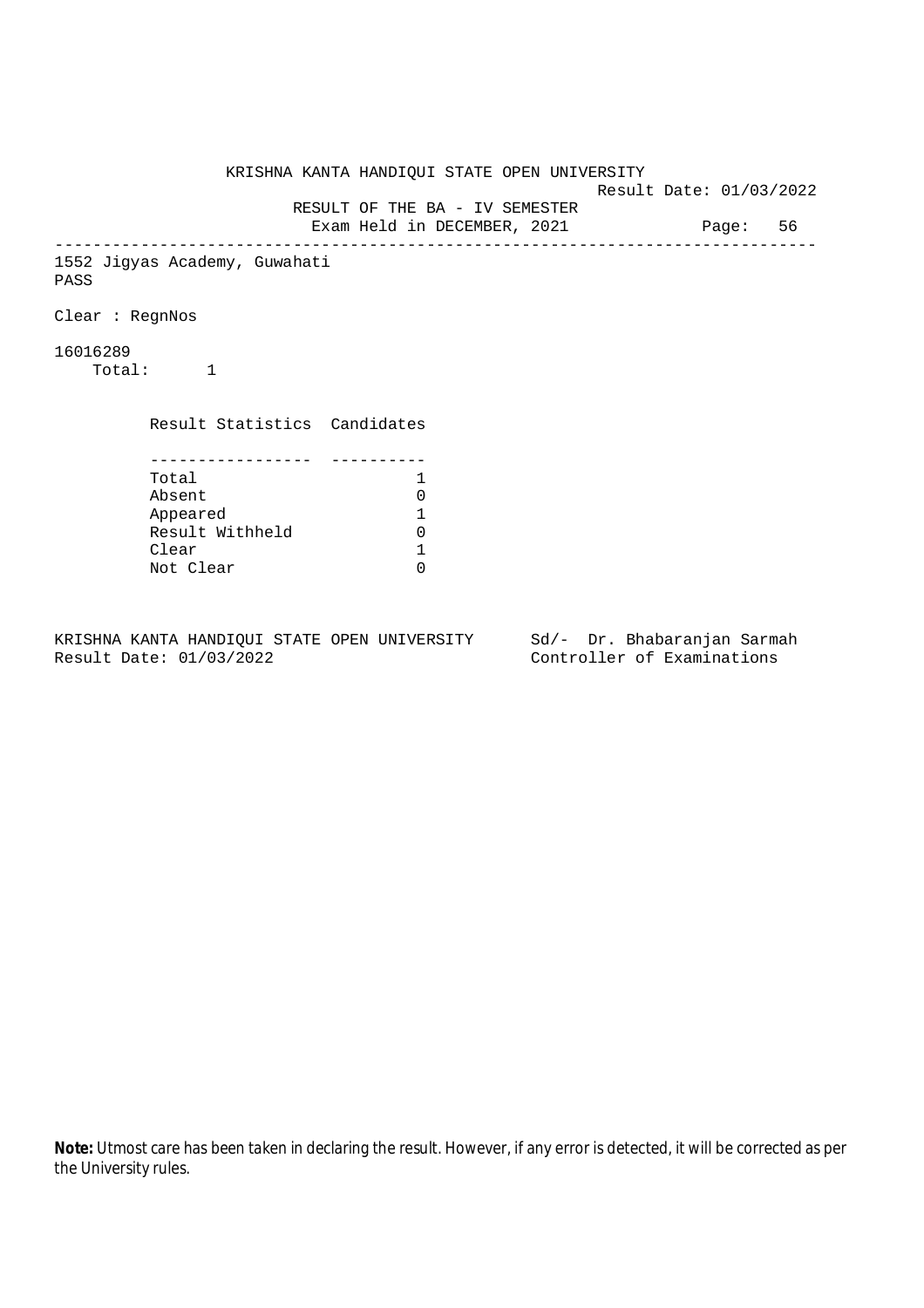KRISHNA KANTA HANDIQUI STATE OPEN UNIVERSITY

Result Date: 01/03/2022

 RESULT OF THE BA - IV SEMESTER Exam Held in DECEMBER, 2021 Page: 57

--------------------------------------------------------------------------------

1601 Diphu Commerce College PASS

Clear : RegnNos

15012967 15013001 Total: 2

> Result Statistics Candidates ----------------- ---------- Total 2

> Absent<br>
> Appeared 2<br>
> Result Withheld 0<br>
> Clear 2 Appeared Result Withheld 0 Clear Not Clear 0

KRISHNA KANTA HANDIQUI STATE OPEN UNIVERSITY Sd/- Dr. Bhabaranjan Sarmah Result Date: 01/03/2022 Controller of Examinations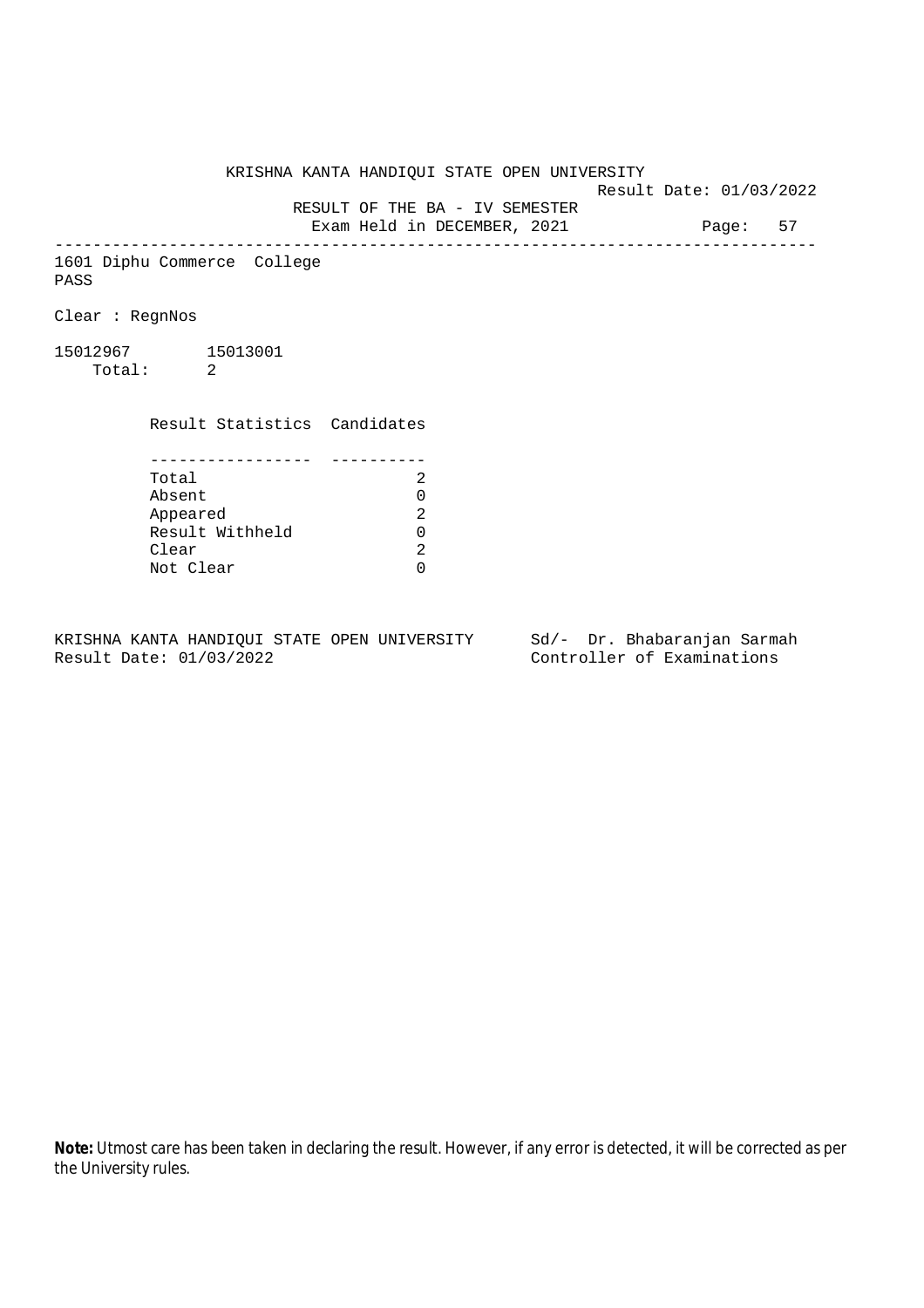KRISHNA KANTA HANDIQUI STATE OPEN UNIVERSITY Result Date: 01/03/2022 RESULT OF THE BA - IV SEMESTER Exam Held in DECEMBER, 2021 Page: 58 -------------------------------------------------------------------------------- 1606 Eastern Karbi Anglong College, Sarihajan PASS Clear : RegnNos 16016502 Total: 1 Result Statistics Candidates ----------------- ---------- Total 2<br>Absent 1 Absent<br>
Appeared 1<br>
Result Withheld 0<br>
Clear 1 Appeared 1 Result Withheld 0 Clear Not Clear 0

KRISHNA KANTA HANDIQUI STATE OPEN UNIVERSITY Sd/- Dr. Bhabaranjan Sarmah Result Date: 01/03/2022 Controller of Examinations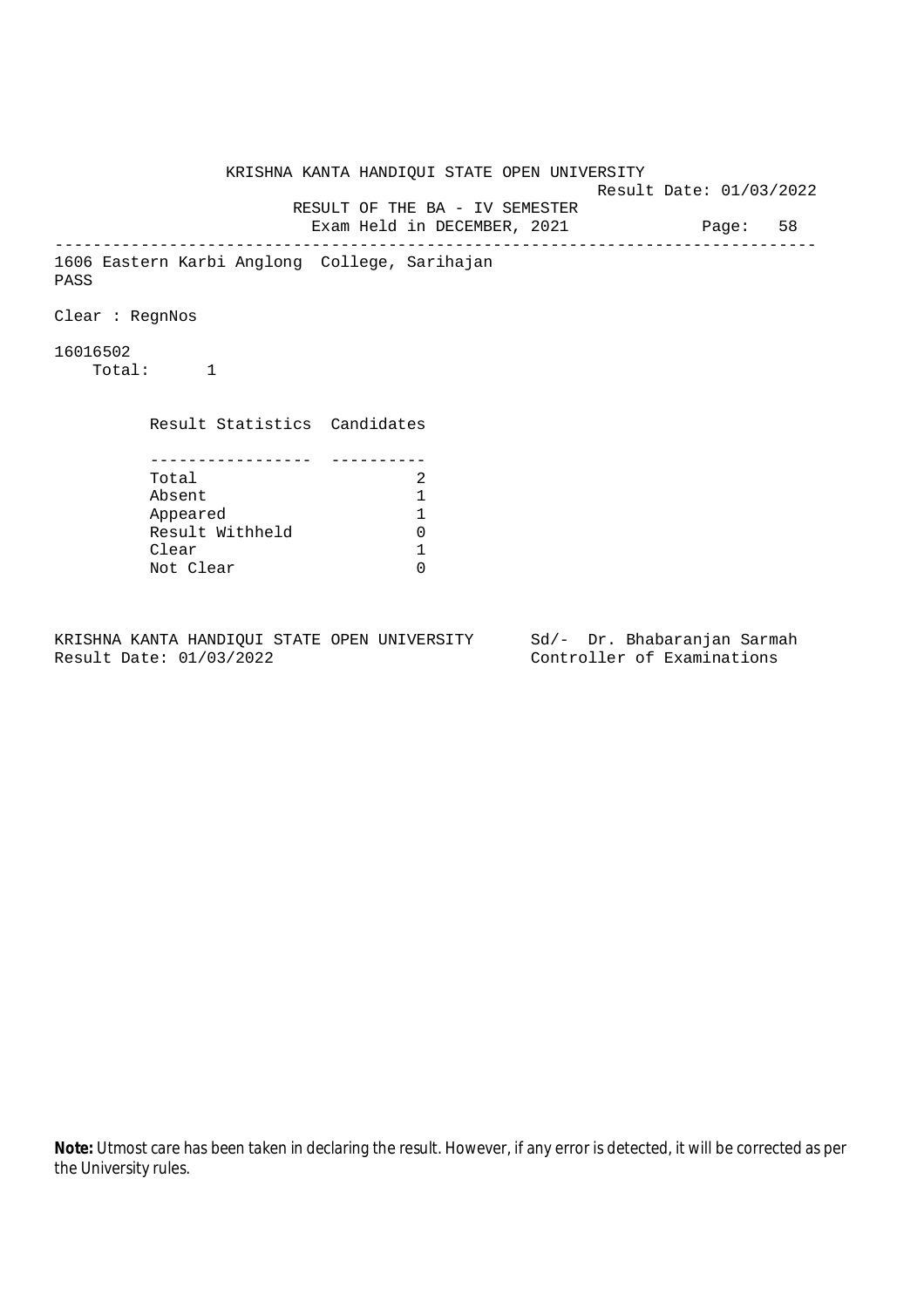KRISHNA KANTA HANDIQUI STATE OPEN UNIVERSITY Result Date: 01/03/2022 RESULT OF THE BA - IV SEMESTER Exam Held in DECEMBER, 2021 Page: 59 -------------------------------------------------------------------------------- 1701 Ramkrishna Nagar College, Karimganj PASS Clear : RegnNos 14033794 15013190 15013214 Total: 3 Result Statistics Candidates ----------------- ---------- Total 3 Absent 0<br>
Appeared 3<br>
Result Withheld 0 Appeared Result Withheld 0<br>Clear 3 Clear Not Clear 0

KRISHNA KANTA HANDIQUI STATE OPEN UNIVERSITY Sd/- Dr. Bhabaranjan Sarmah Result Date: 01/03/2022 Controller of Examinations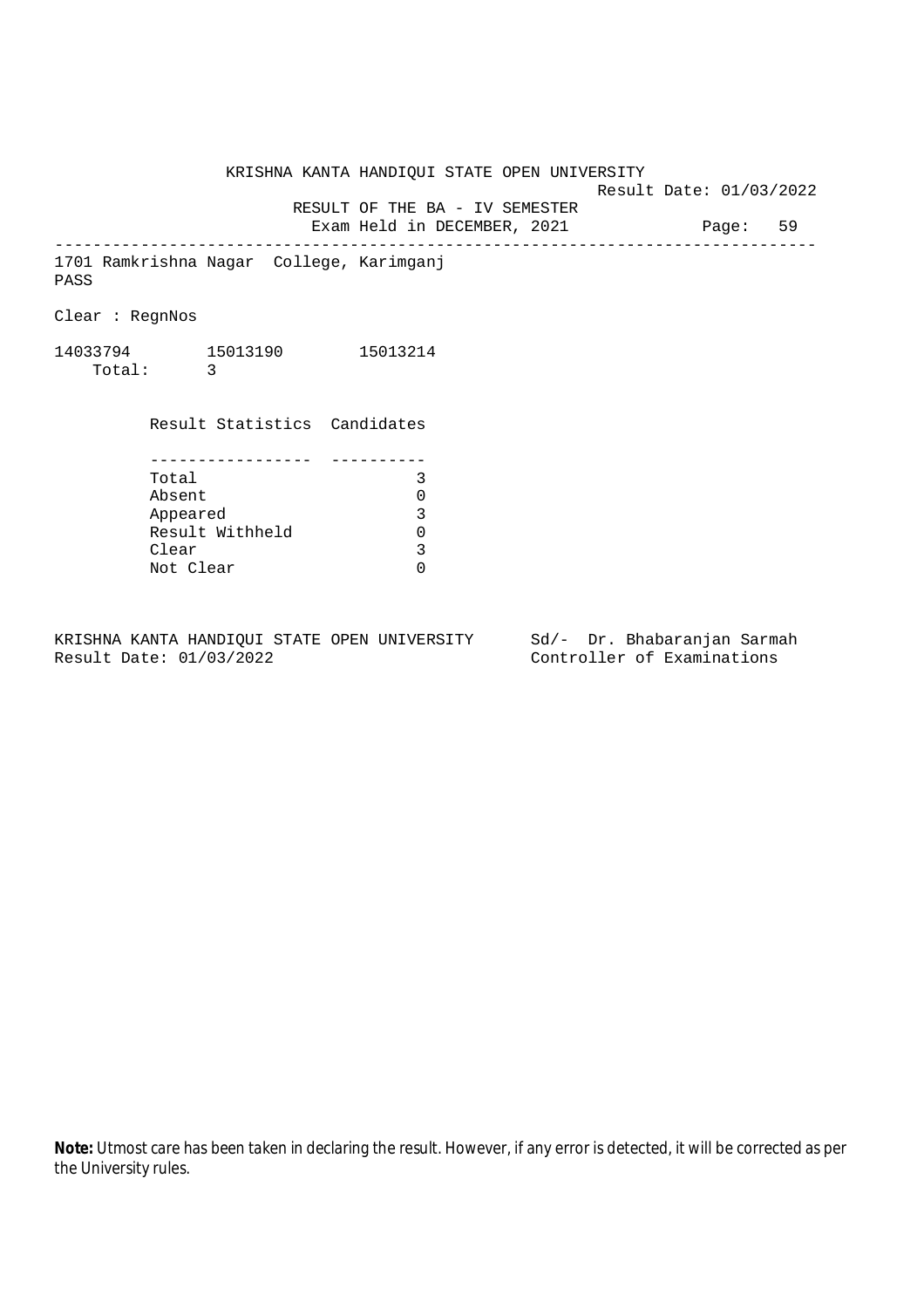KRISHNA KANTA HANDIQUI STATE OPEN UNIVERSITY

Result Date: 01/03/2022

 RESULT OF THE BA - IV SEMESTER Exam Held in DECEMBER, 2021 Page: 60

--------------------------------------------------------------------------------

1703 Highbrow, Karimganj

PASS

Clear : RegnNos

| 15013316 | 15013322 | 16019117 | 16019139 |
|----------|----------|----------|----------|
| Total:   |          |          |          |

 Result Statistics Candidates ----------------- ---------- Total 4 Absent 0<br>Appeared 4<br>Result Withheld 0 Appeared 4 Result Withheld 0 Clear 4 Not Clear 0

KRISHNA KANTA HANDIQUI STATE OPEN UNIVERSITY Sd/- Dr. Bhabaranjan Sarmah Result Date: 01/03/2022 Controller of Examinations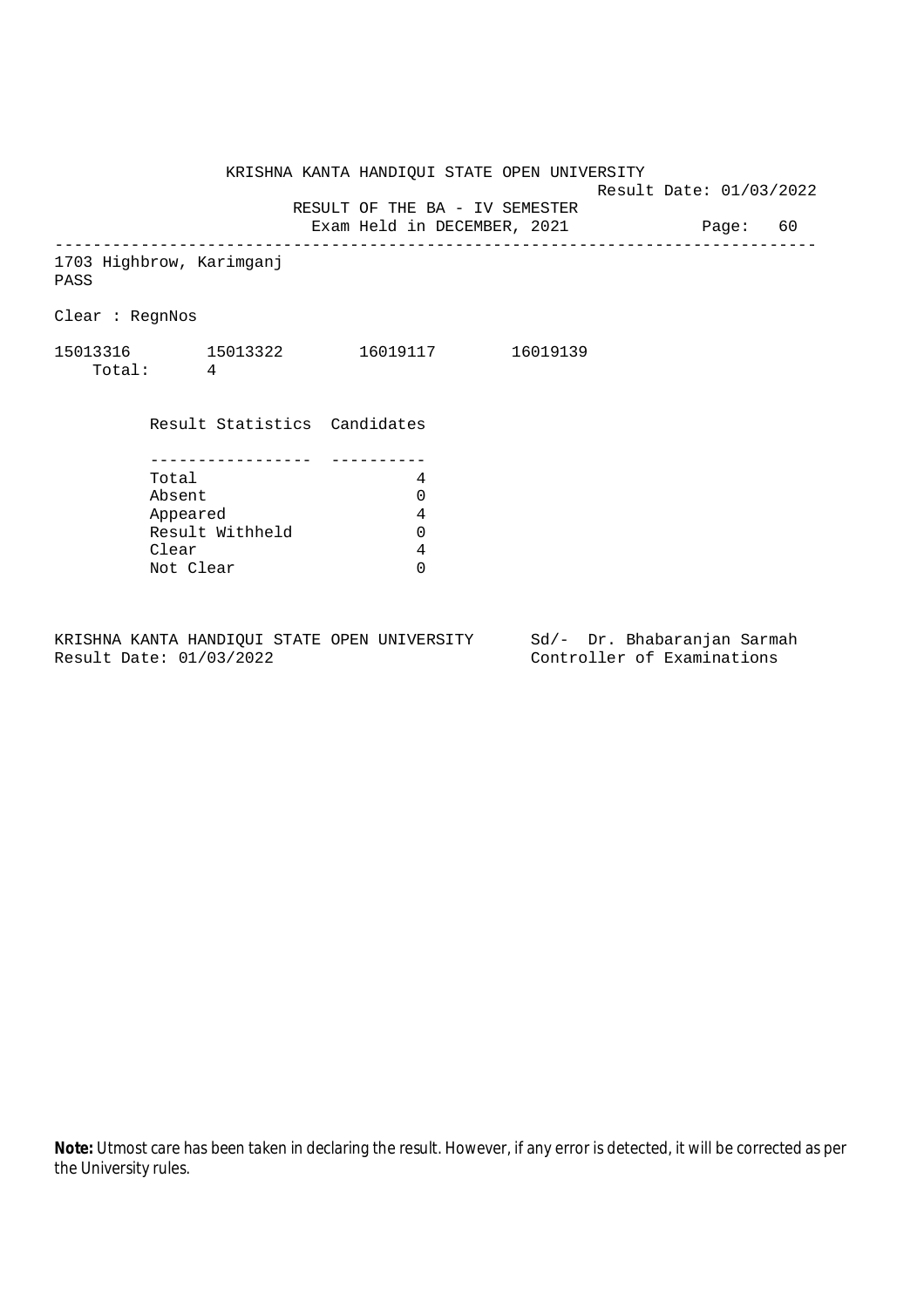|                                 |          | KRISHNA KANTA HANDIQUI STATE OPEN UNIVERSITY                  |          | Result Date: 01/03/2022 |    |
|---------------------------------|----------|---------------------------------------------------------------|----------|-------------------------|----|
|                                 |          | RESULT OF THE BA - IV SEMESTER<br>Exam Held in DECEMBER, 2021 |          | Paqe:                   | 61 |
| 1707 Nilambazar College<br>PASS |          |                                                               |          |                         |    |
| Clear : RegnNos                 |          |                                                               |          |                         |    |
| 14024069                        | 14031920 | 14031927                                                      | 14031936 | 15013296                |    |
| 15013345                        | 15013350 | 15013359                                                      | 15013368 | 15013369                |    |
| 15013372                        | 15013376 | 15013381                                                      | 15013394 | 15013417                |    |
| 15013431                        | 15013449 | 15018751                                                      | 15018771 | 15018785                |    |
| 16019210                        | 16019238 | 16019251                                                      | 16019291 | 16019310                |    |
| 16019316                        |          |                                                               |          |                         |    |

Total: 26

Result Statistics Candidates

| Total           | 28 |
|-----------------|----|
| Absent          |    |
| Appeared        | 26 |
| Result Withheld |    |
| Clear           | 26 |
| Not Clear       |    |

KRISHNA KANTA HANDIQUI STATE OPEN UNIVERSITY Sd/- Dr. Bhabaranjan Sarmah<br>Result Date: 01/03/2022 Controller of Examinations Controller of Examinations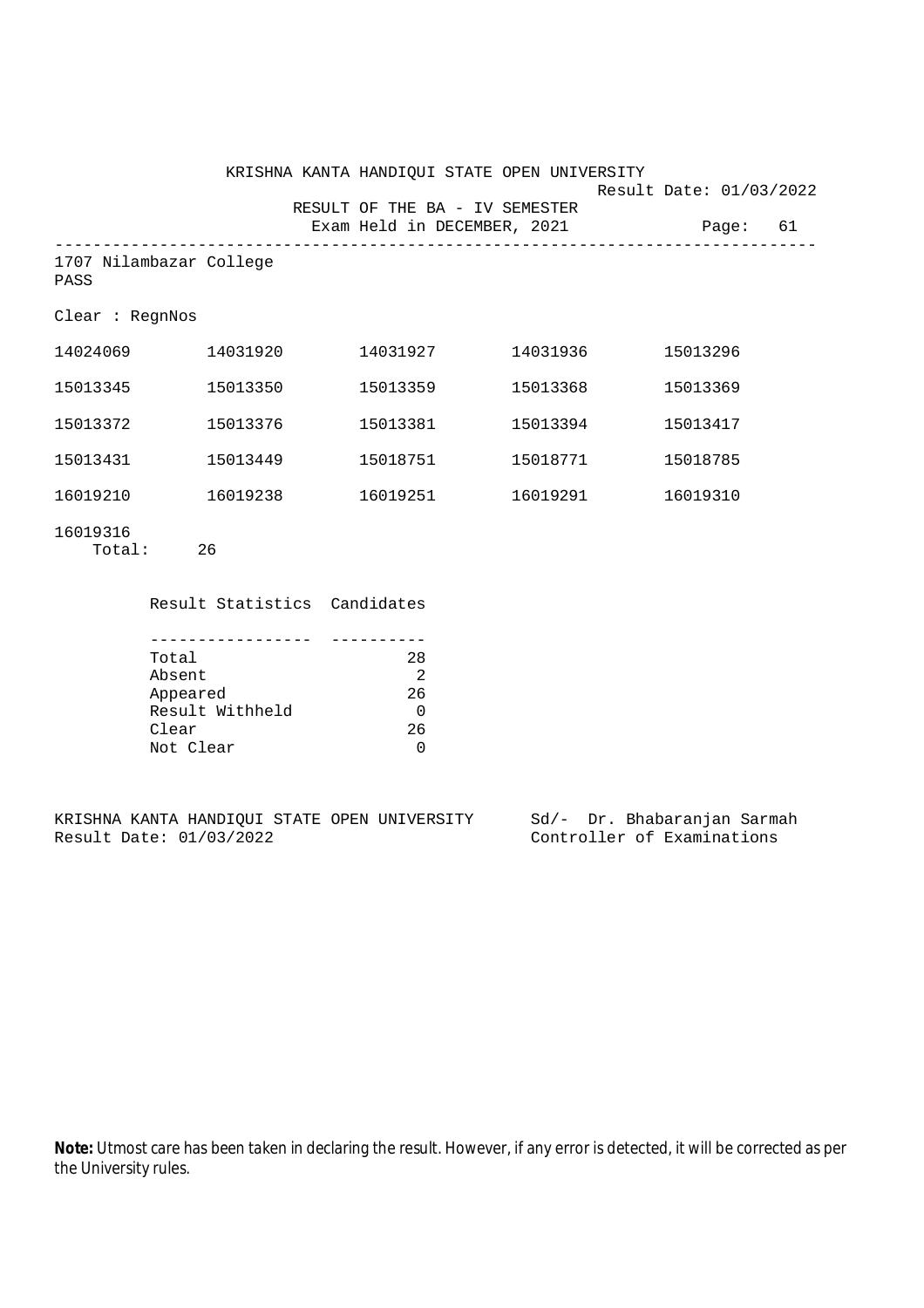KRISHNA KANTA HANDIQUI STATE OPEN UNIVERSITY Result Date: 01/03/2022 RESULT OF THE BA - IV SEMESTER Exam Held in DECEMBER, 2021 Page: 62 -------------------------------------------------------------------------------- 1708 G. C. Paul College of Education PASS Clear : RegnNos 15013461 16019432 Total: 2 Not Clear: RegnNos 16019370 Total: 1 Result Statistics Candidates ----------------- ---------- Total 3 Absent 0 Appeared 3 Result Withheld 0 Clear 2 Not Clear 1

KRISHNA KANTA HANDIQUI STATE OPEN UNIVERSITY Sd/- Dr. Bhabaranjan Sarmah Result Date: 01/03/2022 Controller of Examinations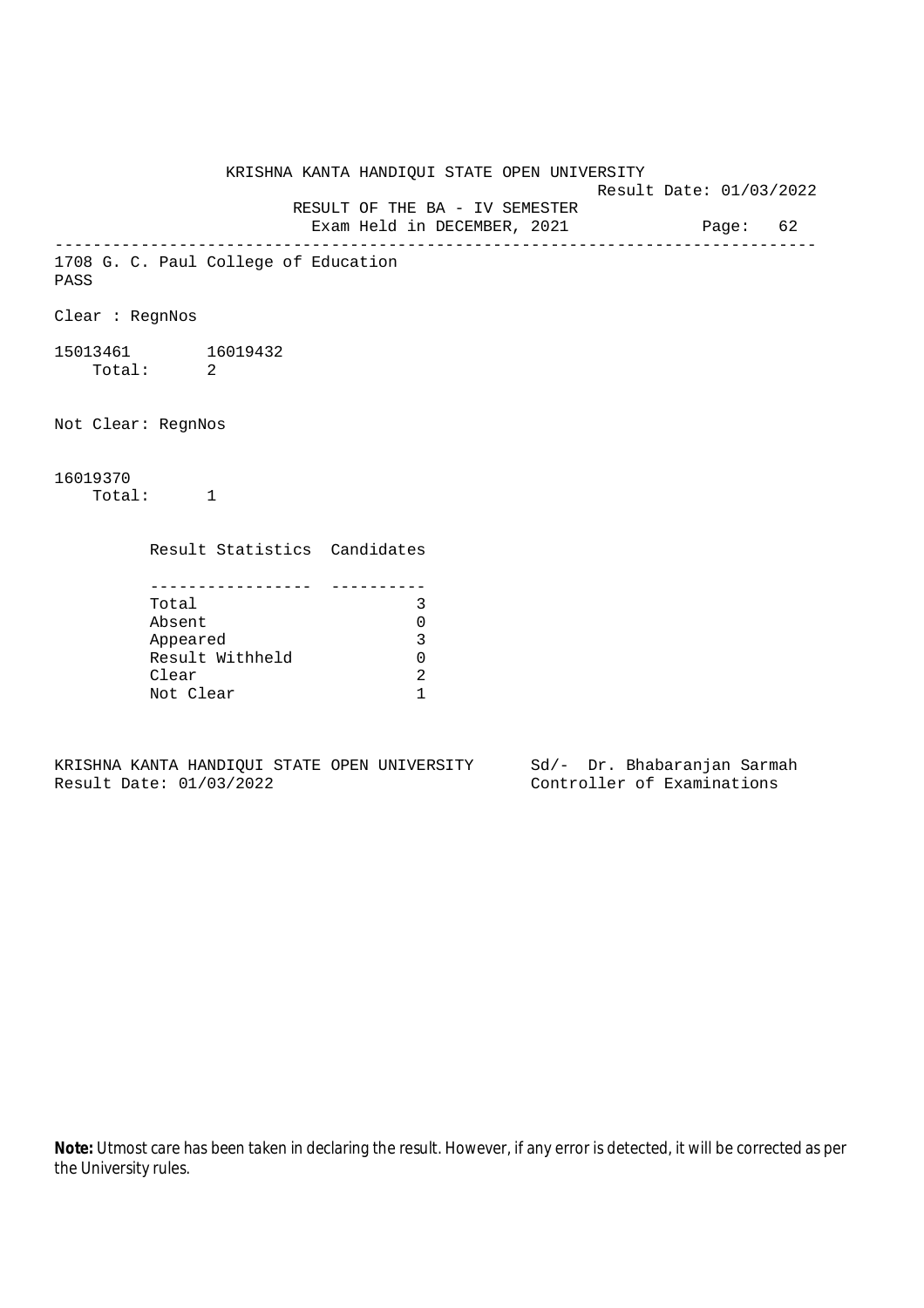KRISHNA KANTA HANDIQUI STATE OPEN UNIVERSITY Result Date: 01/03/2022 RESULT OF THE BA - IV SEMESTER Exam Held in DECEMBER, 2021 Page: 63 -------------------------------------------------------------------------------- 1801 Science College, Kokrajhar PASS Clear : RegnNos 16019494 Total: 1 Result Statistics Candidates ----------------- ---------- Total 1 Absent<br>
Appeared 1<br>
Result Withheld 0<br>
Clear 1 Appeared 1 Result Withheld Clear Not Clear 0

KRISHNA KANTA HANDIQUI STATE OPEN UNIVERSITY Sd/- Dr. Bhabaranjan Sarmah Result Date: 01/03/2022 Controller of Examinations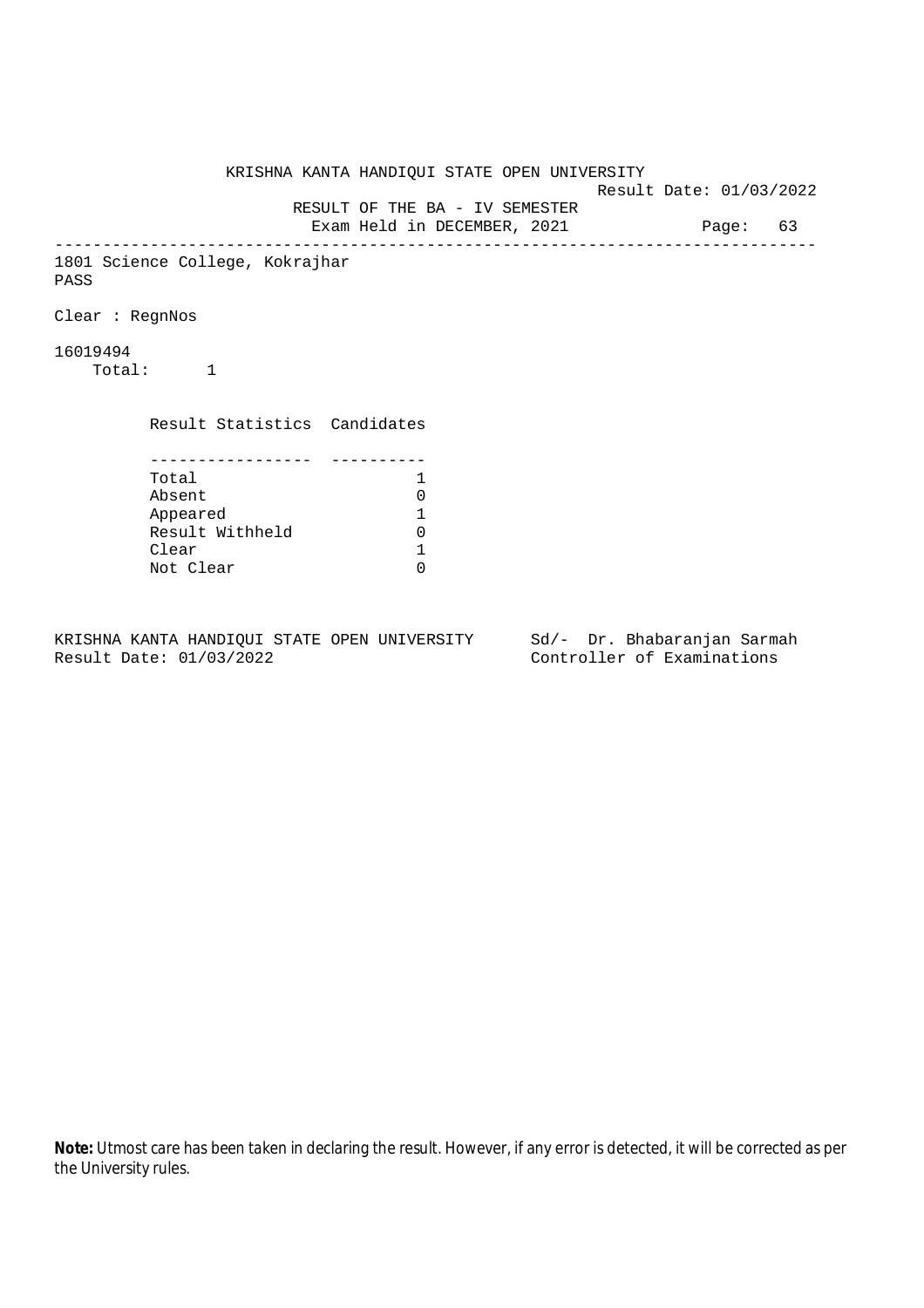KRISHNA KANTA HANDIQUI STATE OPEN UNIVERSITY

Result Date: 01/03/2022

 RESULT OF THE BA - IV SEMESTER Exam Held in DECEMBER, 2021 Page: 64

--------------------------------------------------------------------------------

1902 North Lakhimpur College PASS

Clear : RegnNos

16020206 16020334 Total: 2

> Result Statistics Candidates ----------------- ----------

| Total           | 2.            |
|-----------------|---------------|
| Absent          | O.            |
| Appeared        | 2             |
| Result Withheld | O.            |
| Clear           | $\mathcal{D}$ |
| Not Clear       | ∩             |

KRISHNA KANTA HANDIQUI STATE OPEN UNIVERSITY Sd/- Dr. Bhabaranjan Sarmah Result Date: 01/03/2022 Controller of Examinations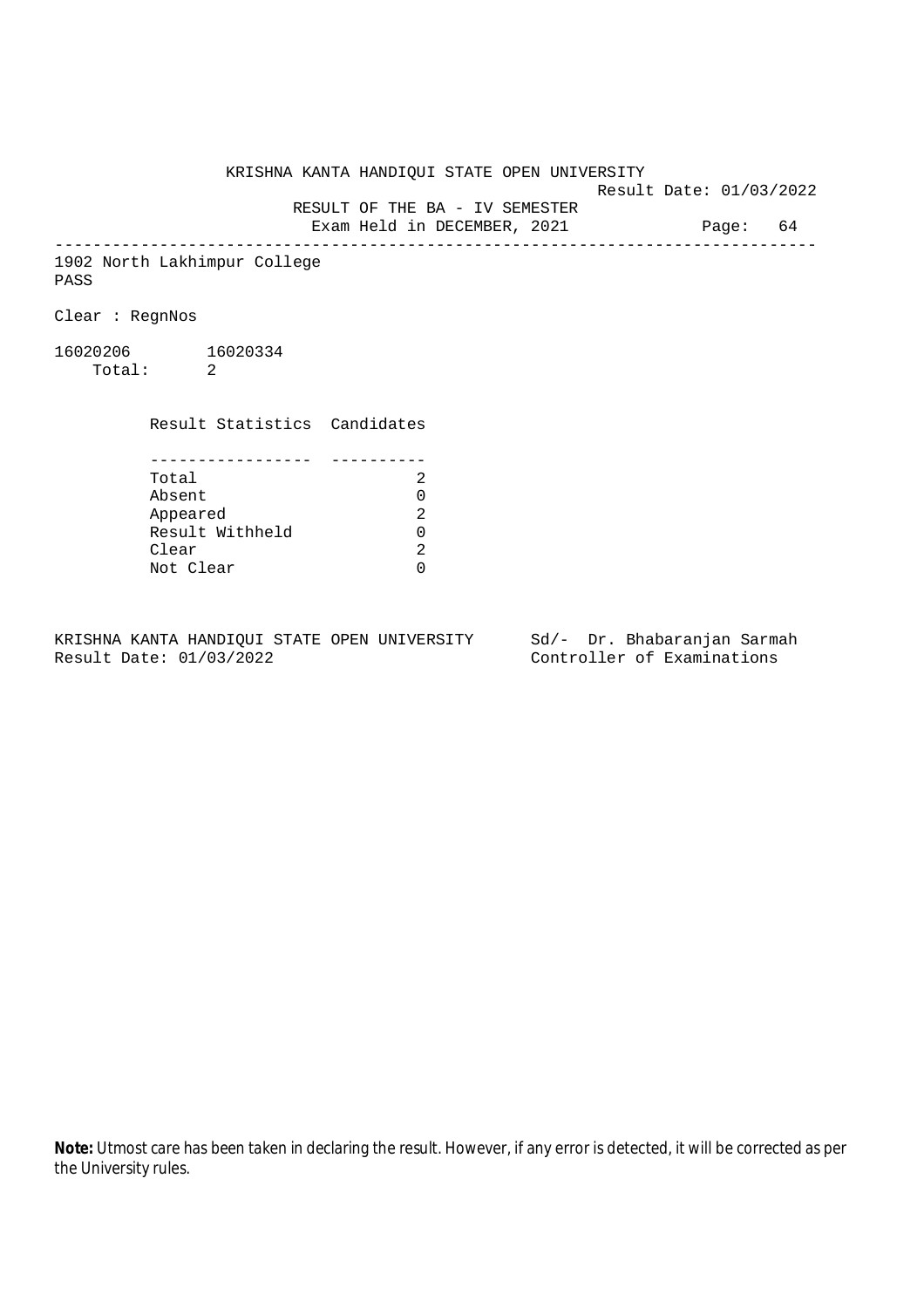KRISHNA KANTA HANDIQUI STATE OPEN UNIVERSITY Result Date: 01/03/2022 RESULT OF THE BA - IV SEMESTER Exam Held in DECEMBER, 2021 Page: 65 -------------------------------------------------------------------------------- 1903 Sankardeva Mahavidyalaya, Pathali Pahar PASS Clear : RegnNos 16020472 Total: 1 Result Statistics Candidates ----------------- ---------- Total 1 Absent<br>
Appeared 1<br>
Result Withheld 0<br>
Clear 1 Appeared 1 Result Withheld Clear Not Clear 0

KRISHNA KANTA HANDIQUI STATE OPEN UNIVERSITY Sd/- Dr. Bhabaranjan Sarmah Result Date: 01/03/2022 Controller of Examinations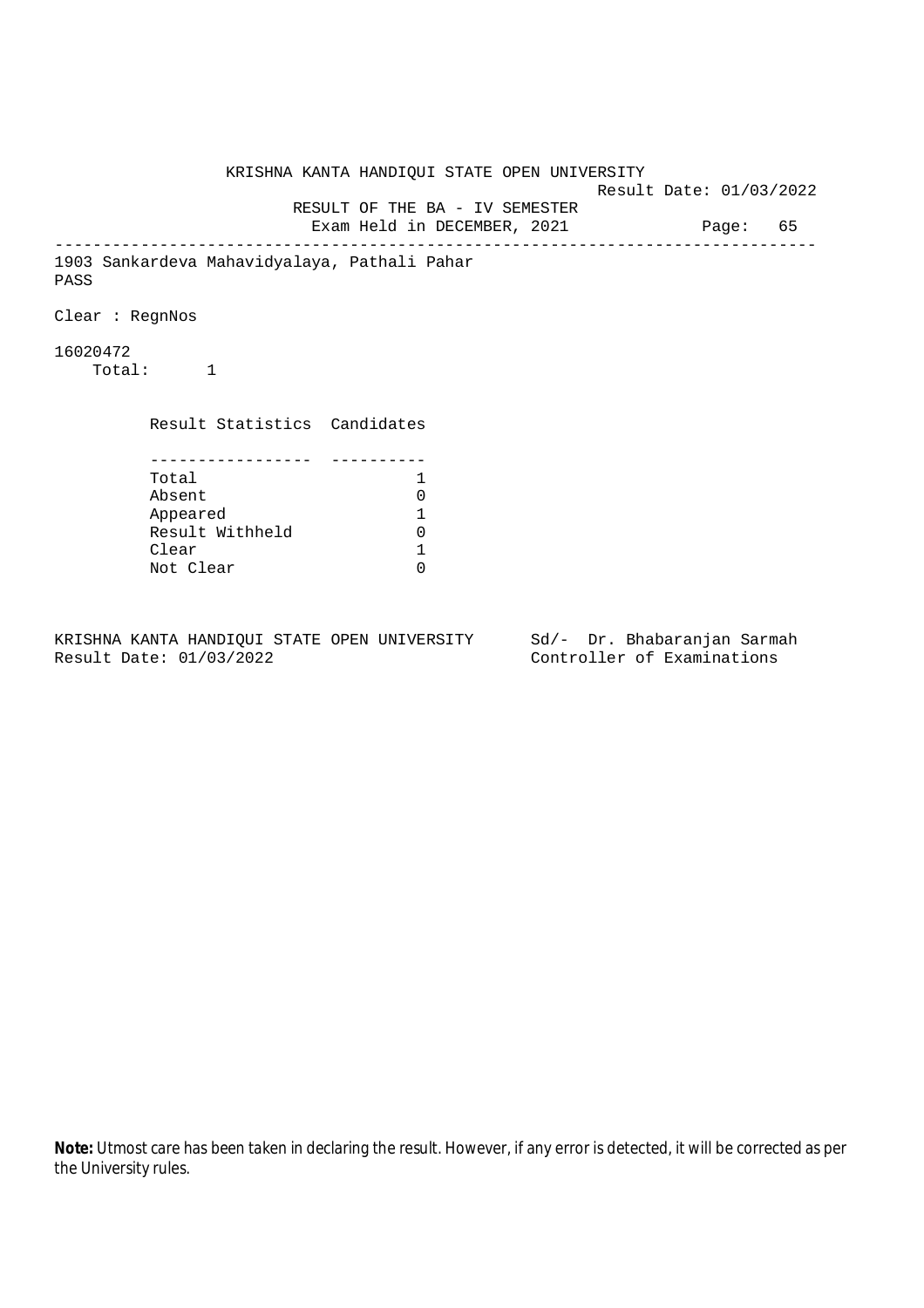KRISHNA KANTA HANDIQUI STATE OPEN UNIVERSITY Result Date: 01/03/2022 RESULT OF THE BA - IV SEMESTER Exam Held in DECEMBER, 2021 Page: 66 -------------------------------------------------------------------------------- 1908 Nowboicha College PASS Clear : RegnNos 16020810 Total: 1 Result Statistics Candidates ----------------- ---------- Total 1 Absent<br>
Appeared 1<br>
Result Withheld 0<br>
Clear 1 Appeared 1 Result Withheld Clear Not Clear 0

KRISHNA KANTA HANDIQUI STATE OPEN UNIVERSITY Sd/- Dr. Bhabaranjan Sarmah Result Date: 01/03/2022 Controller of Examinations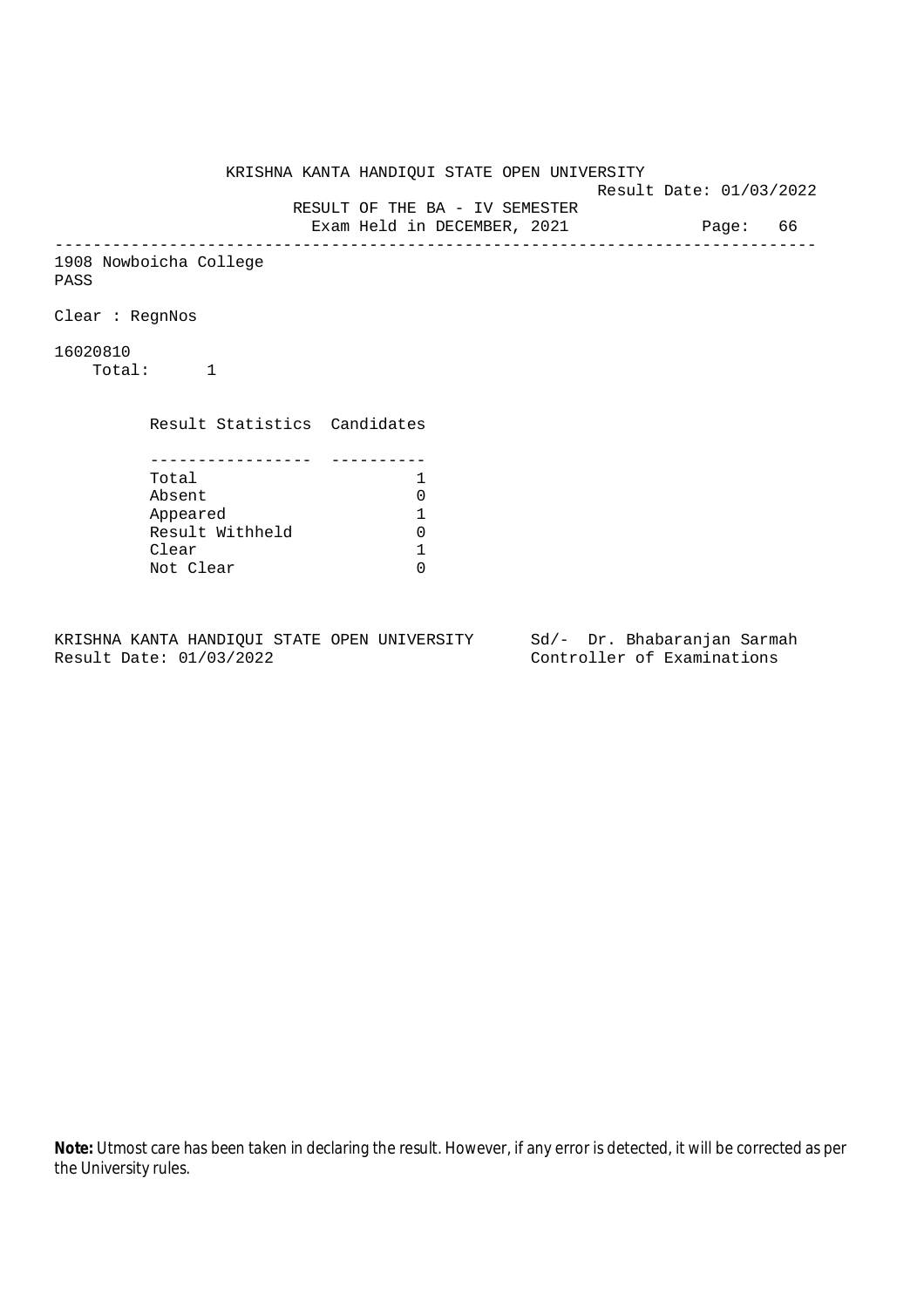KRISHNA KANTA HANDIQUI STATE OPEN UNIVERSITY

Result Date: 01/03/2022

RESULT OF THE BA - IV SEMESTER

Exam Held in DECEMBER, 2021 Page: 67 --------------------------------------------------------------------------------

2001 Morigaon College PASS

Clear : RegnNos

15017021 16021004 16021103 Total: 3

> Result Statistics Candidates ----------------- ---------- Total 3 Absent<br>
> Appeared 0<br>
> Result Withheld 0<br>
> Clear 3 Appeared Result Withheld Clear Not Clear 0

KRISHNA KANTA HANDIQUI STATE OPEN UNIVERSITY Sd/- Dr. Bhabaranjan Sarmah Result Date: 01/03/2022 Controller of Examinations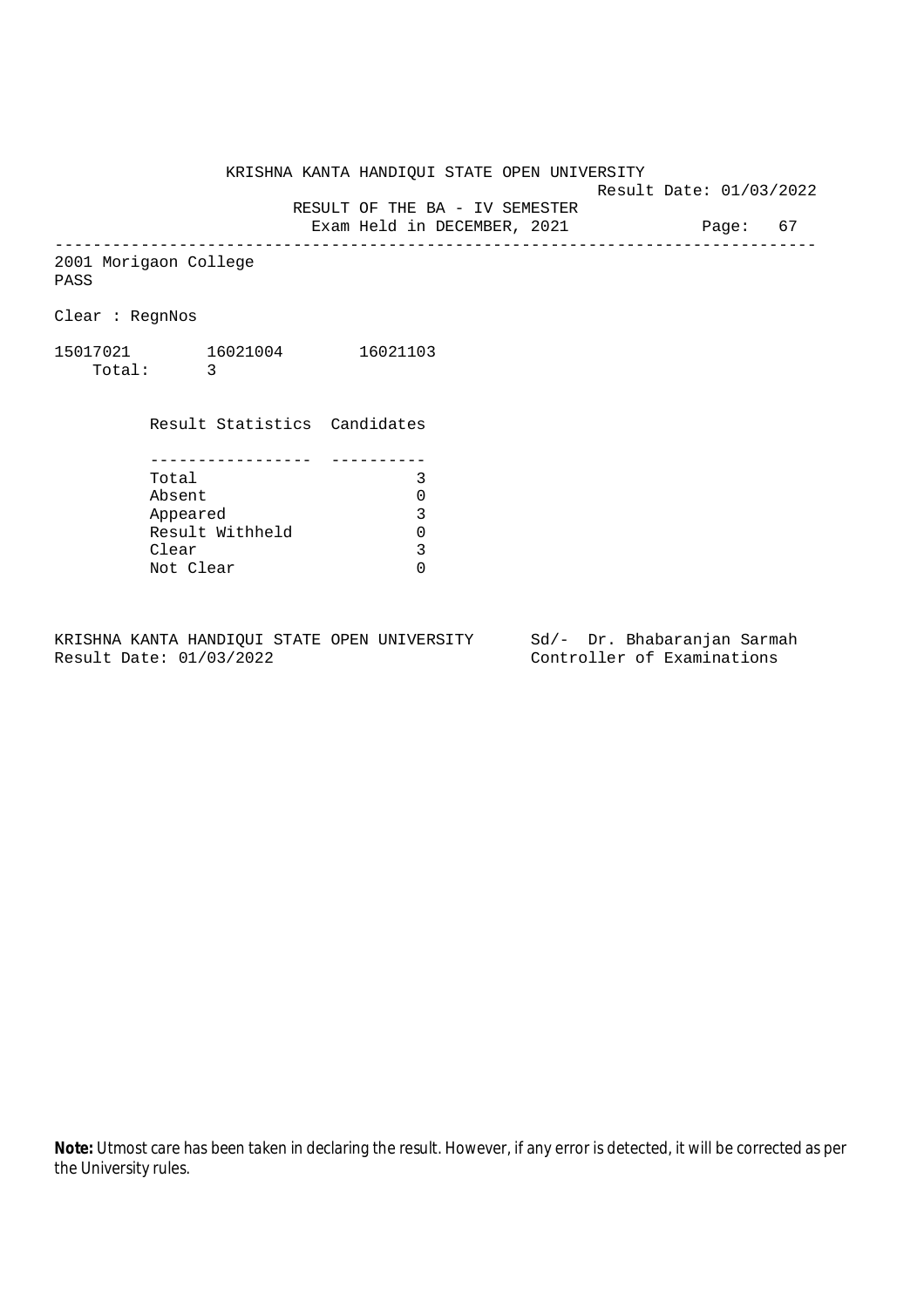KRISHNA KANTA HANDIQUI STATE OPEN UNIVERSITY Result Date: 01/03/2022 RESULT OF THE BA - IV SEMESTER Exam Held in DECEMBER, 2021 Page: 68 -------------------------------------------------------------------------------- 2005 Jagiroad College PASS Clear : RegnNos 15017230 Total: 1 Result Statistics Candidates ----------------- ---------- Total 1<br>Absent 0 Absent<br>
Appeared 1<br>
Result Withheld 0<br>
Clear 1 Appeared 1 Result Withheld Clear Not Clear 0

KRISHNA KANTA HANDIQUI STATE OPEN UNIVERSITY Sd/- Dr. Bhabaranjan Sarmah Result Date: 01/03/2022 Controller of Examinations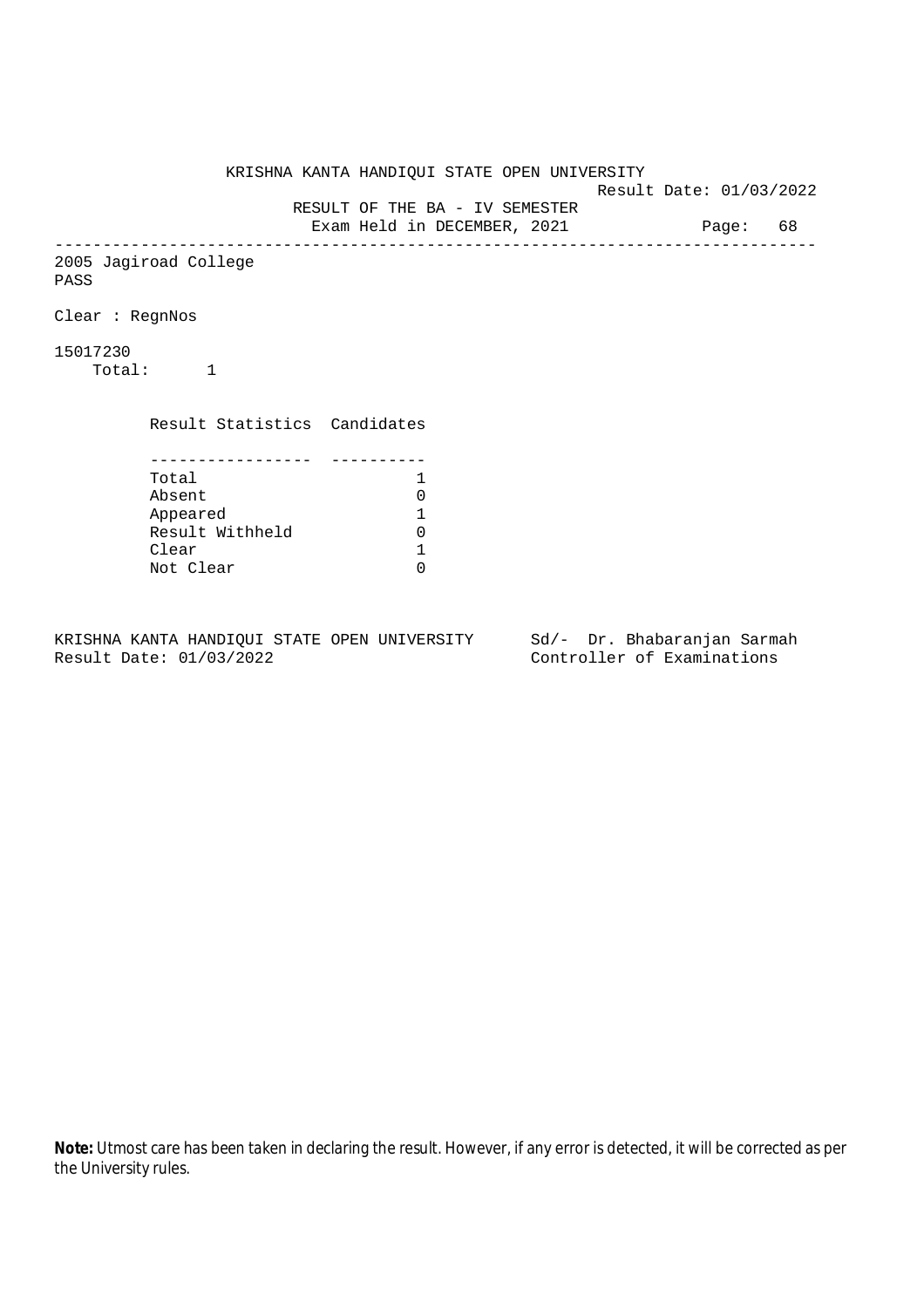KRISHNA KANTA HANDIQUI STATE OPEN UNIVERSITY

Result Date: 01/03/2022

RESULT OF THE BA - IV SEMESTER

Exam Held in DECEMBER, 2021 Page: 69 --------------------------------------------------------------------------------

2105 Nowgong College PASS

Clear : RegnNos

15017357 15017468 16021604 Total: 3

> Result Statistics Candidates ----------------- ---------- Total 3 Absent<br>
> Appeared 0<br>
> Result Withheld 0<br>
> Clear 3 Appeared Result Withheld Clear Not Clear 0

KRISHNA KANTA HANDIQUI STATE OPEN UNIVERSITY Sd/- Dr. Bhabaranjan Sarmah Result Date: 01/03/2022 Controller of Examinations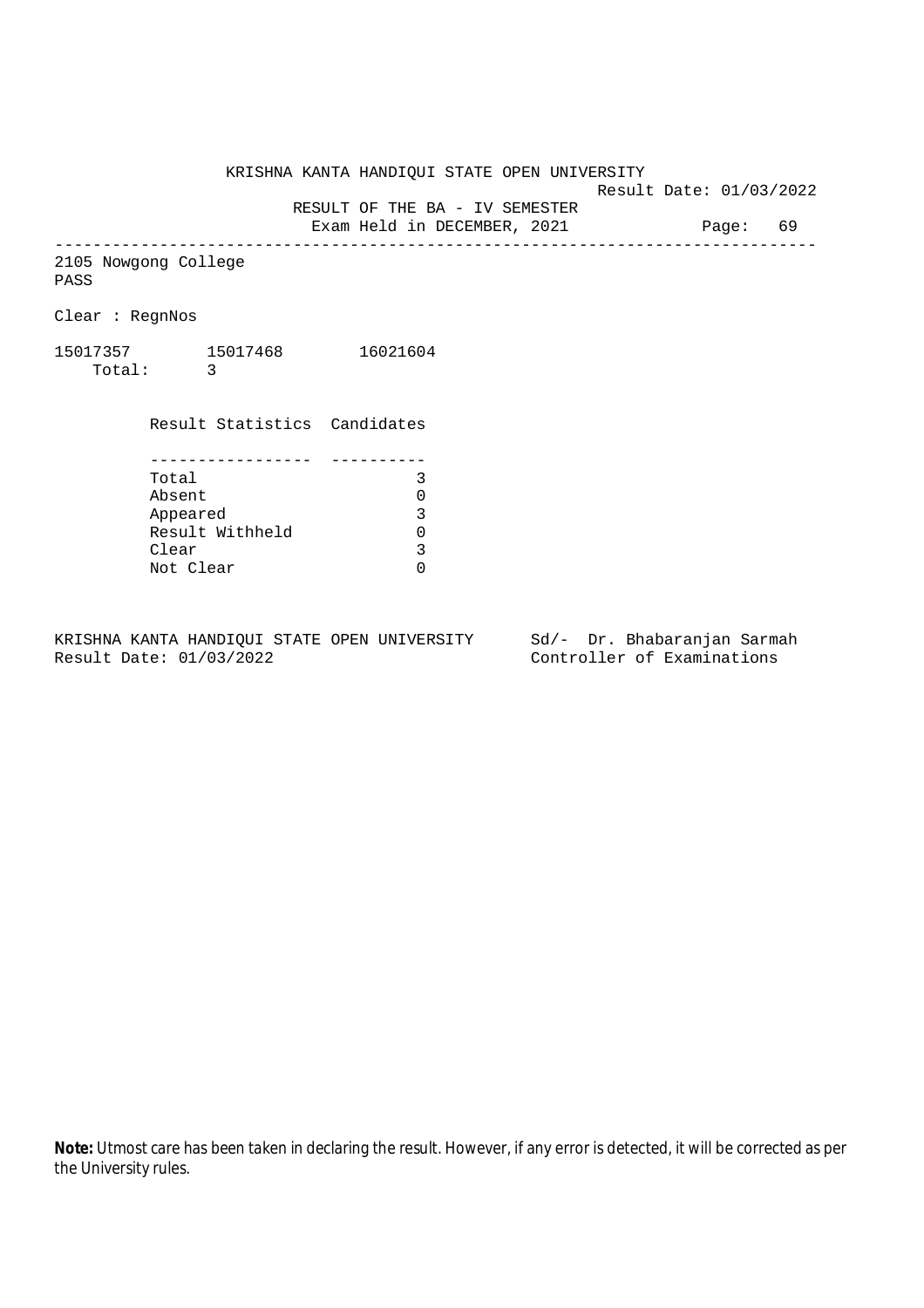KRISHNA KANTA HANDIQUI STATE OPEN UNIVERSITY Result Date: 01/03/2022 RESULT OF THE BA - IV SEMESTER Exam Held in DECEMBER, 2021 Page: 70 -------------------------------------------------------------------------------- 2106 Lumding College PASS Clear : RegnNos 16021745 Total: 1 Result Statistics Candidates ----------------- ---------- Total 1<br>Absent 0 Absent<br>
Appeared 1<br>
Result Withheld 0<br>
Clear 1 Appeared 1 Result Withheld 0 Clear Not Clear 0

KRISHNA KANTA HANDIQUI STATE OPEN UNIVERSITY Sd/- Dr. Bhabaranjan Sarmah Result Date: 01/03/2022 Controller of Examinations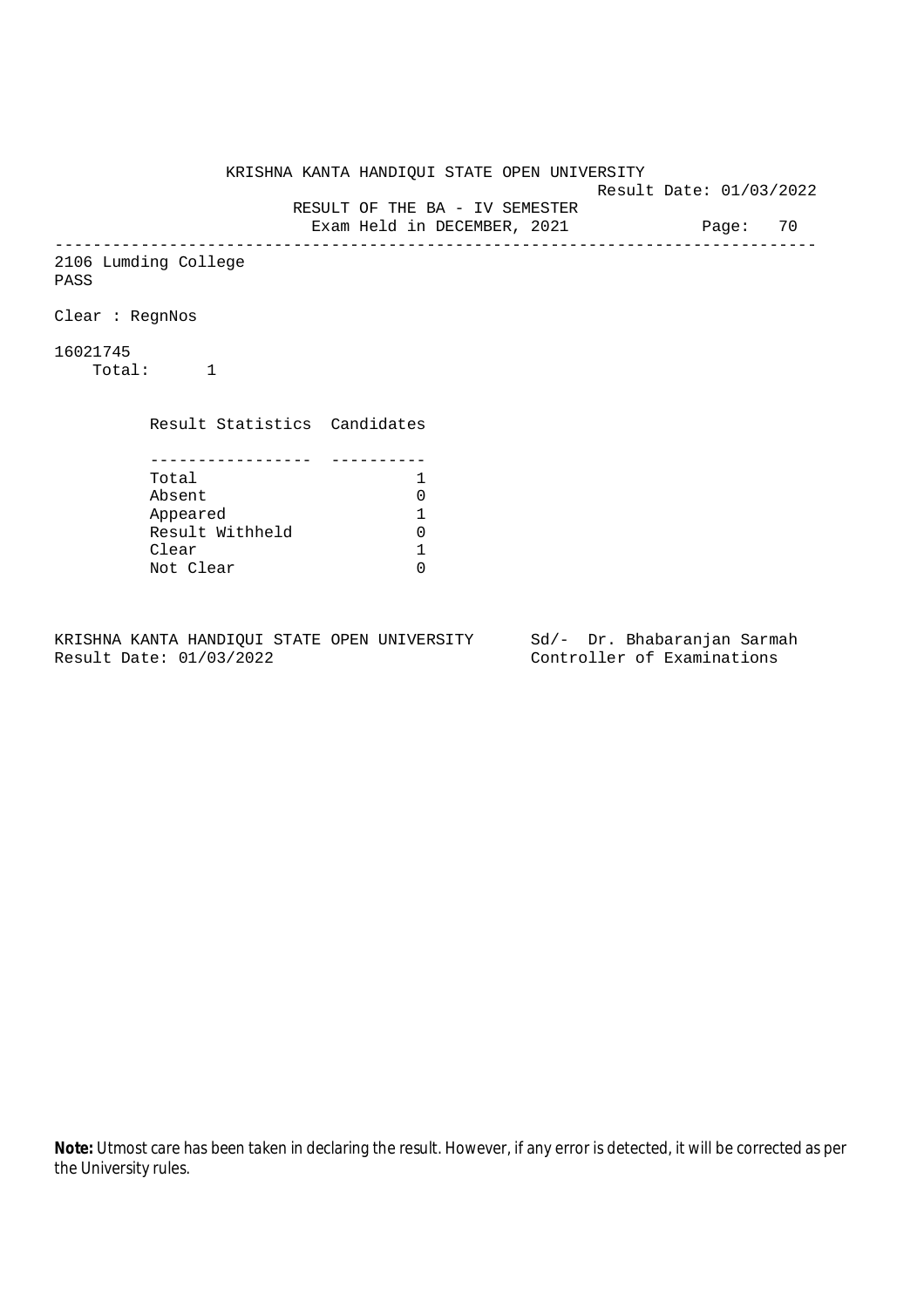KRISHNA KANTA HANDIQUI STATE OPEN UNIVERSITY Result Date: 01/03/2022 RESULT OF THE BA - IV SEMESTER Exam Held in DECEMBER, 2021 Page: 71 -------------------------------------------------------------------------------- 2109 Kaliabor College PASS Clear : RegnNos 13025248 Total: 1 Result Statistics Candidates ----------------- ---------- Total 1<br>Absent 0 Absent<br>
Appeared 1<br>
Result Withheld 0<br>
Clear 1 Appeared 1 Result Withheld Clear Not Clear 0

KRISHNA KANTA HANDIQUI STATE OPEN UNIVERSITY Sd/- Dr. Bhabaranjan Sarmah Result Date: 01/03/2022 Controller of Examinations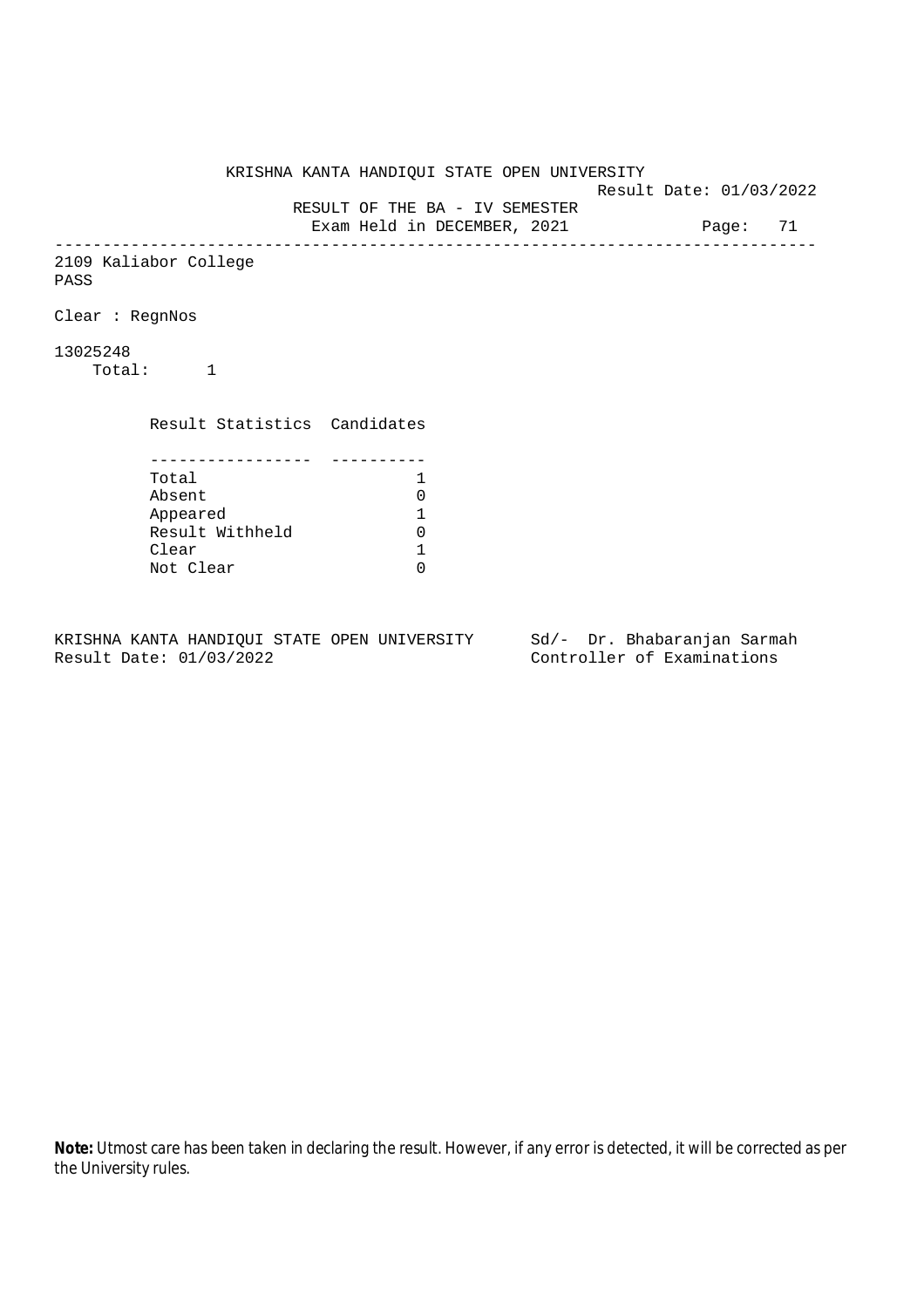KRISHNA KANTA HANDIQUI STATE OPEN UNIVERSITY Result Date: 01/03/2022

RESULT OF THE BA - IV SEMESTER

Exam Held in DECEMBER, 2021 Page: 72

--------------------------------------------------------------------------------

2111 Lanka Mahavidyalay, Lanka PASS

Clear : RegnNos

16021880 16021902 Total: 2

> Result Statistics Candidates ----------------- ----------<br>C

| Total           | 2.            |
|-----------------|---------------|
| Absent          | O.            |
| Appeared        | 2             |
| Result Withheld | O.            |
| Clear           | $\mathcal{D}$ |
| Not Clear       | ∩             |

KRISHNA KANTA HANDIQUI STATE OPEN UNIVERSITY Sd/- Dr. Bhabaranjan Sarmah<br>Result Date: 01/03/2022

Controller of Examinations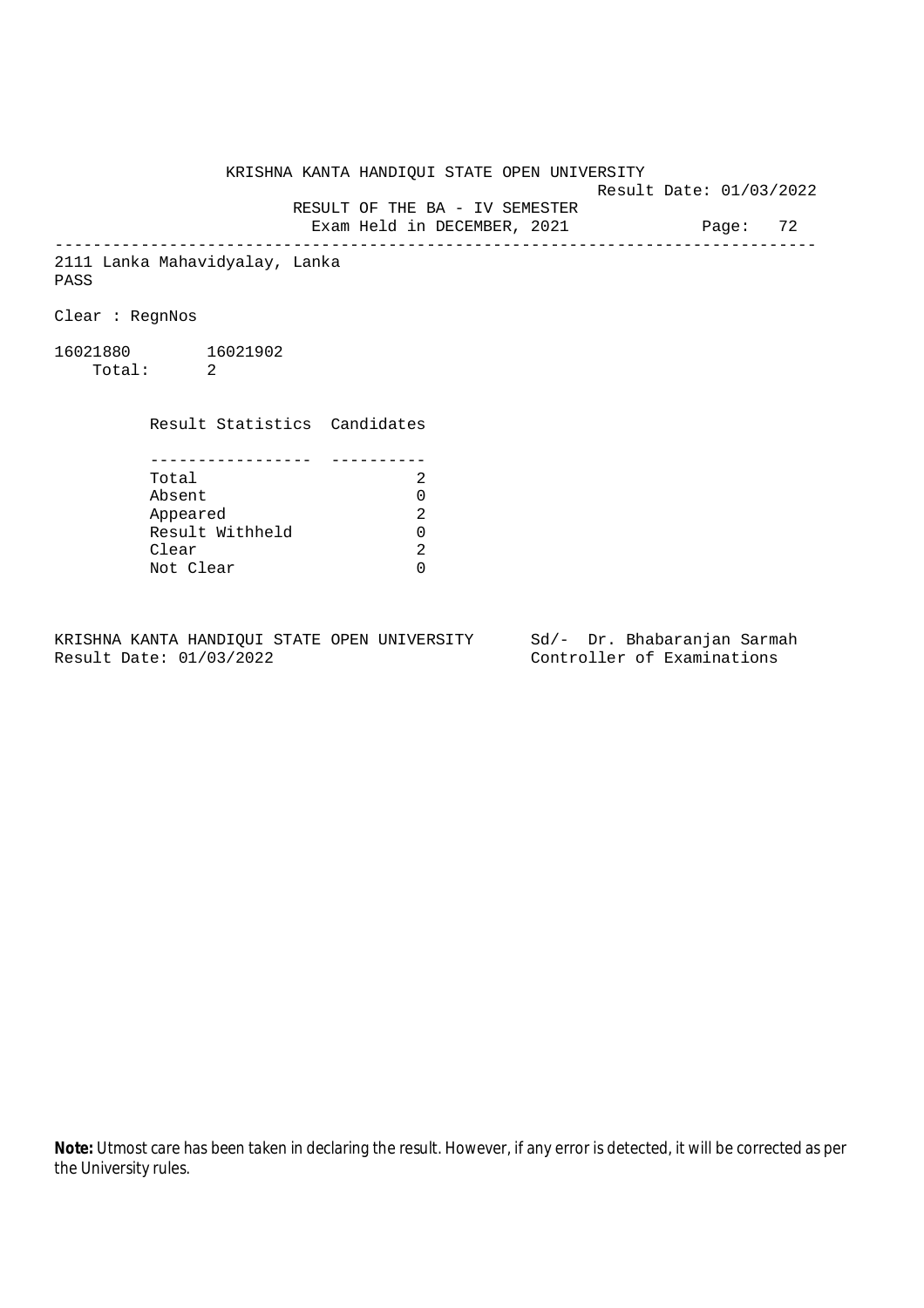KRISHNA KANTA HANDIQUI STATE OPEN UNIVERSITY Result Date: 01/03/2022 RESULT OF THE BA - IV SEMESTER Exam Held in DECEMBER, 2021 Page: 73 -------------------------------------------------------------------------------- 2112 Ajmal Foundation, Hojai PASS Clear : RegnNos 13025481 15017844 16021964 Total: 3 Not Clear: RegnNos 16022060 Total: 1 Result Statistics Candidates ----------------- ---------- Total 5 Absent 1 Appeared 4 Result Withheld 0 Clear 3 Not Clear 1

KRISHNA KANTA HANDIQUI STATE OPEN UNIVERSITY Sd/- Dr. Bhabaranjan Sarmah Result Date: 01/03/2022 Controller of Examinations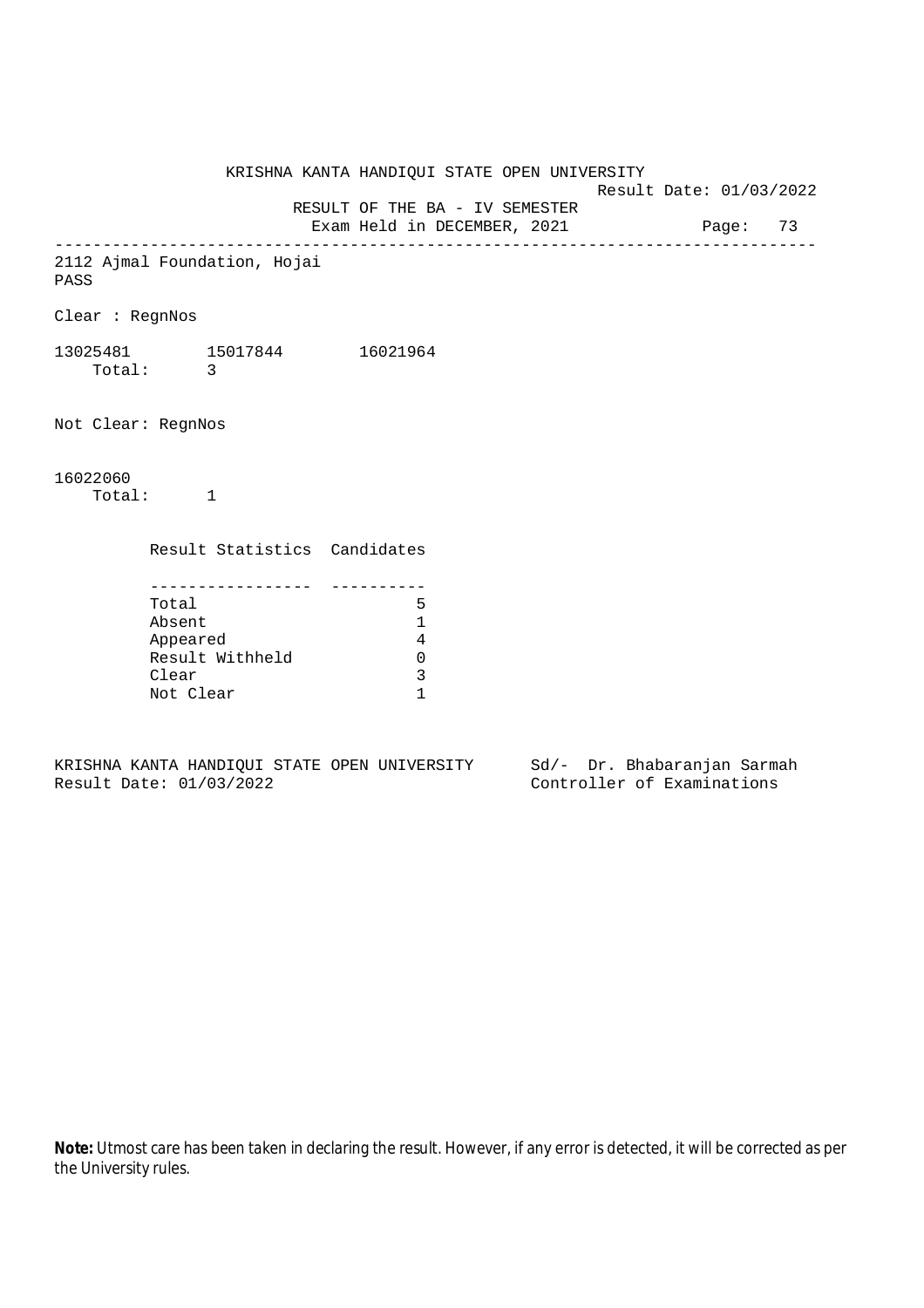KRISHNA KANTA HANDIQUI STATE OPEN UNIVERSITY Result Date: 01/03/2022 RESULT OF THE BA - IV SEMESTER Exam Held in DECEMBER, 2021 Page: 74 -------------------------------------------------------------------------------- 2118 Rupahi College PASS Clear : RegnNos 15017946 Total: 1 Result Statistics Candidates ----------------- ---------- Total 2<br>Absent 1 Absent<br>
Appeared 1<br>
Result Withheld 0<br>
Clear 1 Appeared 1 Result Withheld Clear Not Clear 0

KRISHNA KANTA HANDIQUI STATE OPEN UNIVERSITY Sd/- Dr. Bhabaranjan Sarmah Result Date: 01/03/2022 Controller of Examinations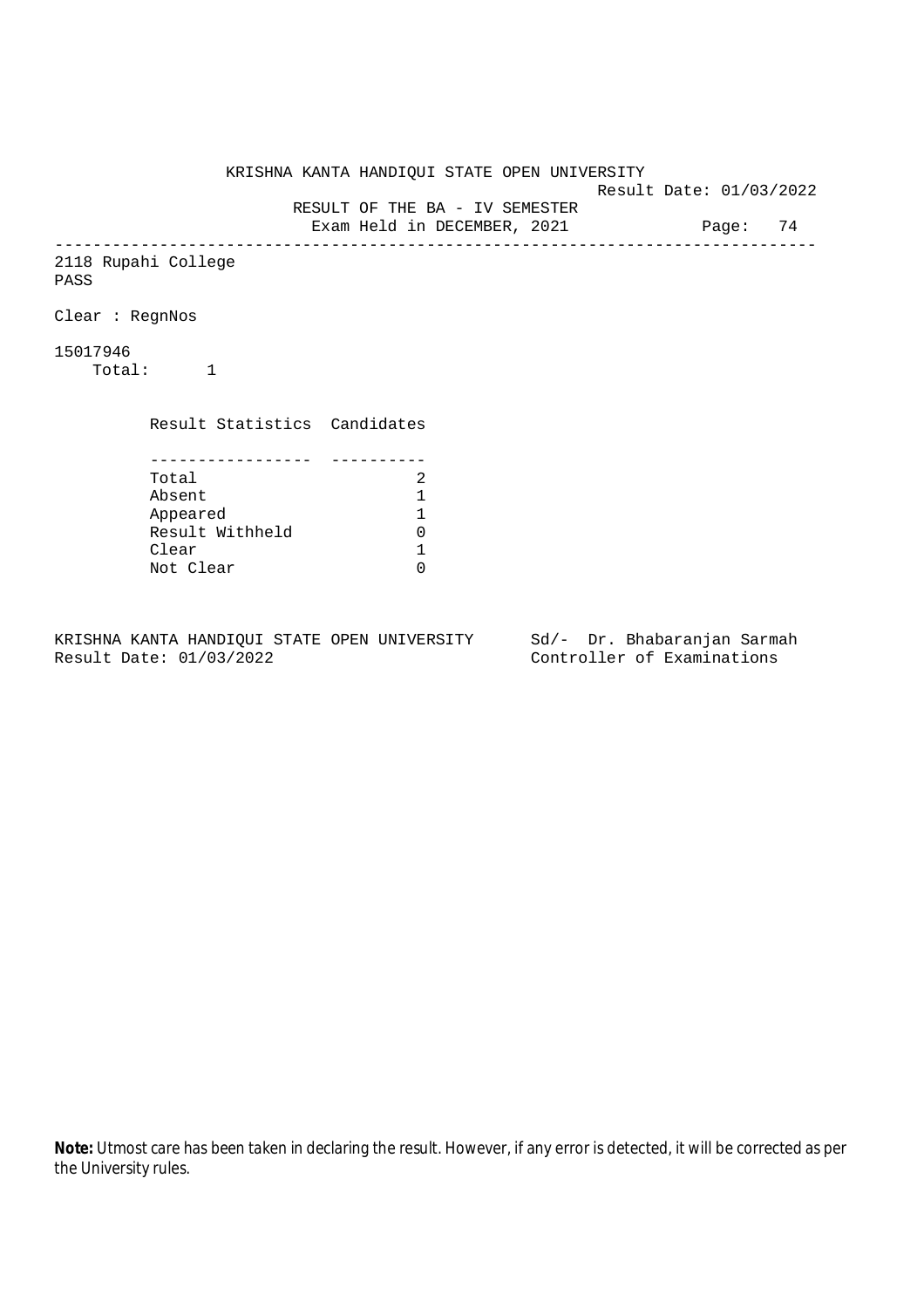KRISHNA KANTA HANDIQUI STATE OPEN UNIVERSITY Result Date: 01/03/2022 RESULT OF THE BA - IV SEMESTER Exam Held in DECEMBER, 2021 Page: 75 -------------------------------------------------------------------------------- 2123 Haji Anfor Ali College PASS Clear : RegnNos 16022255 Total: 1 Result Statistics Candidates ----------------- ---------- Total 1 Absent<br>
Appeared 1<br>
Result Withheld 0<br>
Clear 1 Appeared 1 Result Withheld Clear Not Clear 0

KRISHNA KANTA HANDIQUI STATE OPEN UNIVERSITY Sd/- Dr. Bhabaranjan Sarmah Result Date: 01/03/2022 Controller of Examinations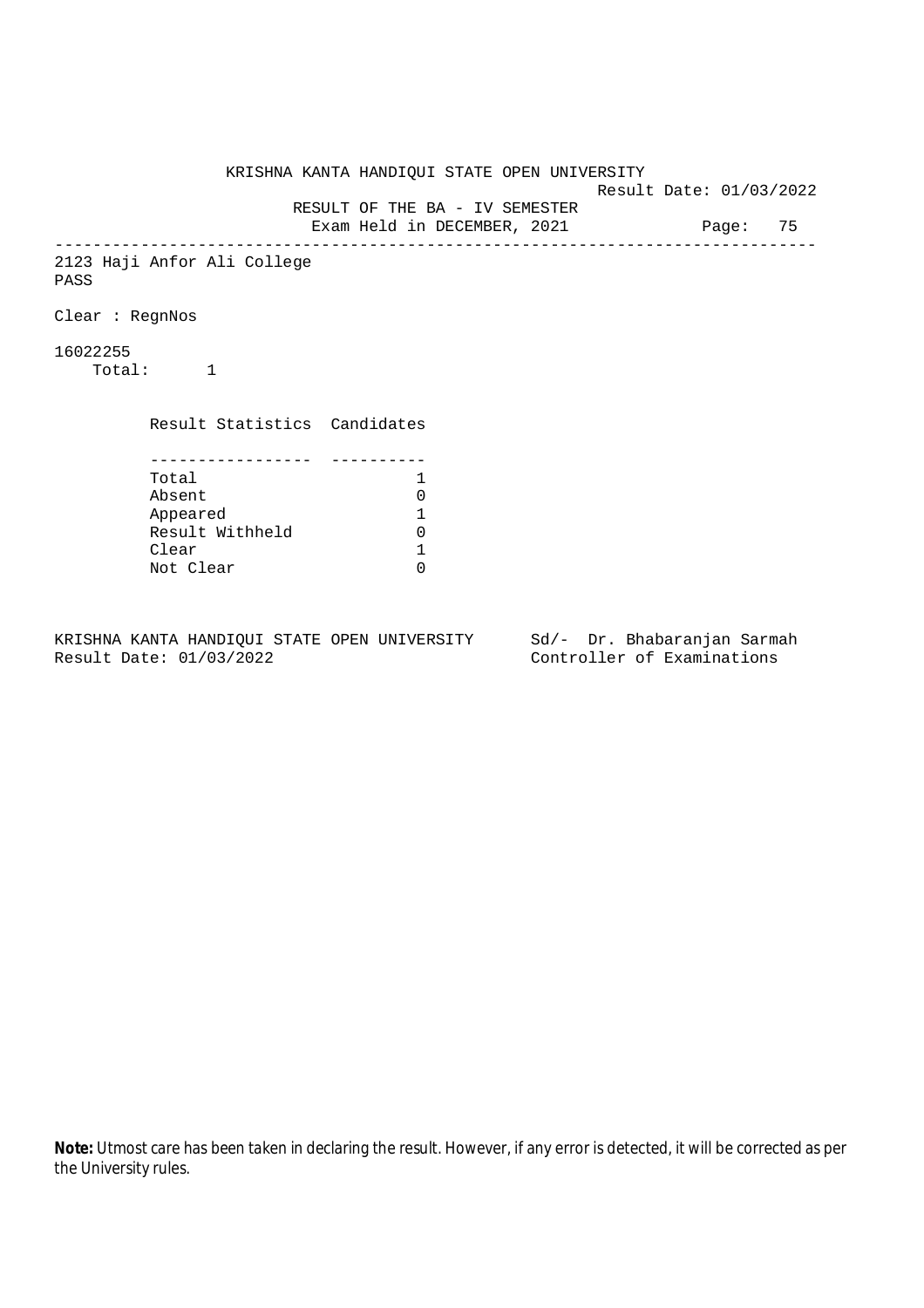Result Date: 01/03/2022

 RESULT OF THE BA - IV SEMESTER Exam Held in DECEMBER, 2021 Page: 76

--------------------------------------------------------------------------------

2201 M. N. C Open College PASS

Clear : RegnNos

16022576 16022615 Total: 2

Clear

 Result Statistics Candidates ----------------- ---------- Total 3<br>Absent 1 Absent 1 Appeared Result Withheld 0

Not Clear 0

KRISHNA KANTA HANDIQUI STATE OPEN UNIVERSITY Sd/- Dr. Bhabaranjan Sarmah Result Date: 01/03/2022 Controller of Examinations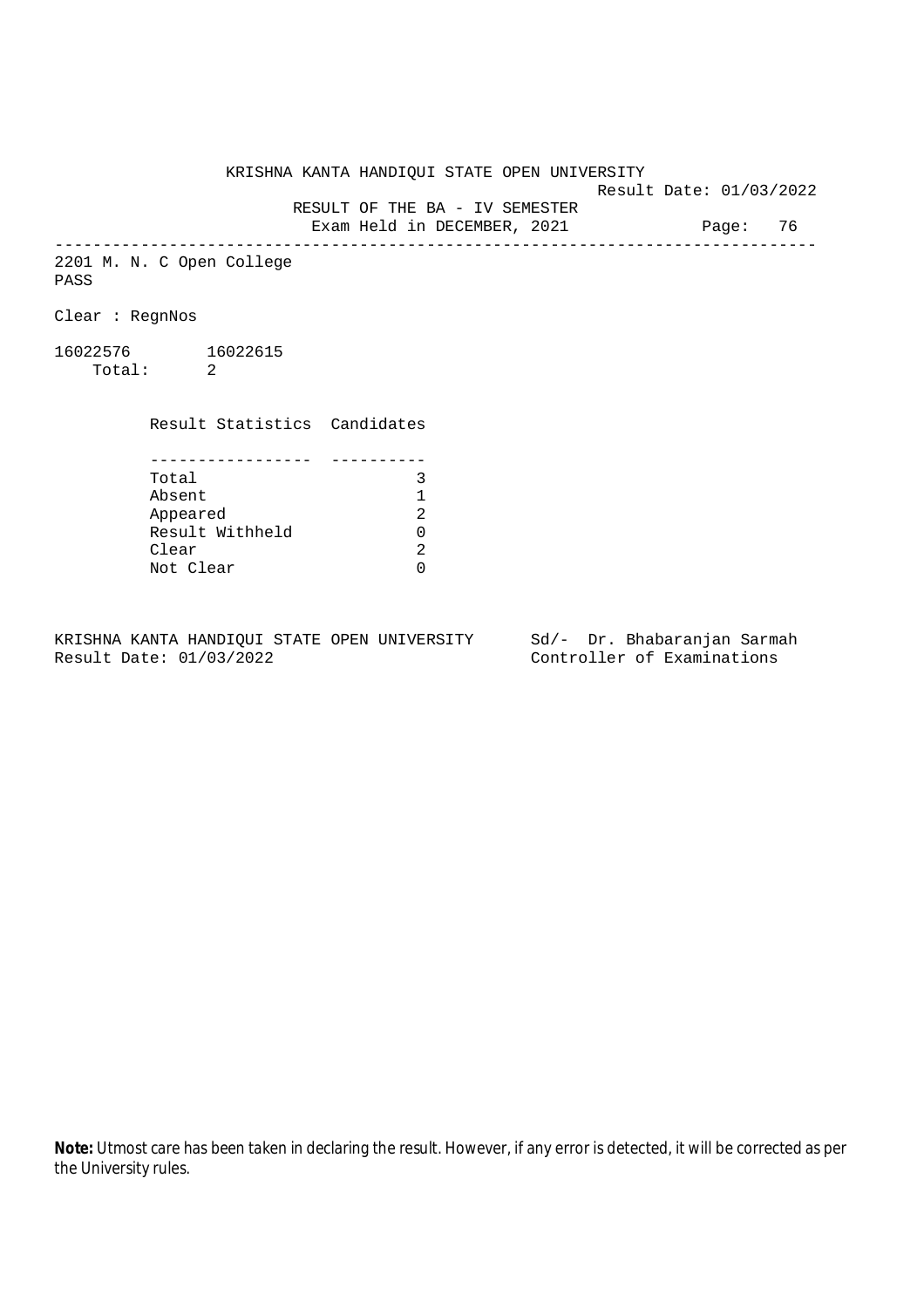KRISHNA KANTA HANDIQUI STATE OPEN UNIVERSITY Result Date: 01/03/2022 RESULT OF THE BA - IV SEMESTER Exam Held in DECEMBER, 2021 Page: 77 -------------------------------------------------------------------------------- 2204 Nalbari Commerce College PASS Clear : RegnNos 15015465 Total: 1 Result Statistics Candidates ----------------- ---------- Total 1 Absent<br>
Appeared 1<br>
Result Withheld 0<br>
Clear 1 Appeared 1 Result Withheld Clear Not Clear 0

KRISHNA KANTA HANDIQUI STATE OPEN UNIVERSITY Sd/- Dr. Bhabaranjan Sarmah Result Date: 01/03/2022 Controller of Examinations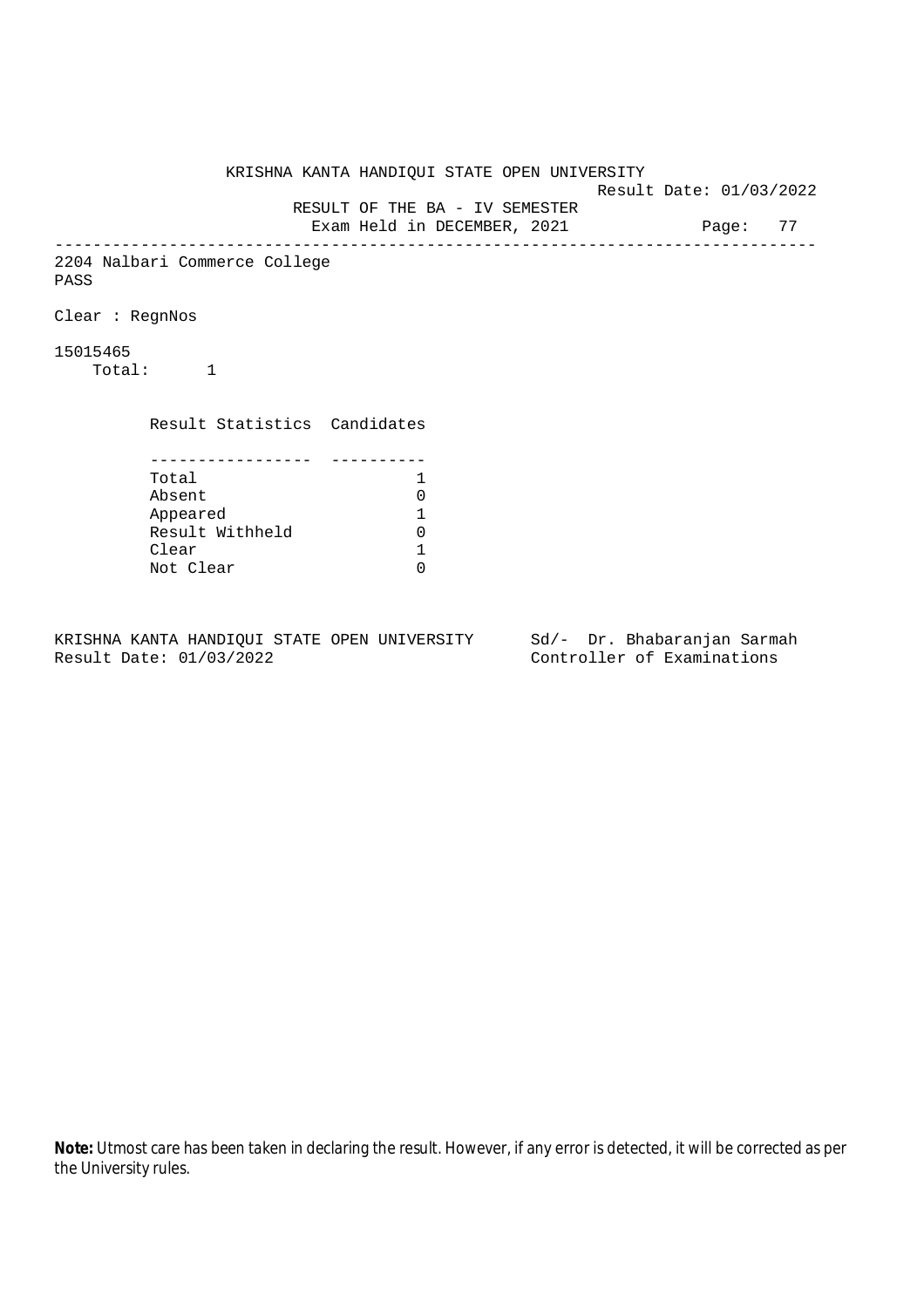KRISHNA KANTA HANDIQUI STATE OPEN UNIVERSITY Result Date: 01/03/2022 RESULT OF THE BA - IV SEMESTER Exam Held in DECEMBER, 2021 Page: 78 -------------------------------------------------------------------------------- 2207 Dhamdhama Anchalik College PASS Not Clear : RegnNos 16023706 Total: 1 Result Statistics Candidates ----------------- ---------- Total 1 Absent 0<br>
Appeared 1<br>
Result Withheld 0 Appeared 1 Result Withheld Clear 0 Not Clear 1

KRISHNA KANTA HANDIQUI STATE OPEN UNIVERSITY Sd/- Dr. Bhabaranjan Sarmah Result Date: 01/03/2022 Controller of Examinations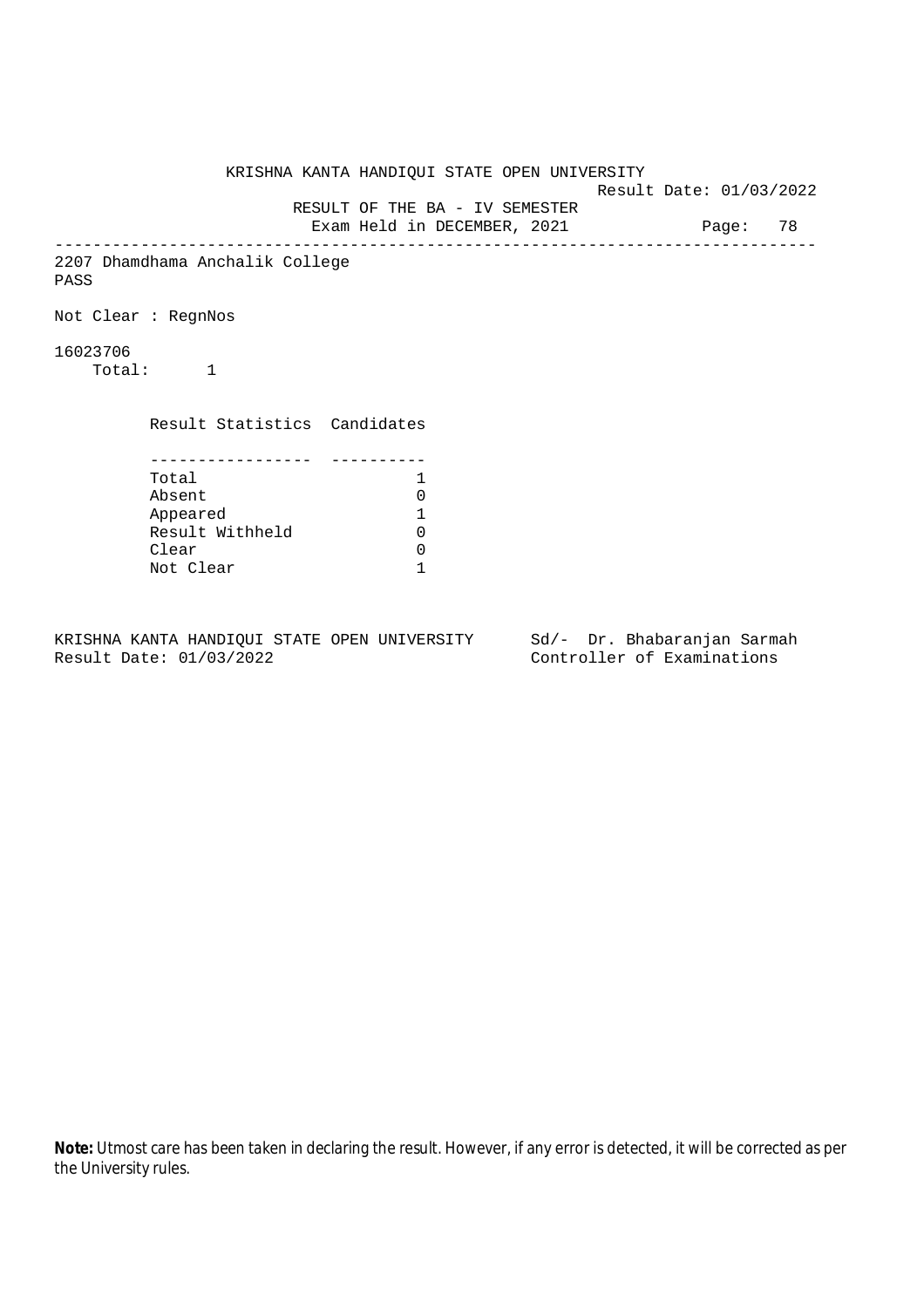KRISHNA KANTA HANDIQUI STATE OPEN UNIVERSITY Result Date: 01/03/2022 RESULT OF THE BA - IV SEMESTER Exam Held in DECEMBER, 2021 Page: 79 -------------------------------------------------------------------------------- 2214 Nalbari College PASS Clear : RegnNos 16023774 Total: 1 Result Statistics Candidates ----------------- ---------- Total 1<br>Absent 0 Absent<br>
Appeared 1<br>
Result Withheld 0<br>
Clear 1 Appeared 1 Result Withheld 0 Clear Not Clear 0

KRISHNA KANTA HANDIQUI STATE OPEN UNIVERSITY Sd/- Dr. Bhabaranjan Sarmah Result Date: 01/03/2022 Controller of Examinations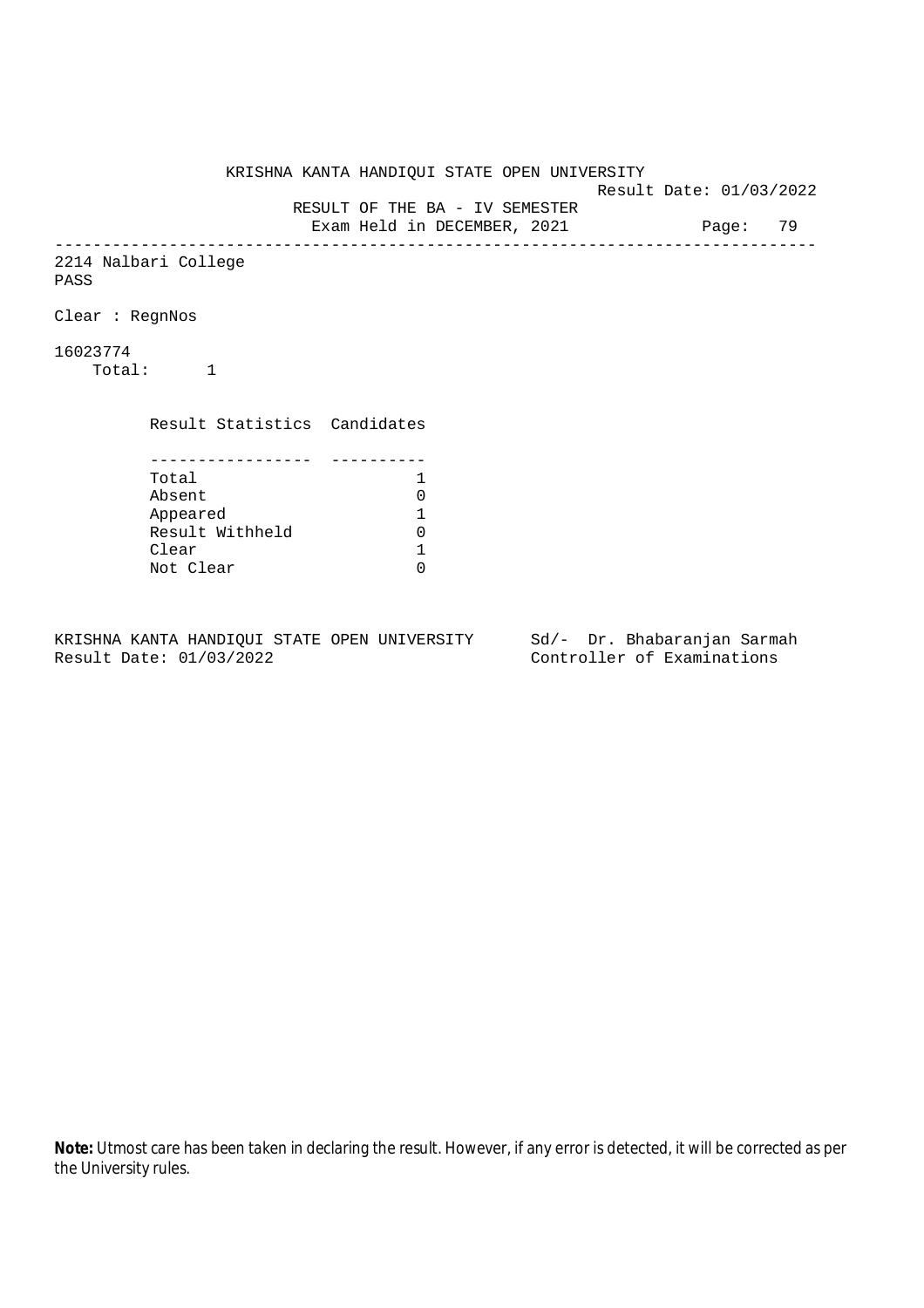KRISHNA KANTA HANDIQUI STATE OPEN UNIVERSITY Result Date: 01/03/2022 RESULT OF THE BA - IV SEMESTER Exam Held in DECEMBER, 2021 Page: 80 -------------------------------------------------------------------------------- 2301 Maibang Degree College PASS Clear : RegnNos 15015492 Total: 1 Result Statistics Candidates ----------------- ---------- Total 1 Absent<br>
Appeared 1<br>
Result Withheld 0<br>
Clear 1 Appeared 1 Result Withheld Clear Not Clear 0

KRISHNA KANTA HANDIQUI STATE OPEN UNIVERSITY Sd/- Dr. Bhabaranjan Sarmah Result Date: 01/03/2022 Controller of Examinations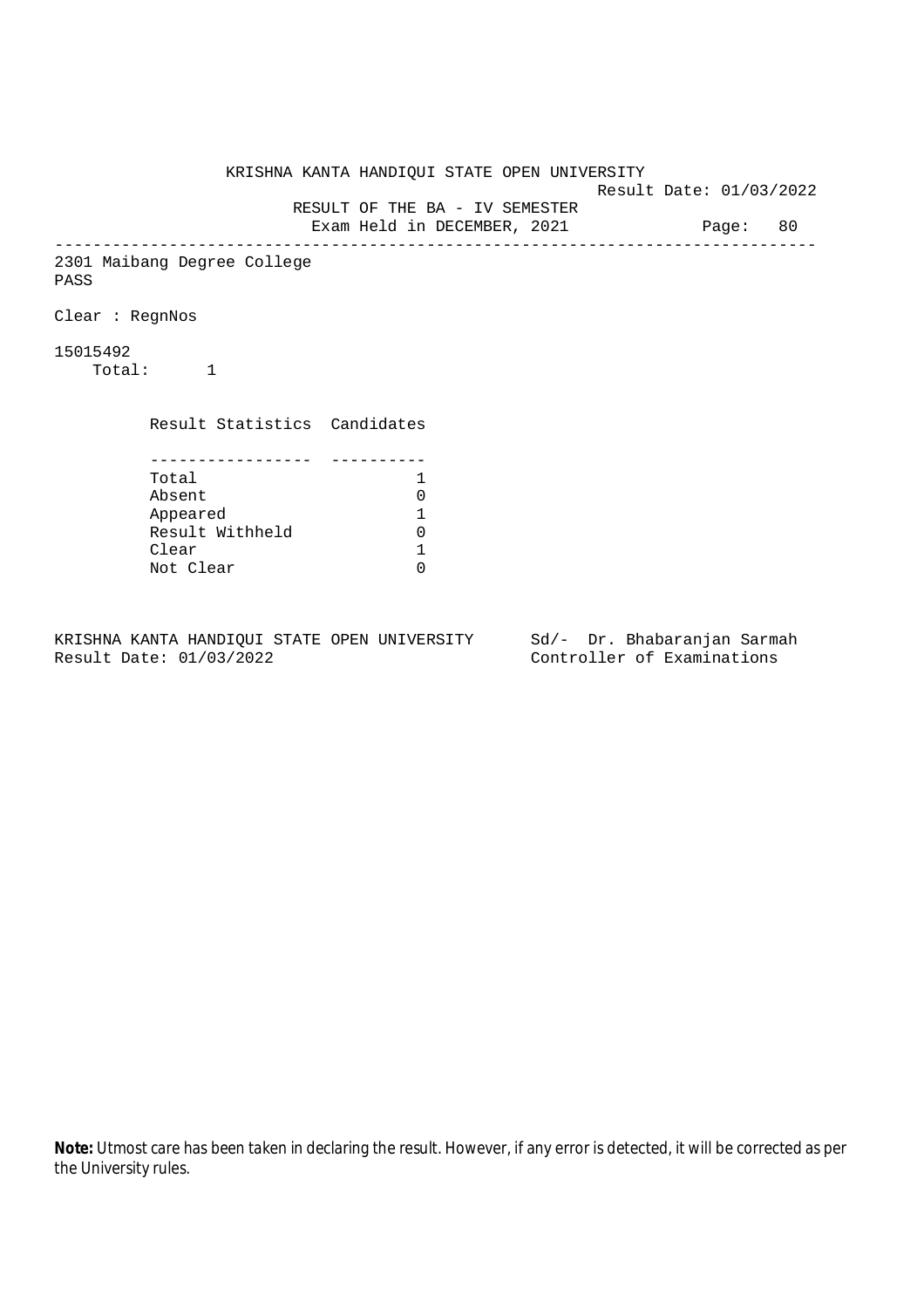Result Date: 01/03/2022

 RESULT OF THE BA - IV SEMESTER Exam Held in DECEMBER, 2021 Page: 81

--------------------------------------------------------------------------------

2303 Haflong Govt. College PASS

Clear : RegnNos

15015521 16023812 Total: 2

> Result Statistics Candidates ----------------- ---------- Total 2

> Absent<br>
> Appeared 2<br>
> Result Withheld 0<br>
> Clear 2 Appeared Result Withheld 0 Clear Not Clear 0

KRISHNA KANTA HANDIQUI STATE OPEN UNIVERSITY Sd/- Dr. Bhabaranjan Sarmah Result Date: 01/03/2022 Controller of Examinations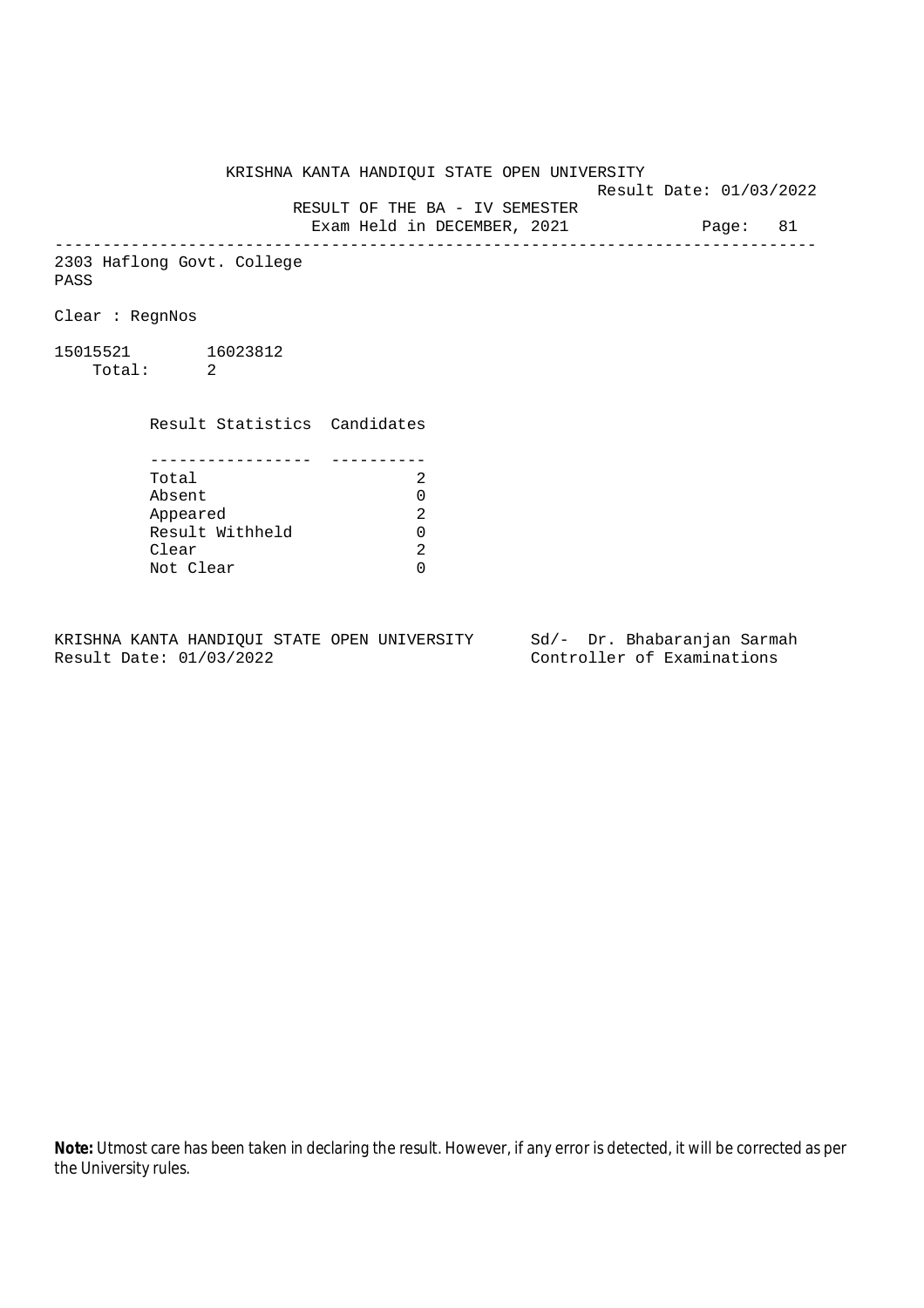KRISHNA KANTA HANDIQUI STATE OPEN UNIVERSITY Result Date: 01/03/2022 RESULT OF THE BA - IV SEMESTER Exam Held in DECEMBER, 2021 Page: 82 -------------------------------------------------------------------------------- 2406 Moran College, Moranhat PASS Not Clear : RegnNos 16023957 Total: 1 Result Statistics Candidates ----------------- ---------- Total 1 Absent 0<br>
Appeared 1<br>
Result Withheld 0 Appeared 1 Result Withheld Clear 0 Not Clear 1

KRISHNA KANTA HANDIQUI STATE OPEN UNIVERSITY Sd/- Dr. Bhabaranjan Sarmah Result Date: 01/03/2022 Controller of Examinations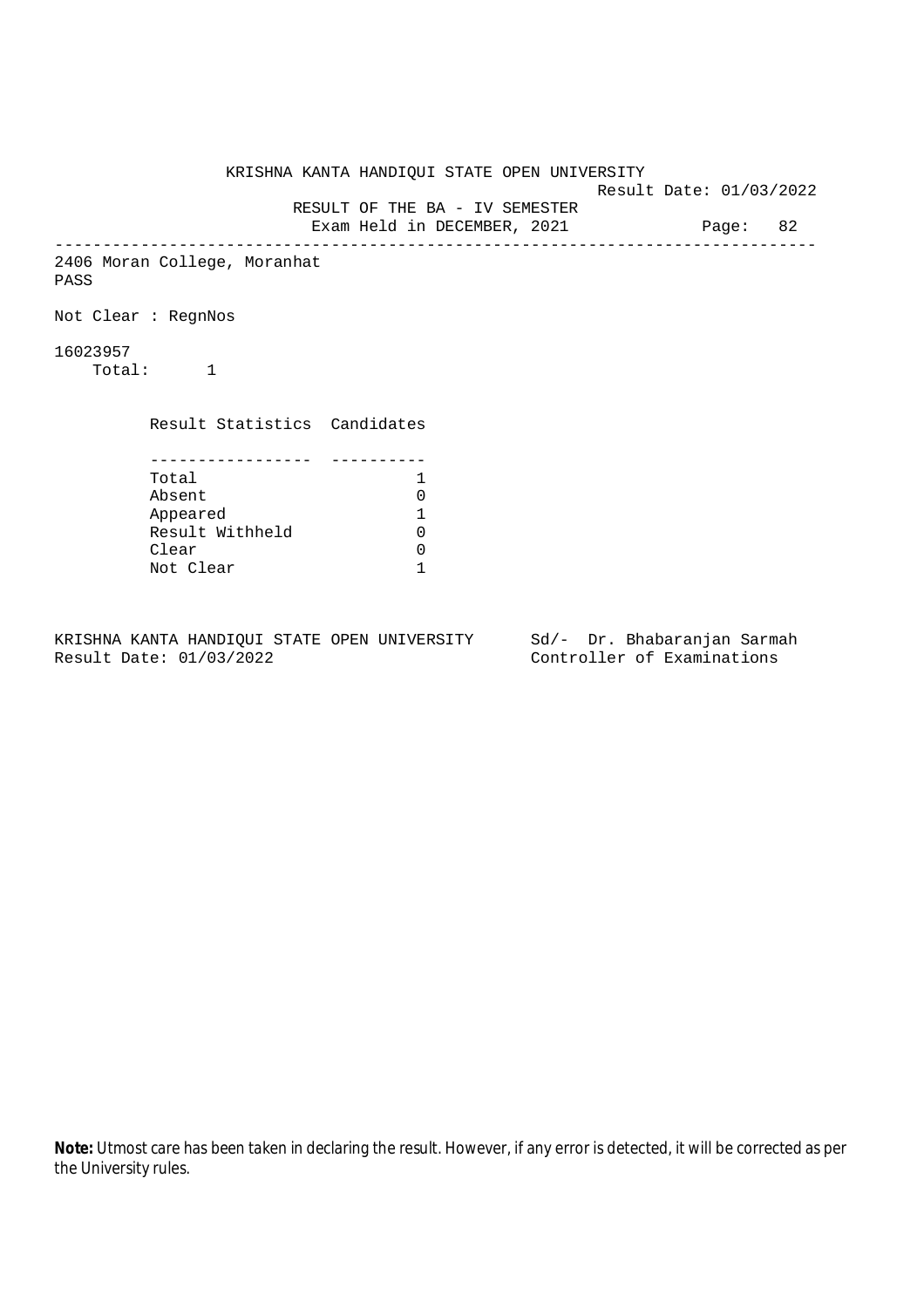KRISHNA KANTA HANDIQUI STATE OPEN UNIVERSITY Result Date: 01/03/2022 RESULT OF THE BA - IV SEMESTER Exam Held in DECEMBER, 2021 Page: 83 -------------------------------------------------------------------------------- 2408 Sonari College PASS Clear : RegnNos 15019299 16025929 Total: 2 Not Clear: RegnNos 16025935 Total: 1 Result Statistics Candidates ----------------- ---------- Total 3 Absent 0 Appeared 3 Result Withheld 0 Clear 2 Not Clear 1

KRISHNA KANTA HANDIQUI STATE OPEN UNIVERSITY Sd/- Dr. Bhabaranjan Sarmah Result Date: 01/03/2022 Controller of Examinations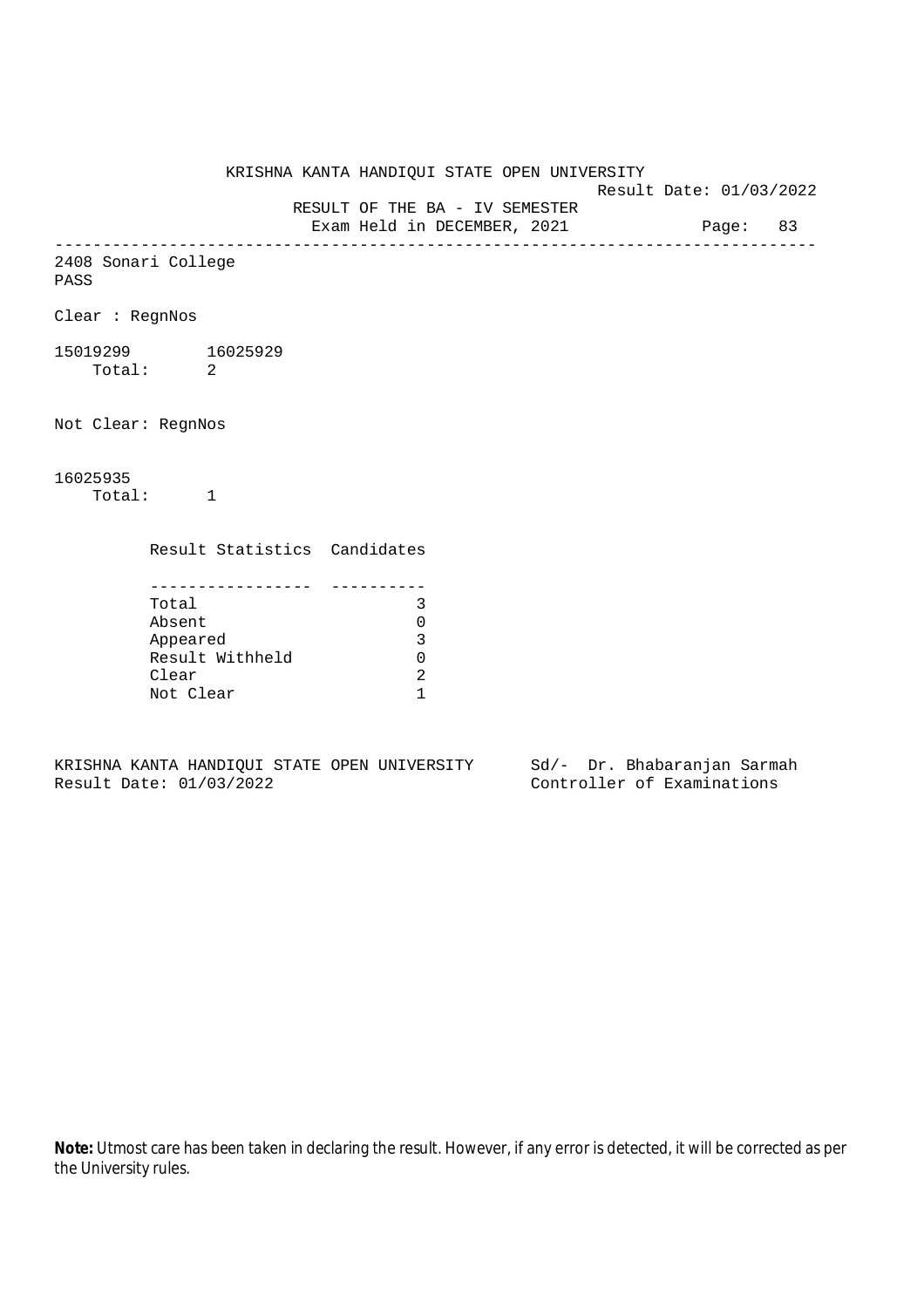Result Date: 01/03/2022

RESULT OF THE BA - IV SEMESTER

Exam Held in DECEMBER, 2021 Page: 84 --------------------------------------------------------------------------------

2501 Tezpur College PASS

Clear : RegnNos

15019624 15019762 16024638 Total: 3

> Result Statistics Candidates ----------------- ---------- Total 4<br>Absent 1 Absent<br>
> Appeared 1<br>
> Result Withheld 0<br>
> Clear 1<br>
> 3 Appeared Result Withheld Clear Not Clear 0

KRISHNA KANTA HANDIQUI STATE OPEN UNIVERSITY Sd/- Dr. Bhabaranjan Sarmah Result Date: 01/03/2022 Controller of Examinations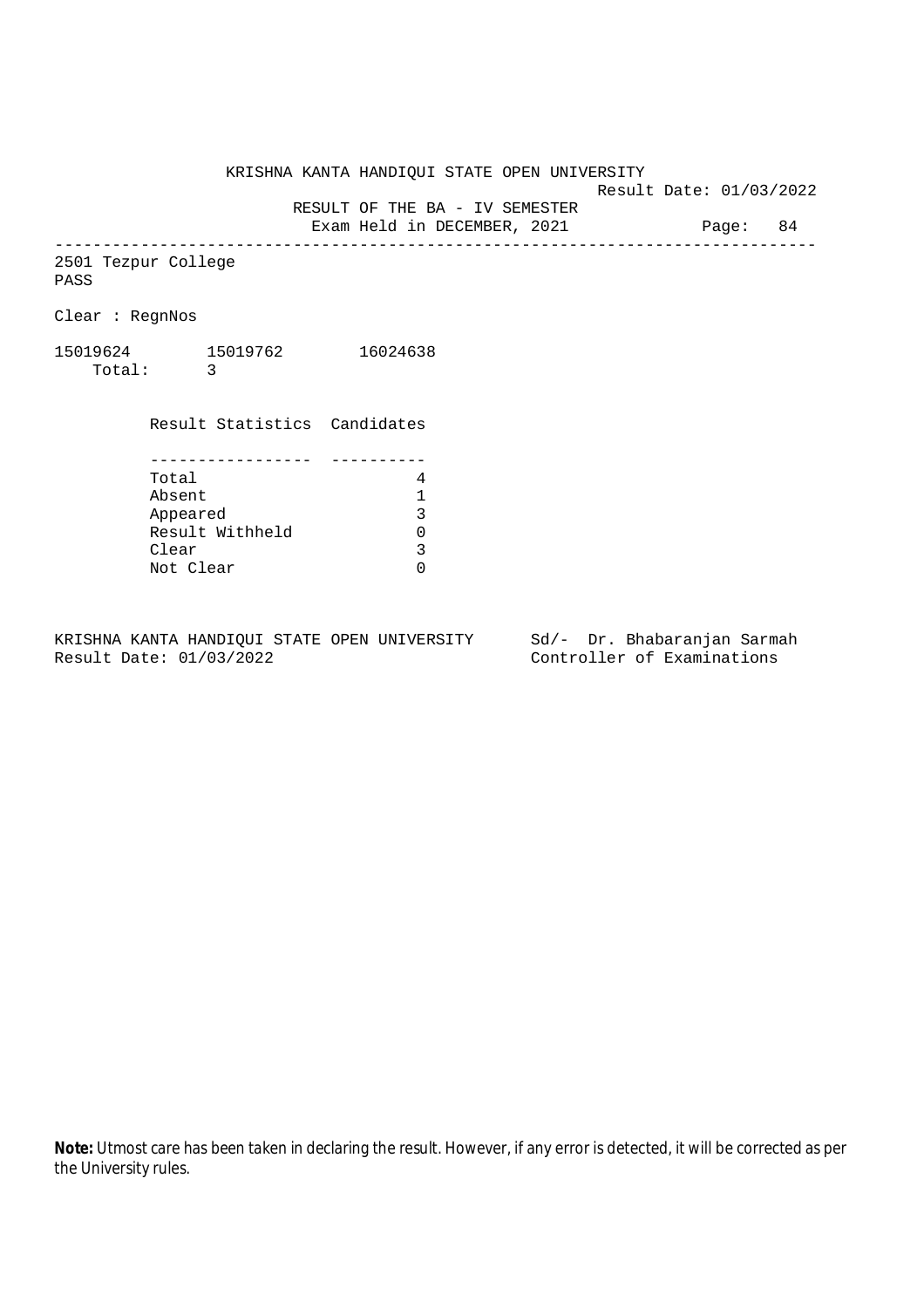Result Date: 01/03/2022

RESULT OF THE BA - IV SEMESTER

Exam Held in DECEMBER, 2021 Page: 85 --------------------------------------------------------------------------------

2503 Biswanath College PASS

Clear : RegnNos

14039039 14039092 Total: 2

> Result Statistics Candidates ----------------- ---------- Total 2 Appeared

> Absent<br>
> Appeared 2<br>
> Result Withheld 0<br>
> Clear 2 Result Withheld 0 Clear Not Clear 0

KRISHNA KANTA HANDIQUI STATE OPEN UNIVERSITY Sd/- Dr. Bhabaranjan Sarmah Result Date: 01/03/2022 Controller of Examinations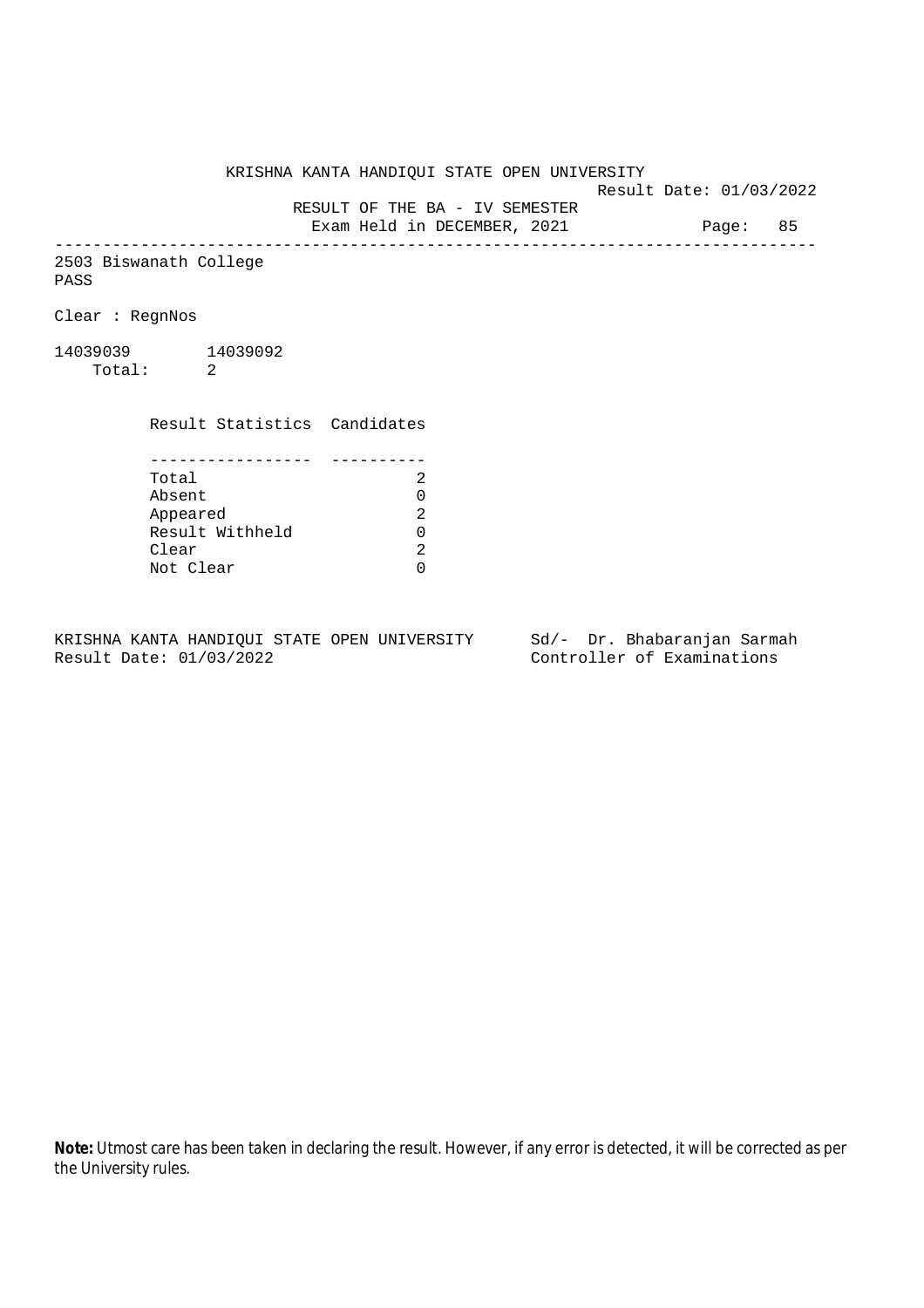KRISHNA KANTA HANDIQUI STATE OPEN UNIVERSITY Result Date: 01/03/2022 RESULT OF THE BA - IV SEMESTER Exam Held in DECEMBER, 2021 Page: 86 -------------------------------------------------------------------------------- 2505 Chaiduar College, Gohpur PASS Clear : RegnNos 16025018 Total: 1 Result Statistics Candidates ----------------- ---------- Total 1 Absent<br>
Appeared 1<br>
Result Withheld 0<br>
Clear 1 Appeared 1 Result Withheld Clear Not Clear 0

KRISHNA KANTA HANDIQUI STATE OPEN UNIVERSITY Sd/- Dr. Bhabaranjan Sarmah Result Date: 01/03/2022 Controller of Examinations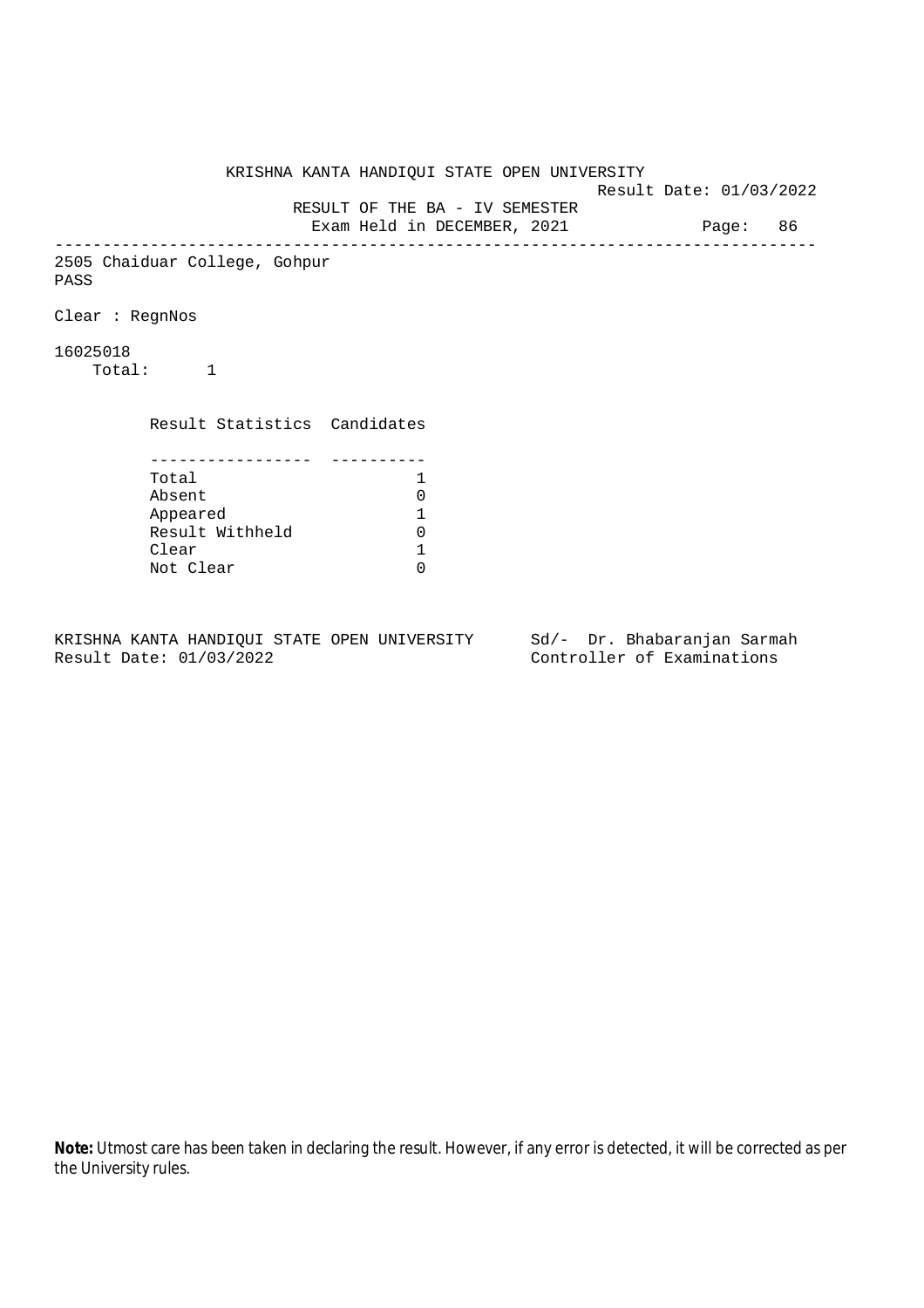KRISHNA KANTA HANDIQUI STATE OPEN UNIVERSITY Result Date: 01/03/2022 RESULT OF THE BA - IV SEMESTER Exam Held in DECEMBER, 2021 Page: 87 -------------------------------------------------------------------------------- 2508 Rangapara College, Rangapara PASS Clear : RegnNos 16025128 Total: 1 Result Statistics Candidates ----------------- ---------- Total 1 Absent<br>
Appeared 1<br>
Result Withheld 0<br>
Clear 1 Appeared 1 Result Withheld Clear Not Clear 0

KRISHNA KANTA HANDIQUI STATE OPEN UNIVERSITY Sd/- Dr. Bhabaranjan Sarmah Result Date: 01/03/2022 Controller of Examinations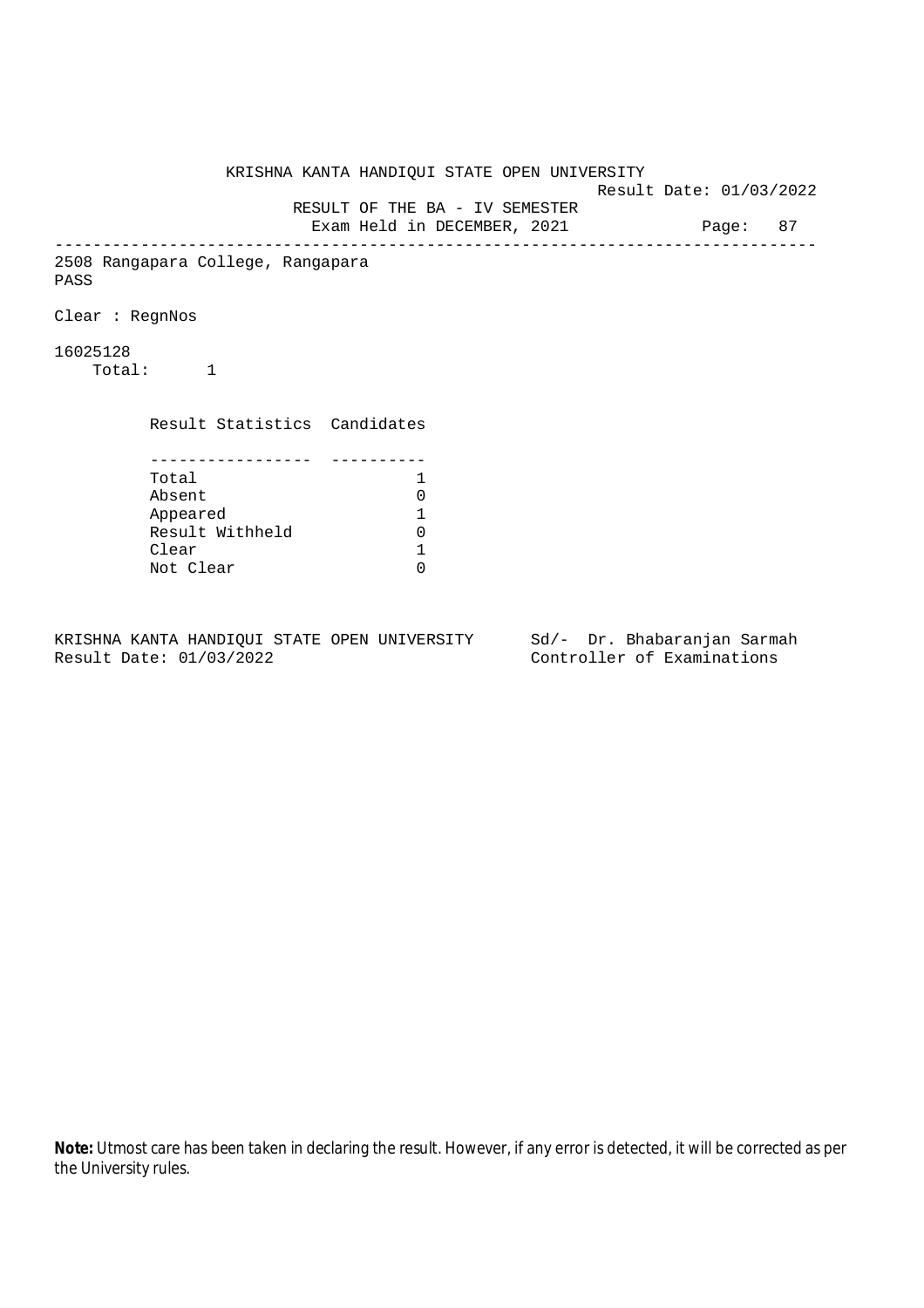KRISHNA KANTA HANDIQUI STATE OPEN UNIVERSITY Result Date: 01/03/2022 RESULT OF THE BA - IV SEMESTER Exam Held in DECEMBER, 2021 Page: 88 -------------------------------------------------------------------------------- 2601 Tinsukia College PASS Not Clear : RegnNos 16025435 Total: 1 Result Statistics Candidates ----------------- ---------- Total 1<br>Absent 0 Absent 0<br>
Appeared 1<br>
Result Withheld 0 Appeared 1 Result Withheld 0 Clear 0 Not Clear 1

KRISHNA KANTA HANDIQUI STATE OPEN UNIVERSITY Sd/- Dr. Bhabaranjan Sarmah Result Date: 01/03/2022 Controller of Examinations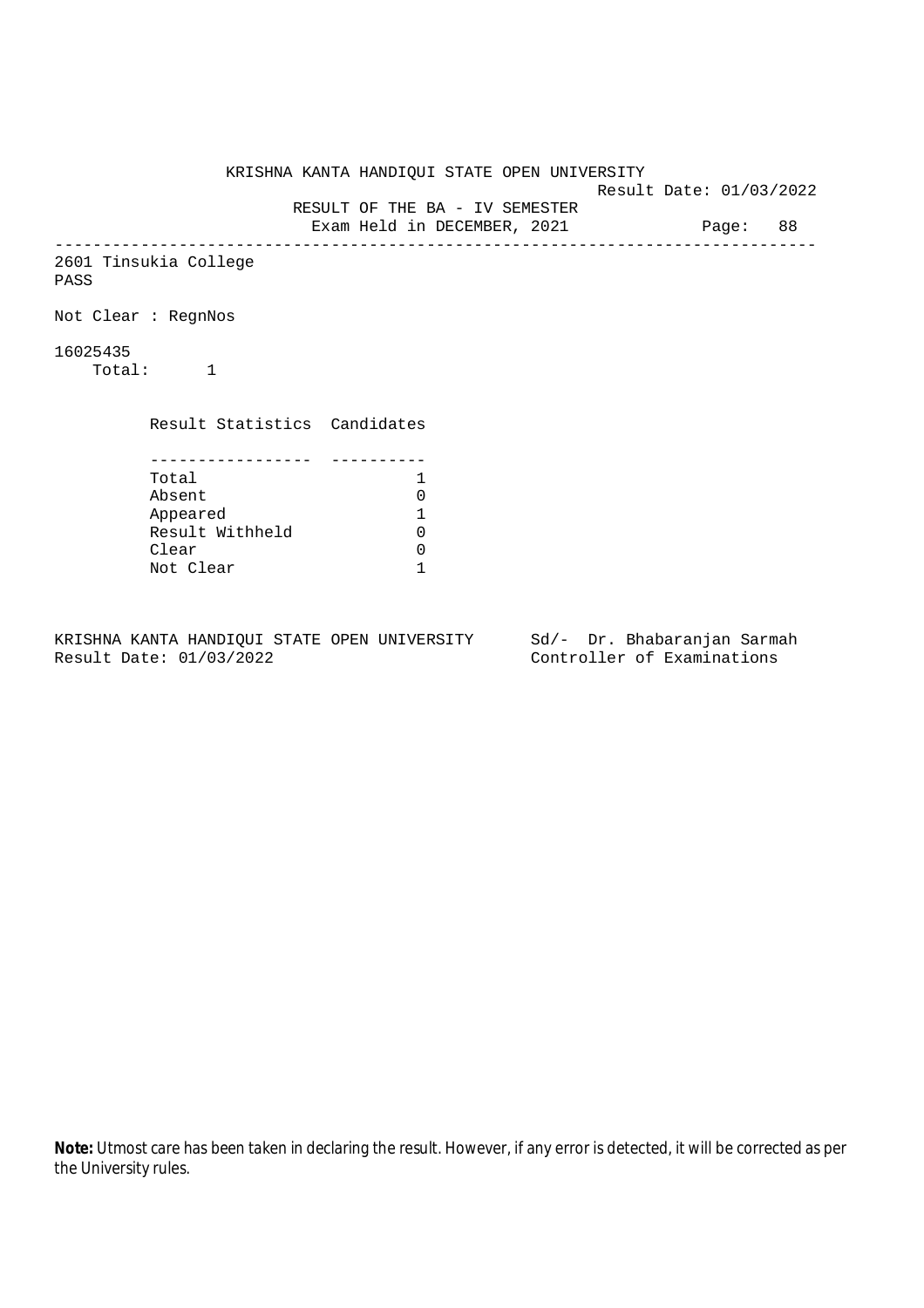KRISHNA KANTA HANDIQUI STATE OPEN UNIVERSITY Result Date: 01/03/2022 RESULT OF THE BA - IV SEMESTER Exam Held in DECEMBER, 2021 Page: 89 -------------------------------------------------------------------------------- 2603 Margherita College PASS Clear : RegnNos 16023377 Total: 1 Not Clear: RegnNos 16023369 Total: 1 Result Statistics Candidates ----------------- ---------- Total 2 Absent 0 Appeared 2 Result Withheld 0 Clear 1 Not Clear 1

KRISHNA KANTA HANDIQUI STATE OPEN UNIVERSITY Sd/- Dr. Bhabaranjan Sarmah Result Date: 01/03/2022 Controller of Examinations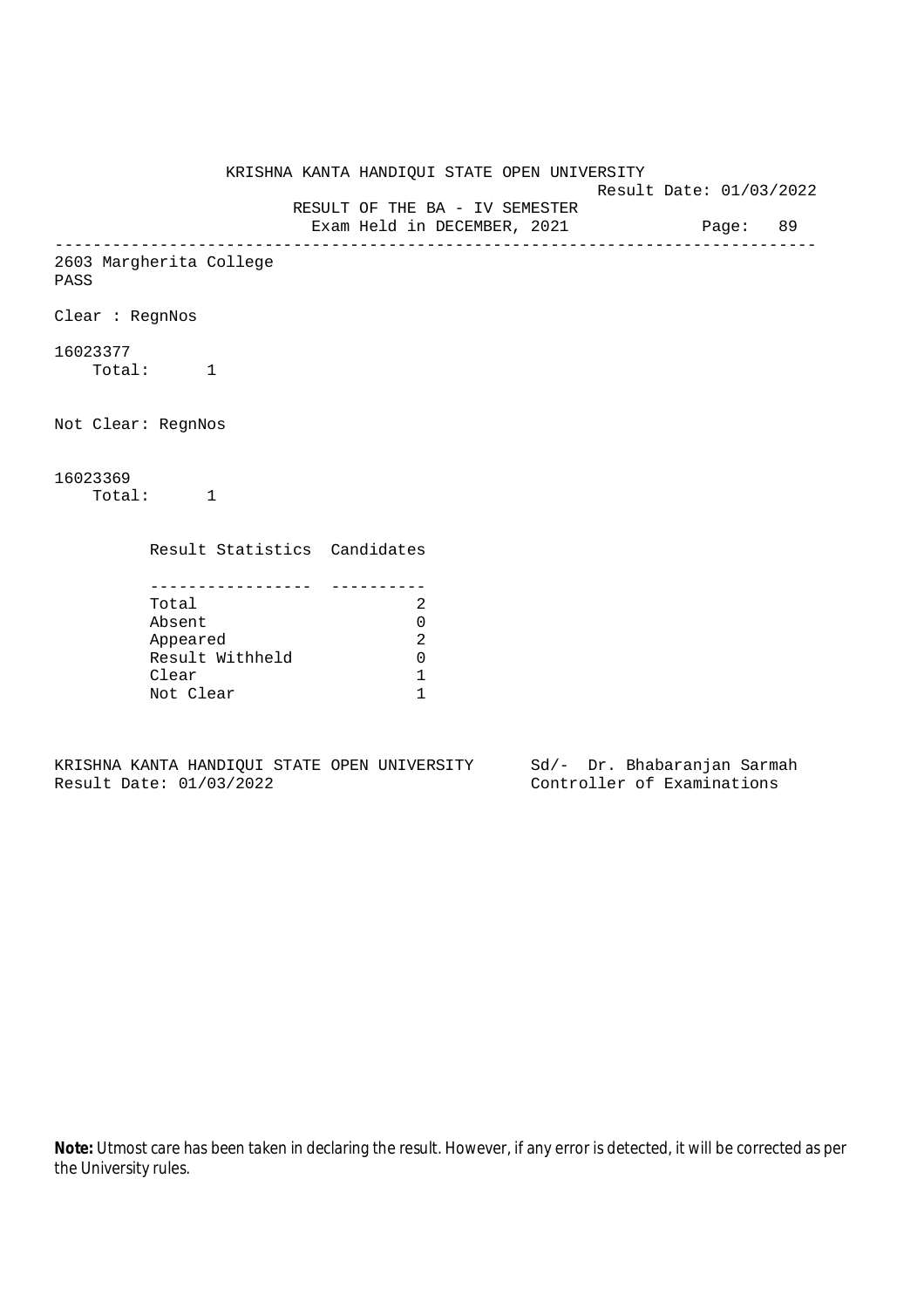KRISHNA KANTA HANDIQUI STATE OPEN UNIVERSITY Result Date: 01/03/2022 RESULT OF THE BA - IV SEMESTER Exam Held in DECEMBER, 2021 Page: 90 -------------------------------------------------------------------------------- 2701 Rural Organisation for Social Services PASS Clear : RegnNos 13027830 16016992 Total: 2 Result Statistics Candidates ----------------- ---------- Total 3 Absent 1 Appeared Result Withheld 0 Clear Not Clear 0

KRISHNA KANTA HANDIQUI STATE OPEN UNIVERSITY Sd/- Dr. Bhabaranjan Sarmah Result Date: 01/03/2022 Controller of Examinations